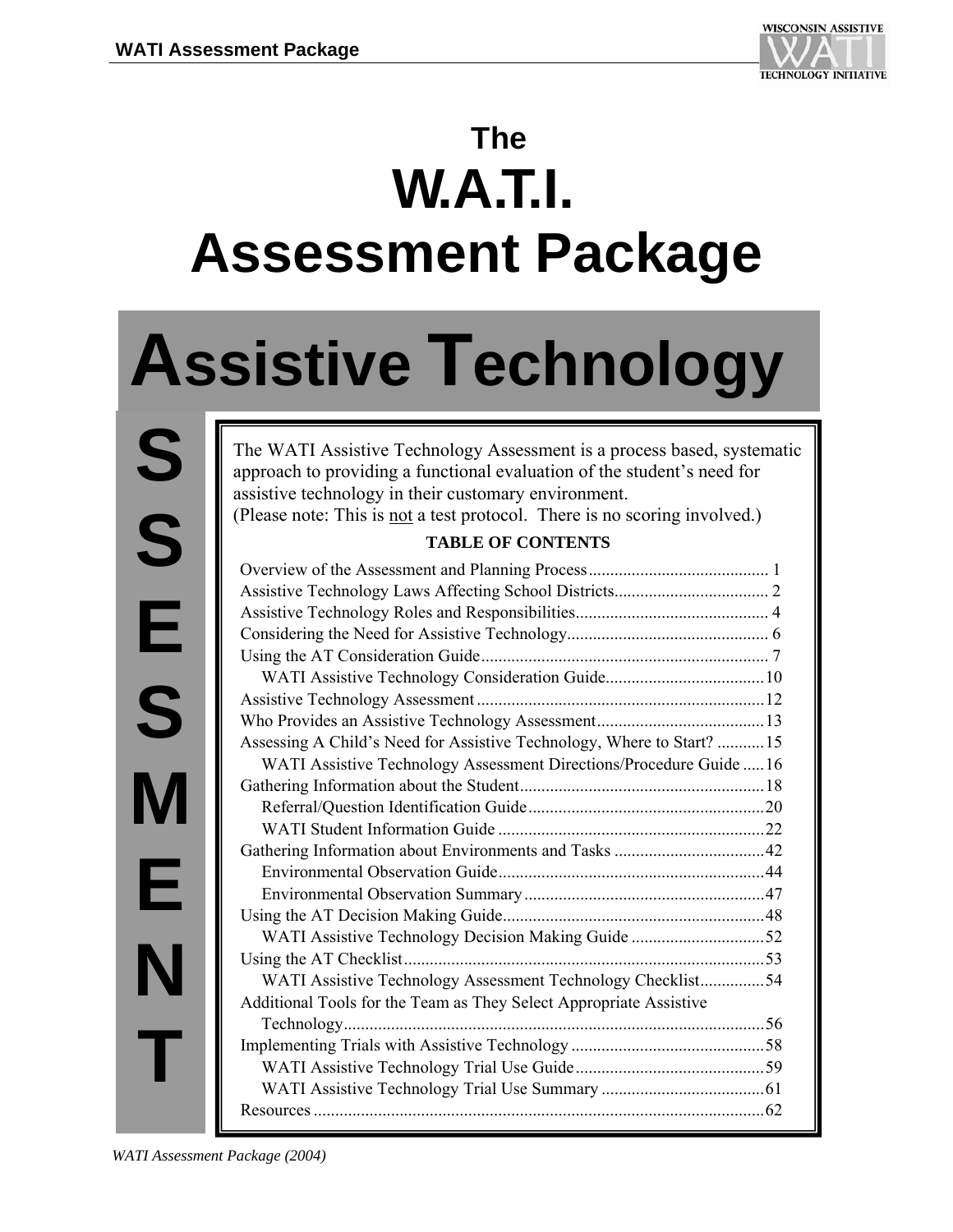

This W.A.T.I Assessment Package was made possible by funding from IDEA grant number 9906- 23. Its content may be reprinted in whole or in part, with credit to WATI & WI DPI acknowledged. However, reproduction of this product in whole or in part for resale is not authorized.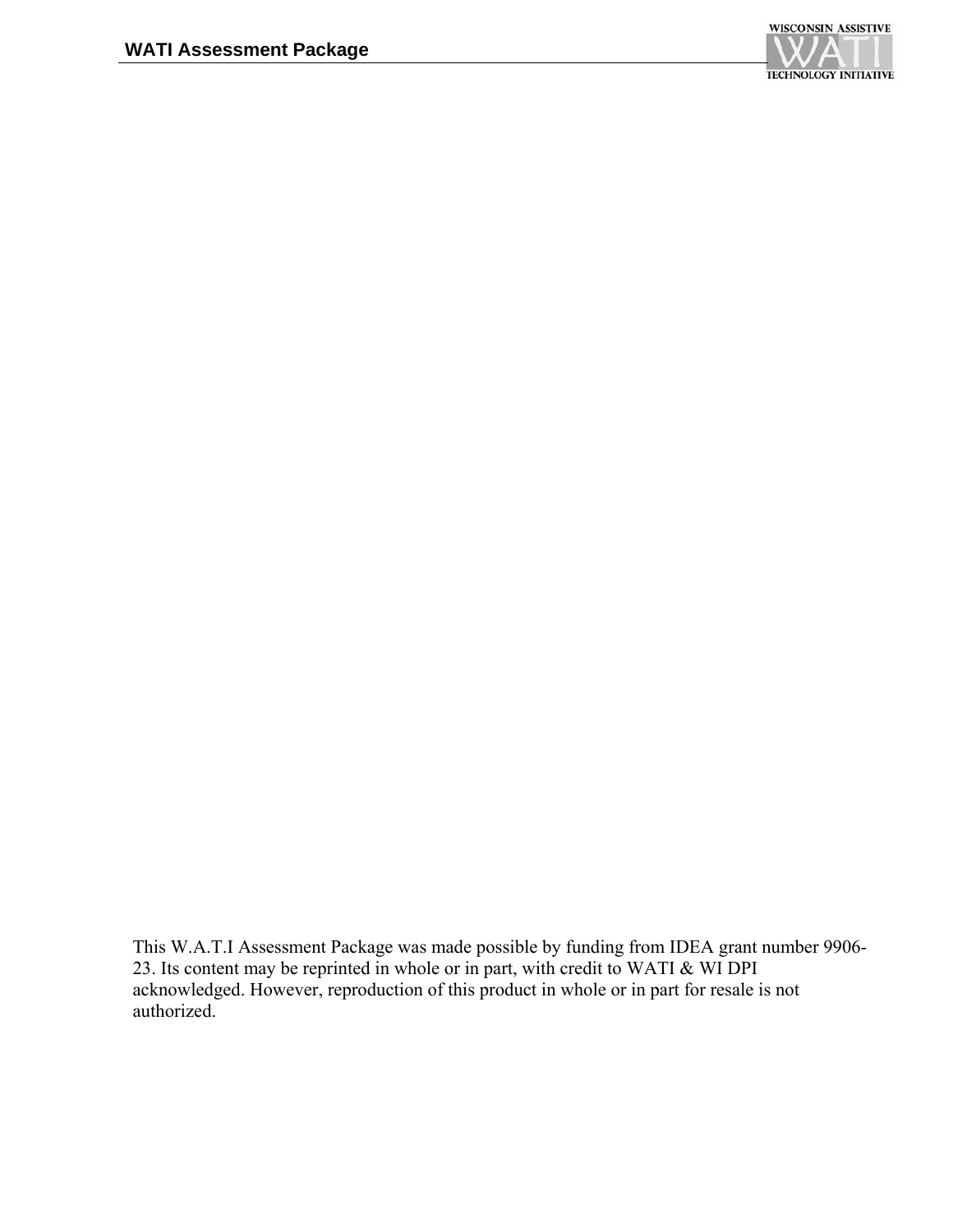

## **Overview of the Assessment and Planning Process**

#### **Penny Reed, Ph.D.**

This WATI Assessment process provides an overview of the assistive technology consideration, assessment and planning process that has been implemented throughout Wisconsin and in hundreds of school districts across the country. The term "assessment" is being used rather than "evaluation," except when specifically quoting IDEA*.* IDEA states that one of the assistive technology services that a school district must provide is an "assistive technology evaluation"*.* However, throughout this manual, we will use the term "assessment" rather than "evaluation", unless directly quoting the law*.* This is based on the following definition from the Federal Register (July 10, 1993).

We believe that assessment is a more accurate and descriptive term for what needs to occur*.* It has long been our philosophical belief that there is no "eligibility" criterion for assistive technology. IDEA '97 supports that philosophy with its requirement that each IEP team "consider" the student's need for assistive technology.

The first page in this section contains the definition of Assistive Technology devices and Assistive Technology Services from IDEA.

Following that is an explanation of the forms and process developed by the Wisconsin Assistive Technology Initiative for both "Consideration" and "Assessment"*.* There are descriptions of the steps for information gathering, decision making, and trial use. In addition, there are directions on how to use the specific forms for each step of the process.

**Evaluation:** A group of activities conducted to determine a child's *eligibility* for special education.

**Assessment:** A group of activities conducted to determine a child's *specific needs.* (Italics added for emphasis.)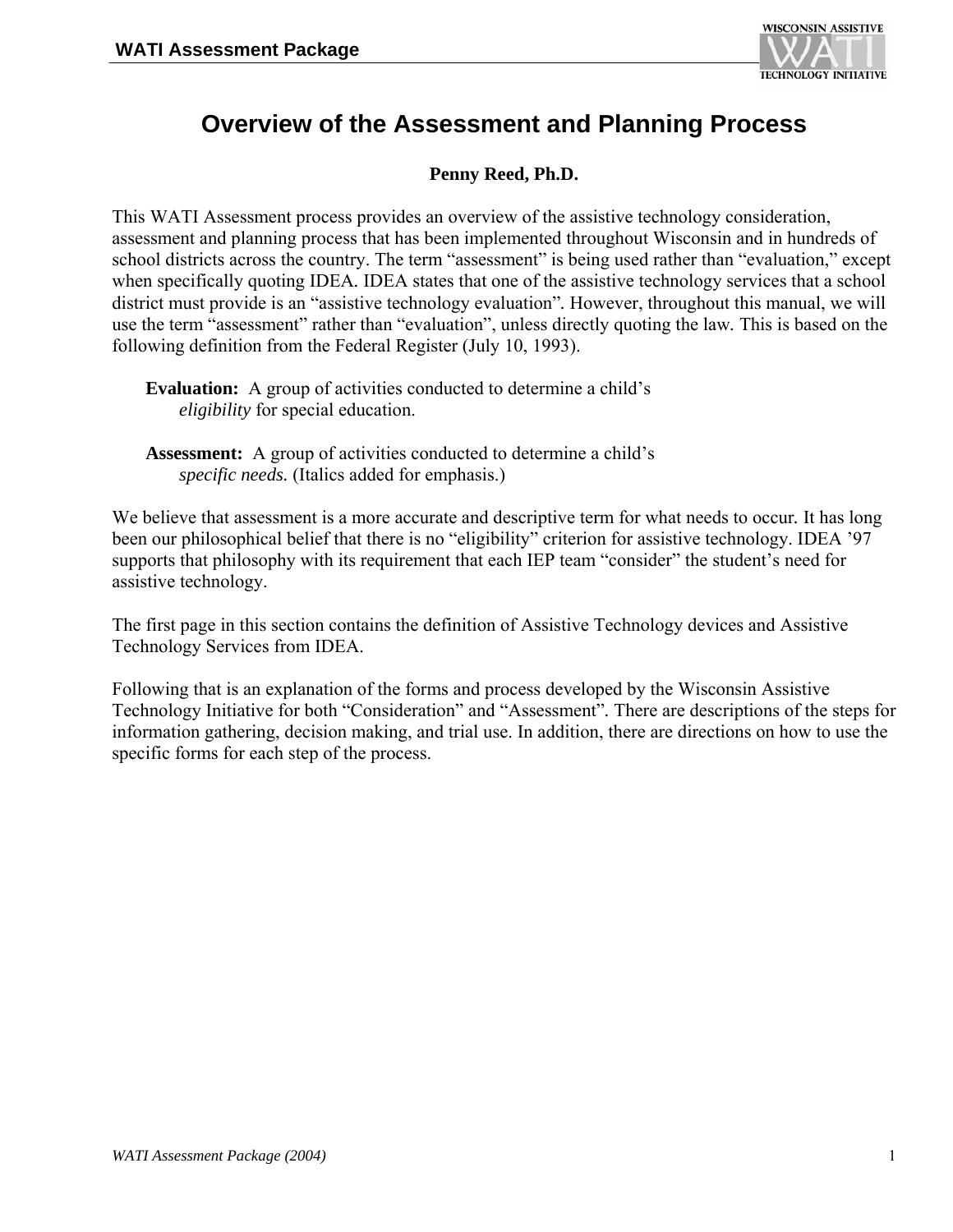

## **Assistive Technology Laws Affecting School Districts**

As stated in 300.308, each school district is required to insure that assistive technology devices and services are provided if needed**.** 

#### **300.308 Assistive Technology**

Each public agency shall ensure that assistive technology devices or assistive technology services or both, as those terms are defined in 300.5 - 300.6 are made available to a child with a disability if required as a part of the child's

- (a) Special education under 300.17;
- (b) Related services under 300.16; or
- (c) Supplementary aids and services under 300.550(b)(2).

Assistive technology devices and services are also defined.

#### **300.5 Assistive Technology Device**

As used in this part, "assistive technology device" means any item, piece of equipment, or product system, whether acquired commercially off the shelf, modified, or customized, that is used to increase, maintain, or improve functional capabilities of children with disabilities*.* 300.5 (Authority: 20 U.S.C. Chapter 33, Section 1401 (25))

#### **300.6 Assistive technology services**

Any service that directly assists a child with a disability in the selection, acquisition, or use of an assistive technology device*.* Such term includes:

- (A) the evaluation of needs including a functional evaluation, in the child's customary environment;
- (B) purchasing, leasing or otherwise providing for the acquisition of assistive technology devices;
- (C) selecting, designing, fitting, customizing, adapting, applying, maintaining, repairing, or replacing of assistive technology devices;
- (D) coordinating with other therapies, interventions, or services with assistive technology devices, such as those associated with existing education and rehabilitation plans and programs;
- (E) training or technical assistance for a child with disabilities, or where appropriate that child's family; and
- (F) training or technical assistance for professionals (including individuals providing education and rehabilitation services), employers or others(s) who provide services to employ, or are otherwise, substantially involved in the major life functions of children with disabilities. [Authority 20 U.S.C., Chapter 33, Section 1401(26)]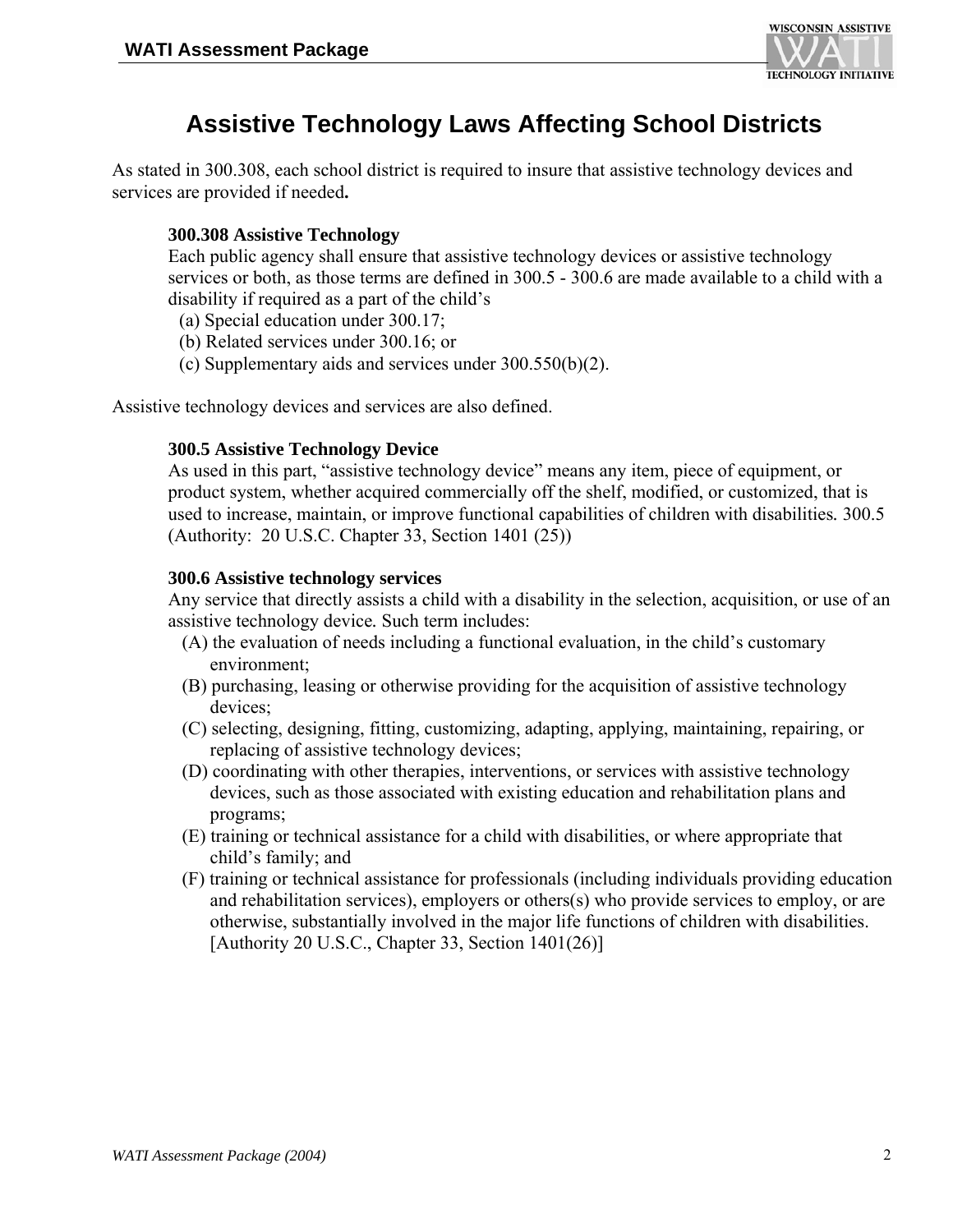

#### **Consideration**

IDEA '97 added the requirement that each IEP Team consider the need for assistive technology as part of the Consideration of Special Factors.

#### **300.346 (a)(2) Consideration of Special Factors.**

- The IEP Team shall ....
- (v) consider whether the child requires assistive technology devices and services.

#### **Lack of Guidelines**

Neither the law nor the regulations provided guidelines for school districts in the implementation of these requirements. This may be part of the reason that school districts still struggle to comply with the laws relating to assistive technology*.* One systematic approach to providing effective assistive technology services is Education Tech Points (Bowser & Reed, 1998)*.* This approach uses key questions to help school district staff appropriately address assistive technology throughout the delivery of special education services*.* Education Tech Points provides questions about assistive technology to be addressed during: Initial Referral, Evaluation for Eligibility for Special Education, Extended Assessment, Plan Development, Implementation, and Periodic Review.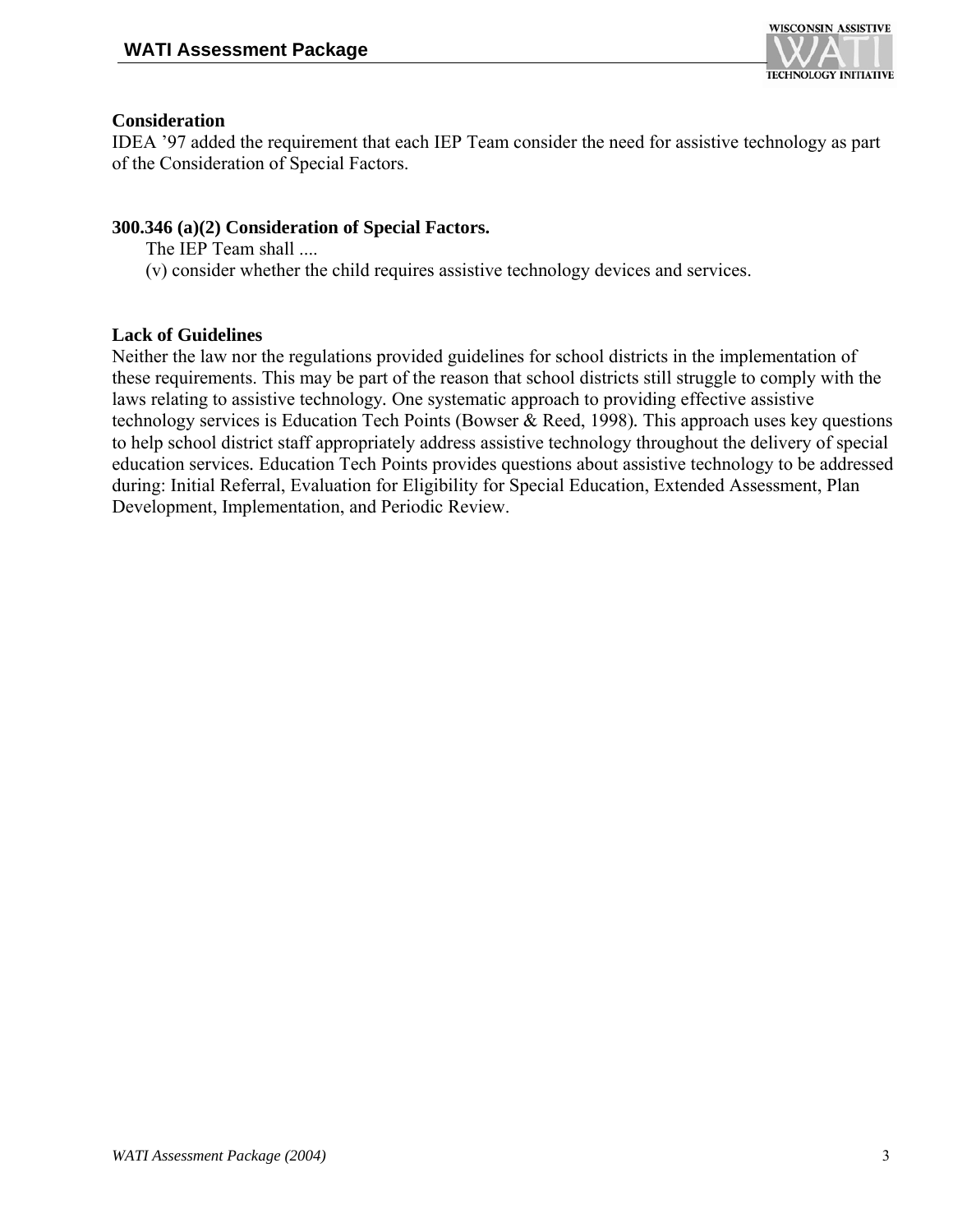

#### **Assistive Technology Roles and Responsibilities**

Although school districts have been required since 1990 to specifically provide assistive technology devices and services, we continue to find a range of situations across school districts from:

- No one responsible for AT
- One person responsible for AT struggling to find time because he or she has little or no reduction in other responsibilities
- One person responsible for AT with some reduction in other responsibilities
- A small team (often an SLP, an OT, and a teacher) at the district level responsible for AT with some reduction in other responsibilities.
- A larger, more complete team (usually adds vision and hearing as well at PT and some times different types of special education teachers) at district level with some building representation established.
- Well trained AT teams in each building with back up from a district level AT Resource team.

Looking at that list as a continuum, it is easy to understand that educators would struggle to comply with the law in those situations described first. It is nearly impossible to be in compliance in school districts where little or no effort has been made to assign responsibility, honor that responsibility by providing time to carry out duties, and providing training to all who require it.

However, even in the districts where effort has been made to assign responsibility and provide training, there can still be difficulties*.* What we really must have in every school district is:

#### **A knowledgeable, supportive network of people working together to help every IEP Team choose and provide appropriate AT devices and services.**

What does that mean? It means:

- 1*.* Every school district employee who works with children with disabilities (including general education teachers) has at least awareness level knowledge about what assistive technology is and what it does.
- 2*.* Every employee who works with children with disabilities and has contact with parents of those children, knows the law about assistive technology, knows district procedures for obtaining assistive technology and assistive technology evaluations, and how to initiate those procedures.
- 3*.* All administrators understand and comply with the laws related to assistive technology.
- 4*.* Specific individuals at both the building and district level have been designated with specific responsibilities related to assistive technology and provided the necessary training, resources, and support to carry out those responsibilities.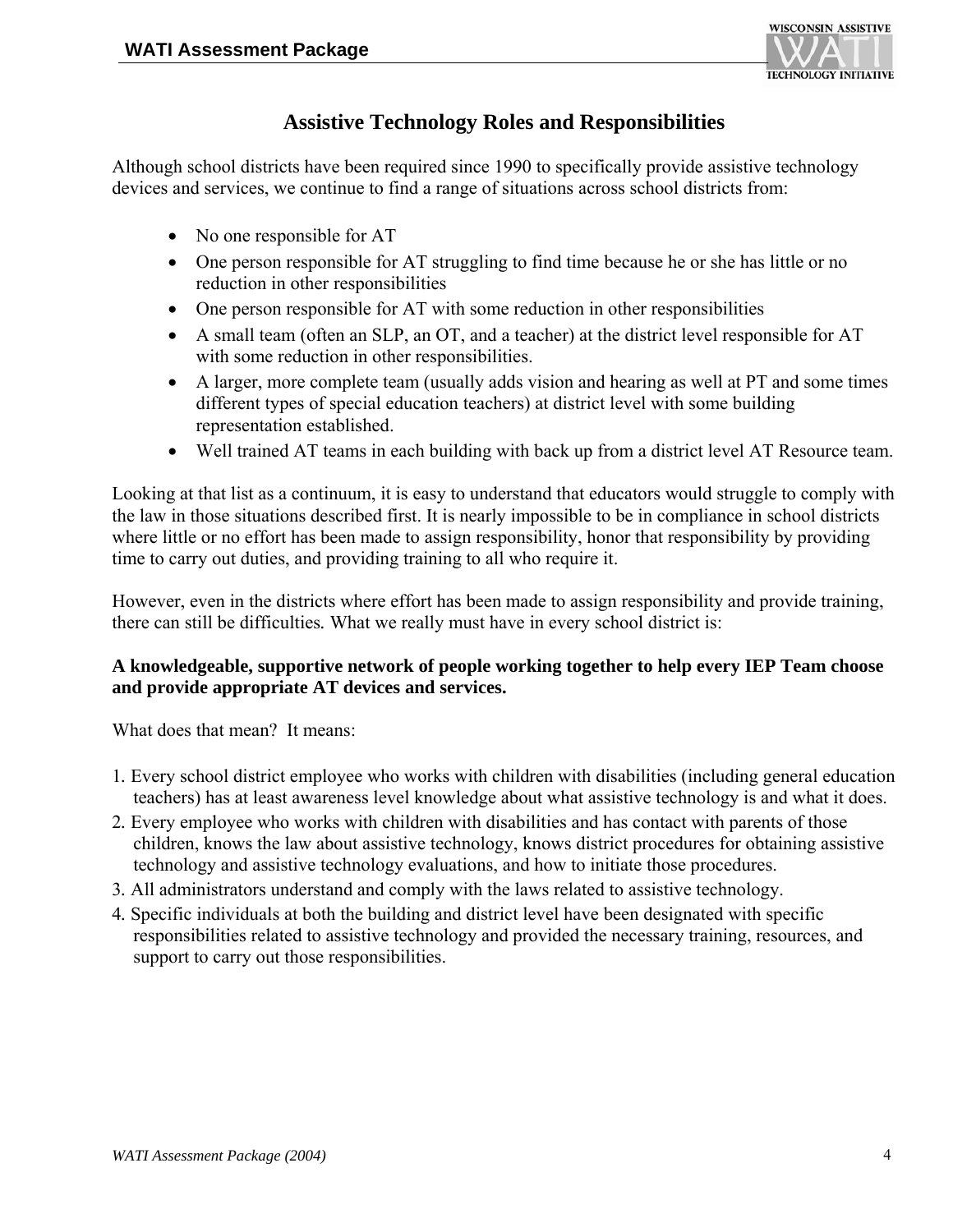

Even in a small school district, it is possible to identify and train at least one individual in each building to have basic knowledge about assistive technology*.* That individual can then participate in a network within the district so that he or she is aware of others who have knowledge*.* It also allows that network of people to collaborate to insure that someone develops greater expertise in specific areas (e.g. augmentative communication, voice recognition, or adapted computer access) and that all know who those individuals are and how to contact them for assistance.

Because IDEA '97 specifically requires each IEP Team to consider the student's need for assistive technology, each IEP Team must have at least one member with sufficient knowledge to appropriately consider that need*.* In addition to knowing about the assistive technology devices, that individual must also know where to turn for greater expertise when difficult questions arise*.* This can only happen when there is a district wide effort to create knowledgeable people who are interconnected with each other.

#### **Action Steps**

School districts that have not yet done so, must:

- 1*.* Provide awareness level training to all employees who work with children with disabilities in any capacity.
- 2*.* Provide training on the law to all administrators and monitor their compliance.
- 3*.* Designate individuals at the central office and building level to work together to gain more in-depth knowledge.
- 4*.* Provide resources to keep them knowledgeable including catalogs, print materials, equipment and software to use, training opportunities, and access to on line resources.
- 5*.* Designate specific responsibilities as needed so that everyone clearly understands their role.

It is not so important that a district follow a certain model, but rather that they undertake a systematic course of action, designed to meet the needs of their students with disabilities.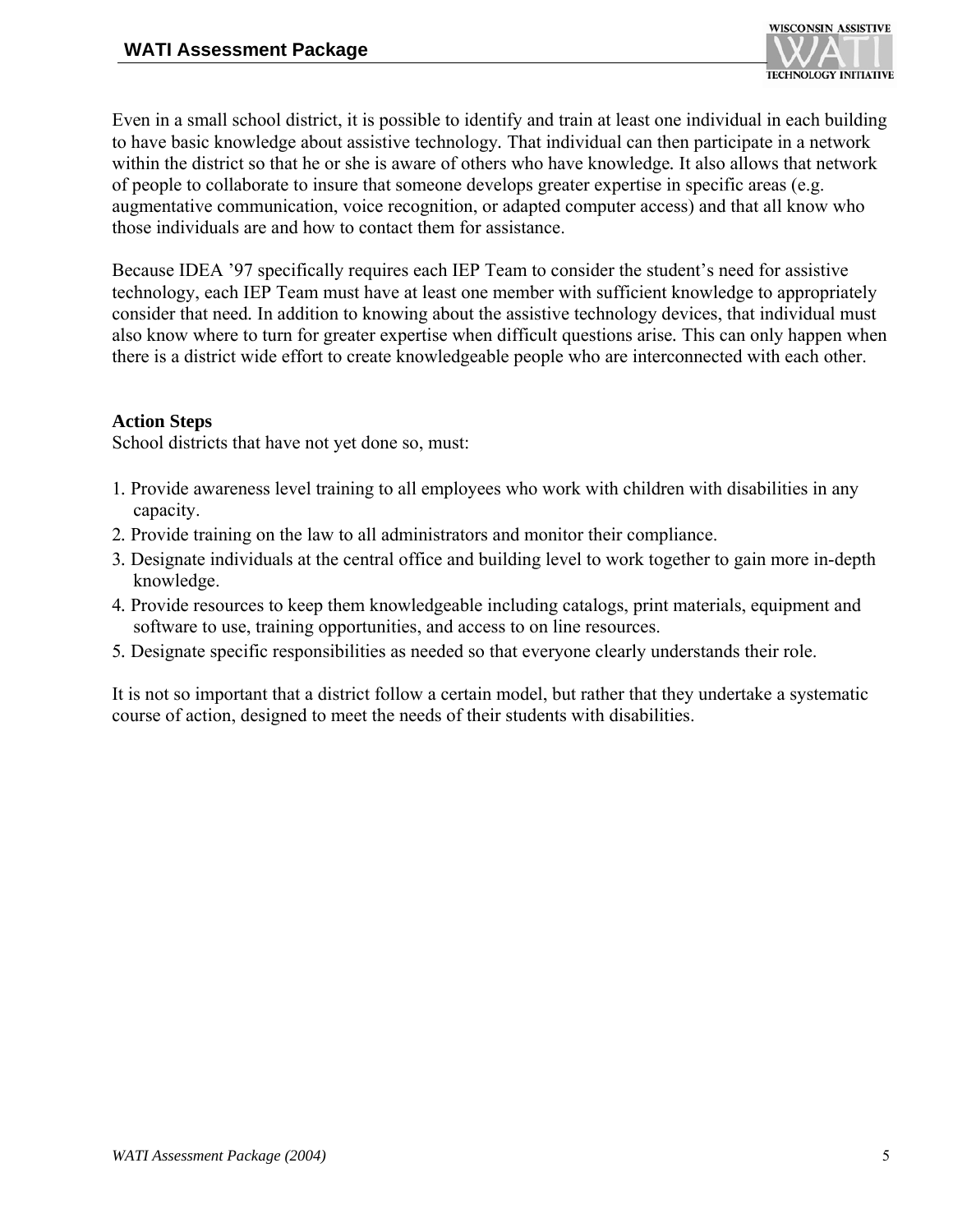

## **Considering the Need for Assistive Technology**

Every IEP Team is now required to "consider" the child's need for assistive technology. When you do "consider" assistive technology, that process should involve some discussion and examination of potential assistive technology*.* It should not be ignored or skipped over. It should not be someone saying, "Assistive technology? No, he doesn't need that." with no real discussion. Consideration is defined in the American Heritage Dictionary as "to think carefully about, to form an opinion about, or to look at thoughtfully." We believe that Congress did not choose that word by accident, but clearly intended that there would be some thought about whether assistive technology may be needed by this child*.* 

This "thoughtful look" should certainly include at least a brief discussion of which assistive technology might be useful and whether it is needed. In order to do that, someone on the IEP team will need to be sufficiently knowledgeable about assistive technology to help lead the discussion. That person may bring along specific resource information about assistive technology to help all team members focus on what assistive technology exists for the tasks that are challenging to the student*.* That information might be books, catalogs, printouts from a website, or actual hardware or software to see. Whether resources are brought along or not, there should be a brief discussion of assistive technology during which at least one person displays some knowledge about relevant assistive technology.

Because this discussion should be brief, it should last at least a minute or two, but no more than 15 to 20 minutes. Congress intended that we could do this within the confines of an IEP meeting, so it should not add appreciably to the length of that meeting*.* If understanding and agreement cannot be reached in twenty minutes, then it is possible that there are questions that need to be addressed in another forum such as an assistive technology evaluation.

In addition to talking about the assistive technology itself, there should be a discussion about assistive technology services*.* School districts are required to provide both the devices and the services, and the "consideration" requirement also includes assistive technology services*.* Specific assistive technology services may include: an evaluation of the student's need for assistive technology; training of the student, members of the family or staff on how to use the assistive technology; technical assistance about its operation or use; modification or customization of the assistive technology; and other supports to the school personnel that might be necessary for the assistive technology to be appropriately used*.*  What these other supports might be is not specified in the law. It could include anything that is needed, for example, training on how to add new vocabulary to an augmentative communication device or scan new materials into a software program that reads the text, or time for planning about how and when these things will happen and who is responsible.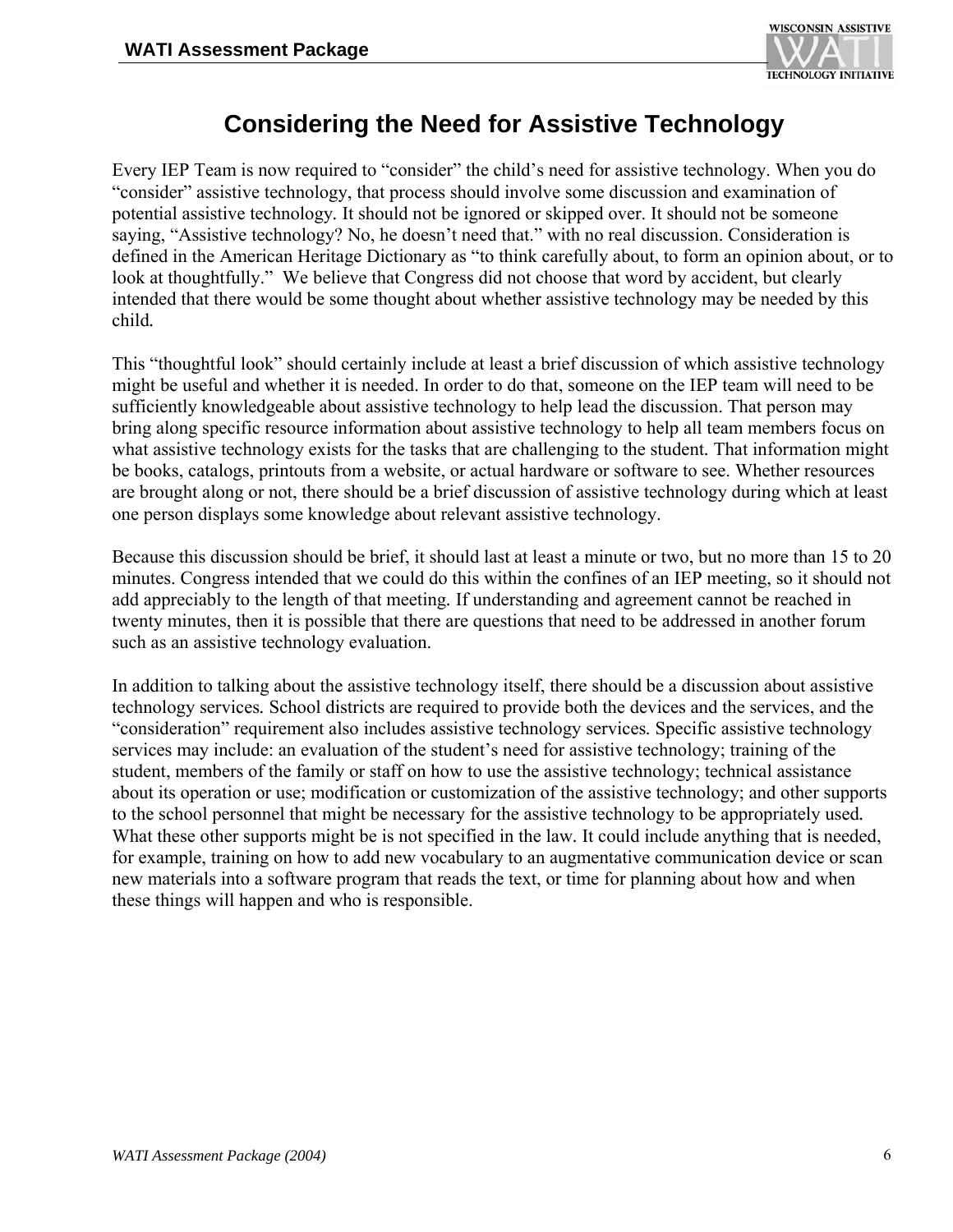

## **Using the AT Consideration Guide**

- ♦ Consideration is a brief process, one that can take place within every IEP meeting without unduly extending it.
- ♦ It is more than someone saying, "Oh that doesn't apply to my students."
- ♦ At least one person on the IEP Team must have some knowledge about assistive technology, because you cannot "consider" something about which you know nothing.
- ♦ In order to think about whether assistive technology would be helpful or not, the IEP team would have to have already developed the bulk of the IEP in order for them to know what it is they expect the child to be able to do twelve months from now.
- ♦ The annual goals that the child is expected to accomplish will be the focus of the discussion about what assistive technology, if any, might assist or allow the child to accomplish them.

Some of the problems that a child might experience which would lead the IEP team to consider assistive technology as a solution include, but are not limited to:

- $\checkmark$  Print size is too small
- $\checkmark$  A student is unable to hear all that is being said
- $\checkmark$  Manipulatives are too difficult to utilize
- $\checkmark$  The child often needs text read to him in order to complete an assignment
- $\checkmark$  Handwriting is so illegible that the meaning is impossible to decipher
- $\checkmark$  The effort of writing is so slow or so exhausting that it is counterproductive
- $\checkmark$  Current modifications are not working
- $\checkmark$  The child is "stuck"
- $\checkmark$  The effort of decoding reading assignments is so difficult that the child loses track of the meaning

When considering a child's need for assistive technology, there are only four general types of conclusions that can be reached:

- 1. The first is that current interventions (what ever they may be) are working and nothing new is needed, including assistive technology. This might be true if the child's progress in the curriculum seems to be commiserating with his abilities.
- 2. The second possibility is that assistive technology is already being used either permanently or as part of a trial to determine applicability, so that we know that it does work. In that case the IEP team should write the specific assistive technology into the IEP to insure that it continues to be available for the child.
- 3. The third possibility is that the IEP team may conclude that new assistive technology should be tried. In that case, the IEP team will need to describe in the IEP the type of assistive technology to be tried, including the features they think may help, such as "having the computer speak the text as the student writes". The IEP team may not know at this point a specific brand or model, and should not attempt to include a product by name, since they do not know if it will perform as expected. Describing the features is the key step for the IEP team in this situation.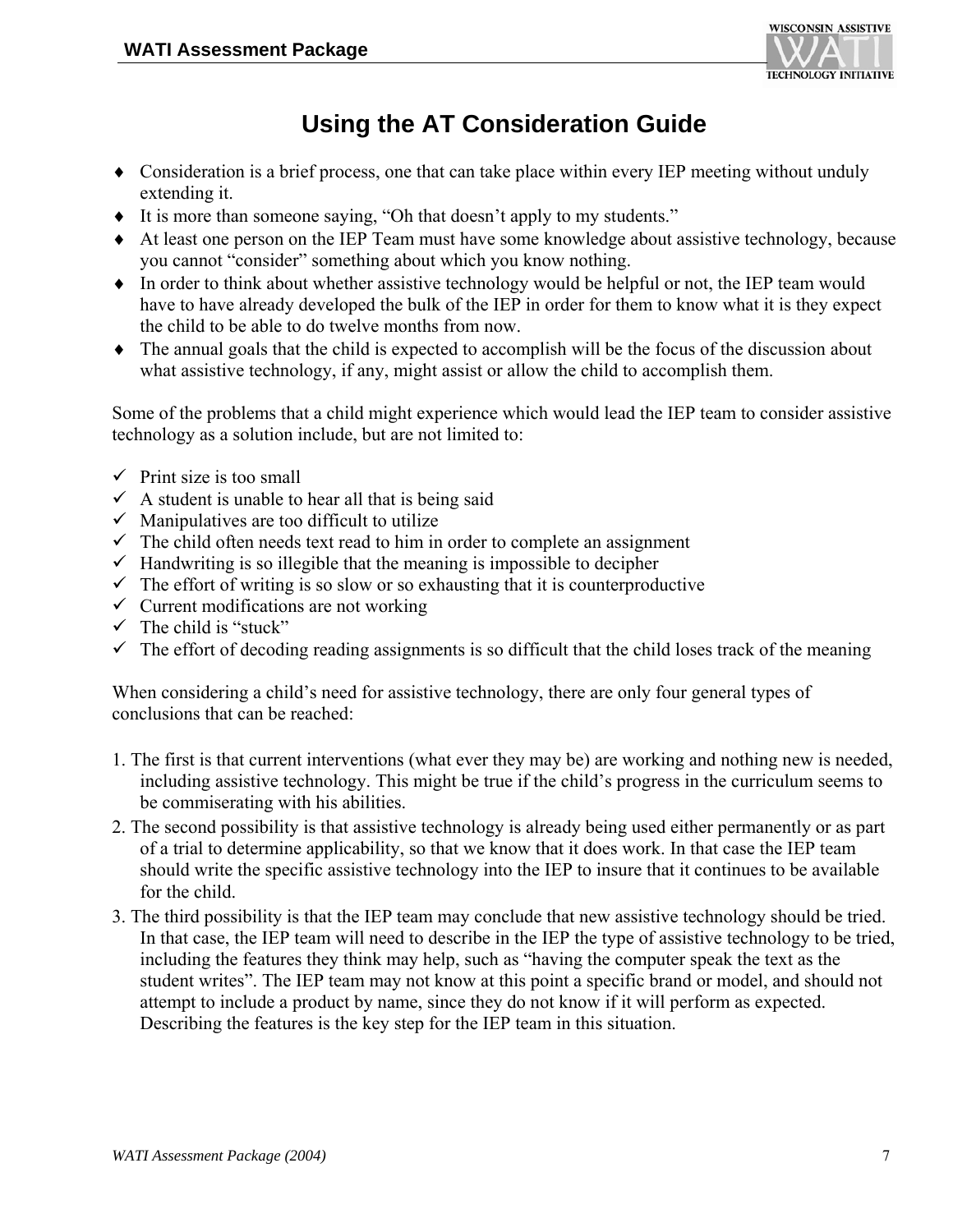4. Finally, the last possibility is that the IEP Team will find that they simply do not know enough to make a decision. In this case, they will need to gather more information. That could be a simple process of calling someone for help, or going to get some print, disk, or online resources to help them better "consider" what AT might be useful. It could also be an indication that they need to schedule (or refer for) an evaluation or assessment of the child's need for assistive technology.

Many state education agencies have developed a worksheet or form to help IEP Teams insure that they address all of the Special Factors during the IEP meeting. This Special Factors worksheet or form requires the IEP Team to respond to a series of questions, including this one about assistive technology:

 Does the student need assistive technology services or devices? Yes No If yes, specify particular device(s) that were considered.

Because some IEP teams need more guidance than that single question provides, the Wisconsin Assistive Technology Initiative has also developed a tool to further guide the IEP team at this point. It is called the AT Consideration Guide. The AT Consideration Guide leads the IEP Team through a series of questions designed to help them determine whether the student does or does not "need" assistive technology devices or services. Those questions are:

- **1. What task is it that we want this student to do, that s/he is unable to do at a level that reflects his/her skills/abilities (writing, reading, communicating, seeing, hearing)?** On the AT Consideration Guide, document by checking each relevant task below. Tasks which are not relevant to the student's IEP are left blank.
- **2. Is the student currently able to complete tasks with special strategies or accommodations?** If the answer is yes, strategies and accommodations are described in column A for each checked task.
- **3. Is there currently assistive technology (either devices, tools, hardware, or software) used to address this task?** (If none are known, review WATI's AT Checklist.) If any assistive technology tools are currently being used (or were tried in the past, including recent assessment), they are described in column B.
- **4. Would the use of assistive technology help the student perform this skill more easily or efficiently, in the least restrictive environment, or perform successfully with less personal assistance?** If yes, column C is completed.

Column C can also be used to explain briefly why something is not going to be tried, even though it is being considered. For instance, the child may recently have begun receiving new direct intervention through therapy services and the IEP team wants to wait and see what the outcome is or the student has made recent improvements and they feel nothing different is needed. Documenting what was discussed and why it is not being implemented is often important here for review in the future, if someone does not remember clearly what was "considered."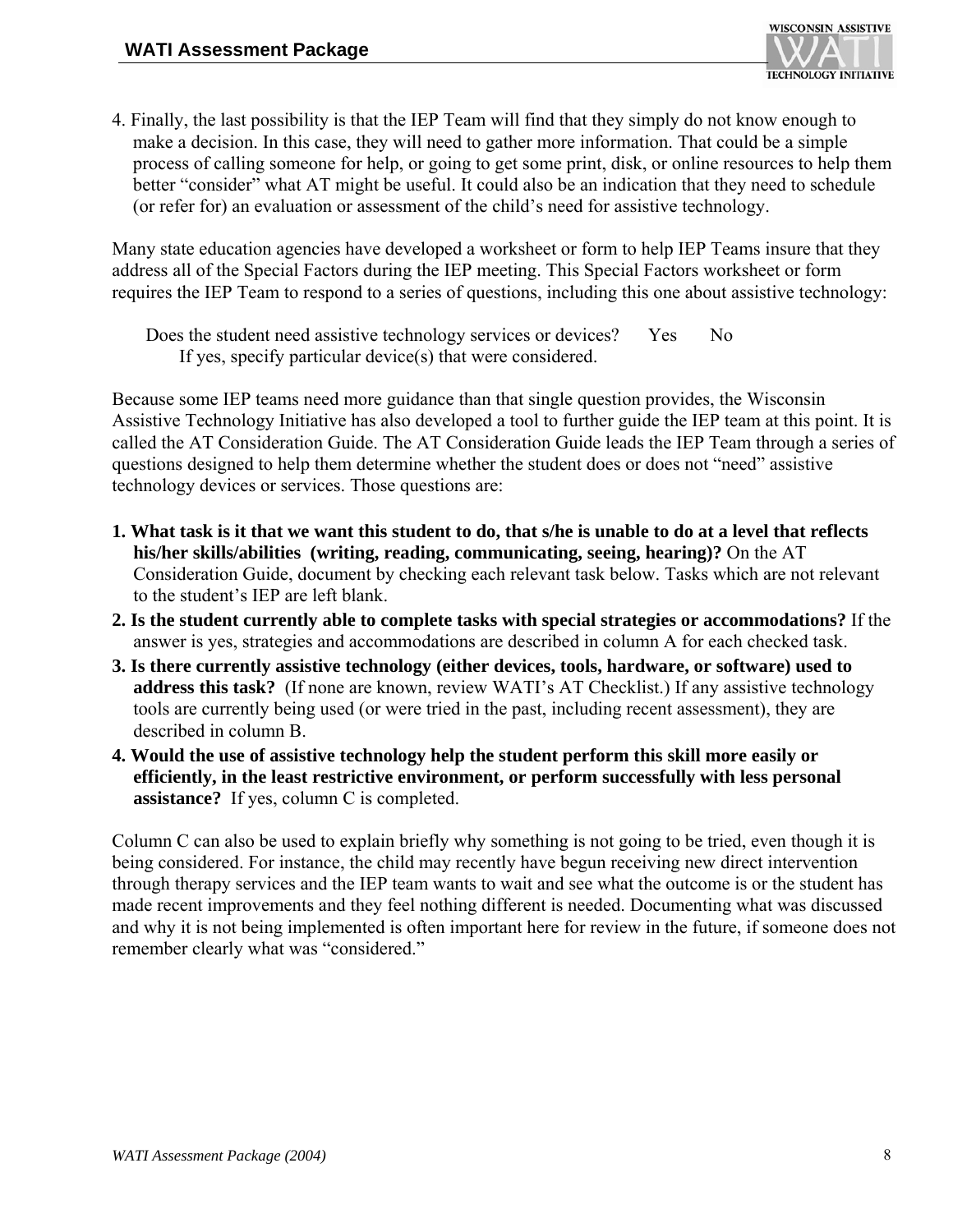

If it is decided to try assistive technology which has not previously been used by the student, column C provides the place to describe what will be tried. It is important here to plan one or more formal trials. Only a well designed trial will actually determine what assistive technology will work for a specific student. Only after successful trial use, should the permanent use of assistive technology be written into the IEP.

As noted earlier, one of the outcomes of "consideration" may be the determination that some kind of assessment or evaluation of the child's need for assistive technology is needed.

The Assistive Technology Consideration Guide can be used to document each of these situations for future reference.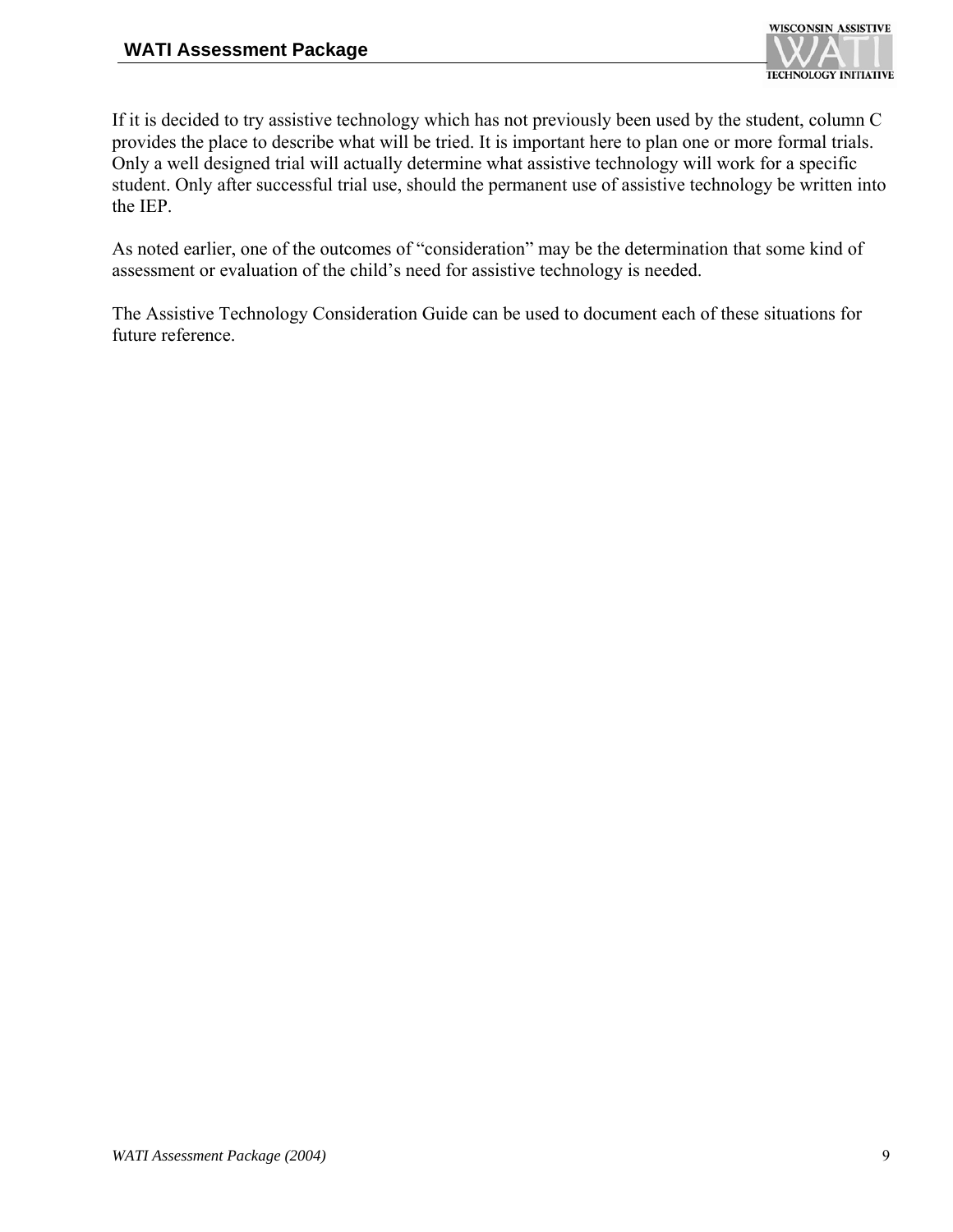

## **WATI Assistive Technology Consideration Guide**

Student's Name

School

- 1. What task is it that we want this student to do, that s/he is unable to do at a level that reflects his/her skills/abilities (writing, reading, communicating, seeing, hearing)? Document by checking each relevant task below. Please leave blank any tasks that are not relevant to the student's IEP.
- 2. Is the student currently able to complete tasks with special strategies or accommodations? If yes, describe in Column A for each checked task.
- 3. Is there available assistive technology (either devices, tools, hardware, or software) that could be used to address this task? (If none are known, review WATI's AT Checklist.) If any assistive technology tools are currently being used (or were tried in the past), describe in Column B.
- 4. Would the use of assistive technology help the student perform this skill more easily or efficiently, in the least restrictive environment, or perform successfully with less personal assistance? If yes, complete Column C.

| <b>Task</b>          | A. If currently completes task<br>with special strategies / | <b>B.</b> If currently completes task with<br>assistive technology tools, describe. | C. Describe new or additional<br>assistive technology to be tried. |
|----------------------|-------------------------------------------------------------|-------------------------------------------------------------------------------------|--------------------------------------------------------------------|
|                      | accommodations, describe.                                   |                                                                                     |                                                                    |
| $\Box$ Motor         |                                                             |                                                                                     |                                                                    |
| Aspects              |                                                             |                                                                                     |                                                                    |
| of Writing           |                                                             |                                                                                     |                                                                    |
| $\Box$ Computer      |                                                             |                                                                                     |                                                                    |
| Access               |                                                             |                                                                                     |                                                                    |
| $\Box$ Composing     |                                                             |                                                                                     |                                                                    |
| Written              |                                                             |                                                                                     |                                                                    |
| Material             |                                                             |                                                                                     |                                                                    |
|                      |                                                             |                                                                                     |                                                                    |
| $\Box$ Communication |                                                             |                                                                                     |                                                                    |
|                      |                                                             |                                                                                     |                                                                    |
| $\Box$ Reading       |                                                             |                                                                                     |                                                                    |
|                      |                                                             |                                                                                     |                                                                    |
| $\Box$ Learning/     |                                                             |                                                                                     |                                                                    |
| Studying             |                                                             |                                                                                     |                                                                    |
|                      |                                                             |                                                                                     |                                                                    |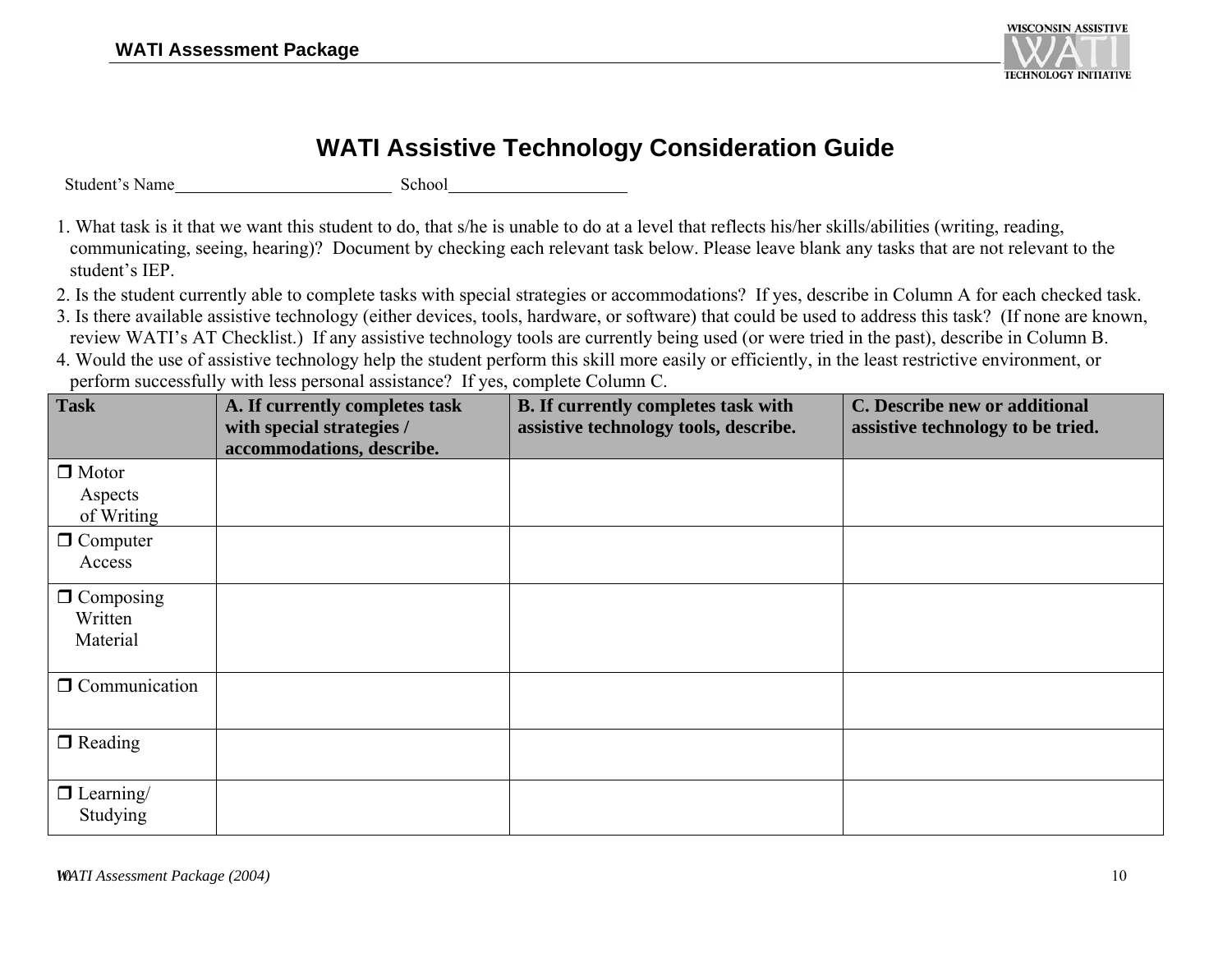

| <b>Task</b>                                   | A. If currently completes task with<br>special strategies /<br>accommodations, describe. | <b>B.</b> If currently completes task with<br>assistive technology tools, describe.                                                                                                                                                                                                                   | C. Describe new or additional<br>assistive technology to be tried. |
|-----------------------------------------------|------------------------------------------------------------------------------------------|-------------------------------------------------------------------------------------------------------------------------------------------------------------------------------------------------------------------------------------------------------------------------------------------------------|--------------------------------------------------------------------|
| $\Box$ Math                                   |                                                                                          |                                                                                                                                                                                                                                                                                                       |                                                                    |
| $\Box$ Recreation<br>and Leisure              |                                                                                          |                                                                                                                                                                                                                                                                                                       |                                                                    |
| $\Box$ Activities of<br>Daily Living<br>ADLs) |                                                                                          |                                                                                                                                                                                                                                                                                                       |                                                                    |
| $\Box$ Mobility                               |                                                                                          |                                                                                                                                                                                                                                                                                                       |                                                                    |
| $\Box$ Environmental<br>Control               |                                                                                          |                                                                                                                                                                                                                                                                                                       |                                                                    |
| $\Box$ Positioning<br>and Seating             |                                                                                          |                                                                                                                                                                                                                                                                                                       |                                                                    |
| $\Box$ Vision                                 |                                                                                          |                                                                                                                                                                                                                                                                                                       |                                                                    |
| $\Box$ Hearing                                |                                                                                          |                                                                                                                                                                                                                                                                                                       |                                                                    |
| be provided, the initiation and duration.     |                                                                                          | 5. Are there assistive technology services (more specific evaluation of need for assistive technology, adapting or modifying the assistive<br>technology, technical assistance on its operation or use, or training of student, staff, or family) that this student needs? If yes, describe what will |                                                                    |
| Persons Present:                              |                                                                                          | Date:                                                                                                                                                                                                                                                                                                 |                                                                    |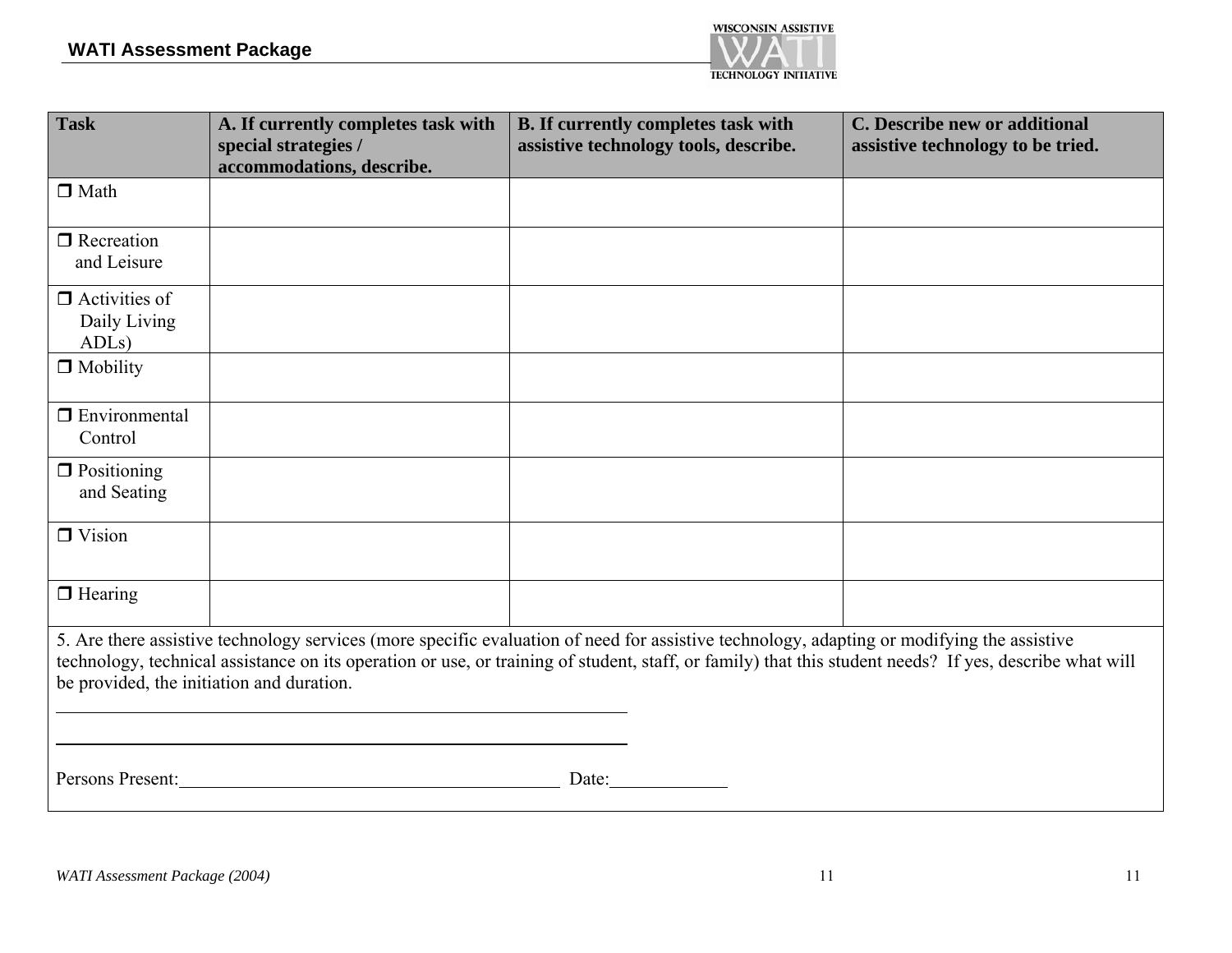

## **ASSISTIVE TECHNOLOGY ASSESSMENT**

Since the 1990 reauthorization of IDEA with its definition of assistive technology services, which included "the evaluation of needs including a functional evaluation, in the child's customary environment;" there has been a nationwide trend to identify and train staff within each school district to be more knowledgeable about assistive technology. This trend incorporates the following components:

- ♦ A Change in the **view** of assistive technology assessment: From a one shot, separate event to an **ongoing, continual part of educational planning**.
- ♦ A change in **who** conducts the assistive technology assessment: From an expert based at a center to the **local team in the natural setting**.
- ♦ Change in the **scheduling** of an assistive technology assessment: From an isolated, one time event to an **ongoing, continual process,** which includes trials with potential assistive technology.
- ♦ As a result, there are changes in **support and follow through**: From limited support and poor follow through to **meaningful follow through involving all team members**.

These changes are significant because the research on abandonment of assistive technology indicates that student's feelings about the assistive technology and the support of family, peers, and teachers are critical factors that determine successful use versus abandonment. Other factors that affect abandonment include having the training necessary to use the devices, being able to use it with little or no pain, fatigue, discomfort, or stress, and having it compatible with other tools and technologies used by the student (American Medical Association, 1996).

This change has created a tremendous need for inservice training for service providers in local school districts across the nation*.* The changes in the 1997 reauthorization of IDEA which require every IEP team to "consider" the need for assistive technology, has created an even greater need for training, so that all IEP teams will have the needed expertise.

#### **What is the difference between "Consideration" and "Assessment"**

The most obvious differences between Consideration and Assessment are those of depth and duration. Consideration is a short discussion that takes place during the IEP meeting using known information and results in the decision to continue something already being used or to try or not to try assistive technology*.* Assessment goes into much more detail, looking closely at the students abilities and difficulties and the demands of the environments and tasks. Assessment also includes the acquisition of new information

We believe that assessment has three parts:

- **Information Gathering**
- **Decision Making**
- **Trial Use**

Information gathering may require specific tests to determine a student's functional level on a given task, observation in customary environments to document performance as well as environmental demands, and careful review of what has already been tried. The decision making requires the use of a clearly defined decision making process understood by everyone. If assistive technology appears to be a viable tool, trials to determine exactly what will work are needed.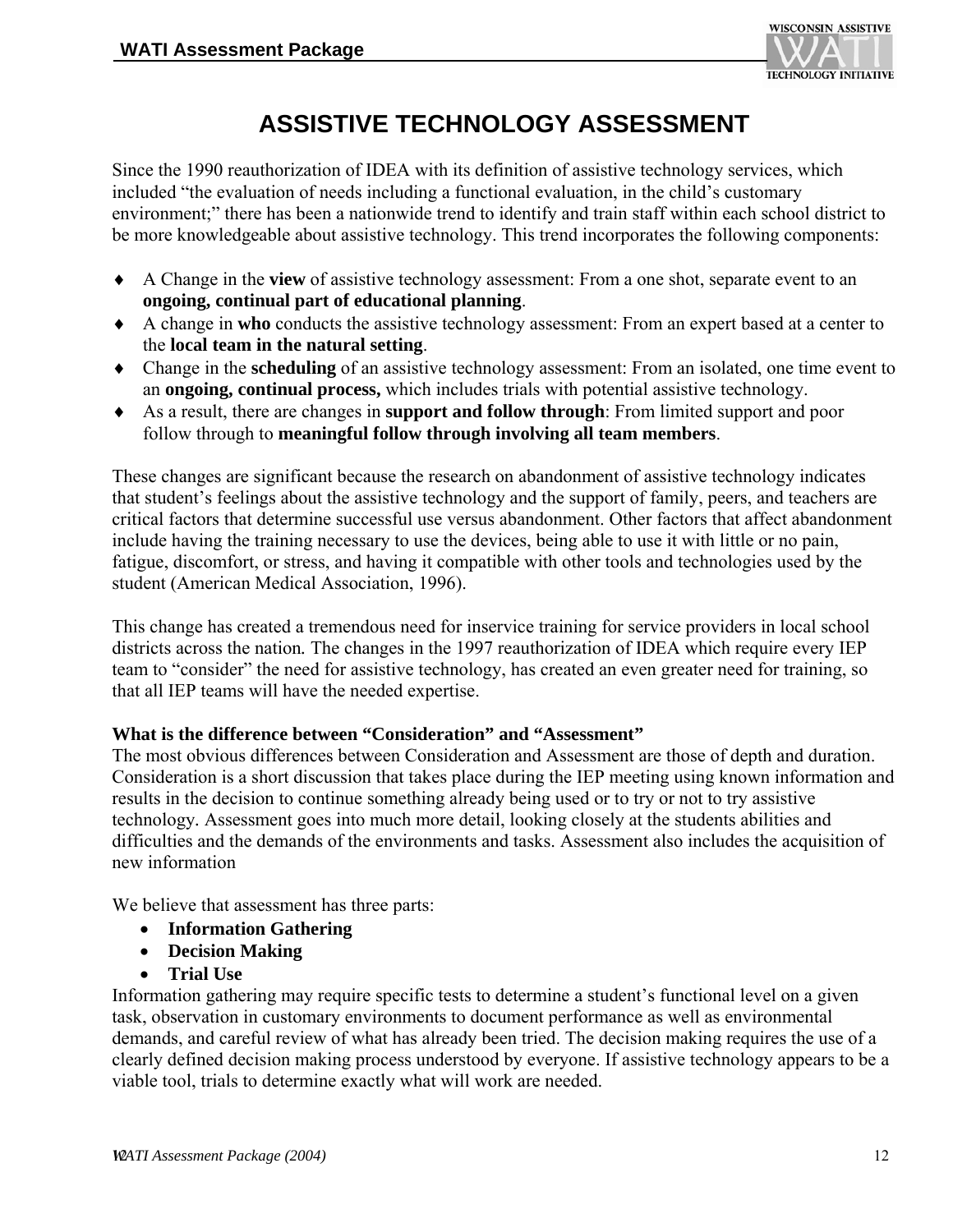

## **Who provides an Assistive Technology Assessment**

When there is a specific request for an assistive technology assessment or the IEP Team determines that one is needed, an assessment of the student's need for assistive technology must be completed. While school districts may vary in their specific procedures, it is essential that a team of people be involved in any AT assessment.

There are **five basic components** that **must** be represented on every team making decisions about assistive technology*.* They are:

- ♦ A person knowledgeable about the student. That may be **the student** and/or **parents** or other family members.
- ♦ A person knowledgeable in the area of **curriculum**, usually a Special Education teacher.
- ♦ A person knowledgeable in the area of **language**, usually a Speech/Language Pathologist.
- ♦ A person knowledgeable in the area of **motor**, often an Occupational or Physical Therapist.
- ♦ A person who can commit the district's resources, not only for purchase of devices, but to authorize staff training and guarantee implementation in various educational settings, usually an **administrator**.

There can be any number of additional team members from such backgrounds as:

| Audiologist                    | Computer Specialist            |
|--------------------------------|--------------------------------|
| Counselor                      | Early Intervention Specialist  |
| <b>Instructional Assistant</b> | Nurse                          |
| Physician                      | <b>Rehabilitation Engineer</b> |
| Social Worker                  | Teacher of Hearing Impaired    |
| Teacher of Visually Impaired   | <b>Vocational Counselor</b>    |

This is not an exhaustive list*.* Each student's team should be unique, customized to reflect the student's unique needs*.* **Anyone who has the potential to contribute to the decision making or implementation can be invited to participate on the team**.

#### **Procedures Required**

Each school district must have in place a procedure for providing assistive technology assessment*.* This procedure should include the identification of team members to provide the needed expertise to make an informed decision about assistive technology to meet the student's identified needs.

On the following pages information will be provided about the three step process of Information Gathering, Decision Making, and Trial Use that comprise the AT Assessment process developed by the Wisconsin Assistive Technology Initiative.

The need for an assistive technology (AT) assessment may occur at any time during the provision of services to children with disabilities. It may come up during the official "consideration" during the IEP meeting, or at any time while a child is receiving special education and related services. Generally the need for an AT assessment is brought up by either the parents or the service providers. (We'll use this term to mean any of the therapists, teachers, assistants, or other individuals paid to provide services in the school). It may be a formal request for an "Assistive Technology Evaluation" or more of a specific question and something more is needed.

*WATI Assessment Package (2004)* 13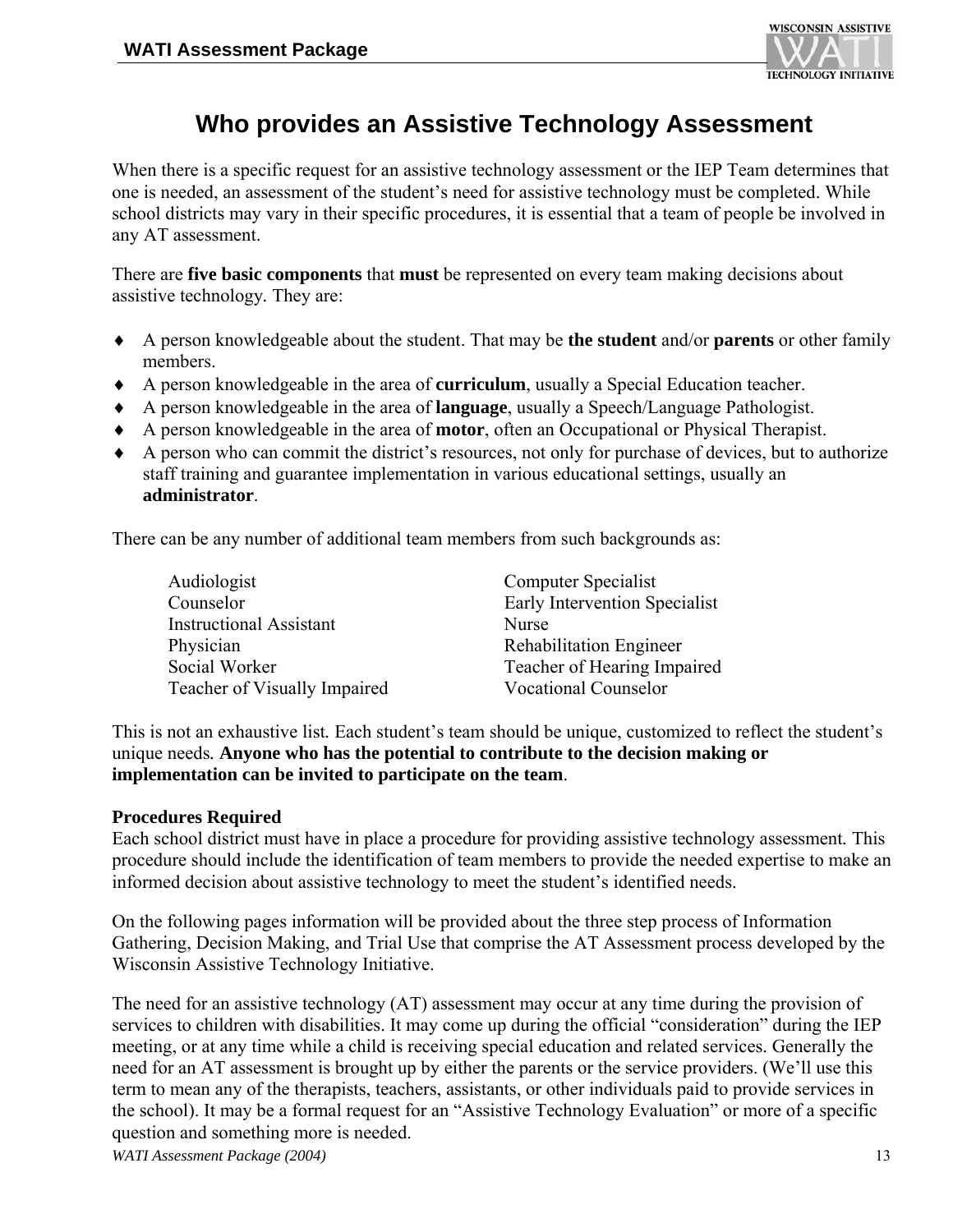The question may be broad such as, "Sally struggles with trying to do all of the required reading and writing in sixth grade. She understands the concepts, but decoding the printed word and trying to spell what she wants to write are so difficult that she is feeling overwhelmed and frustrated. Is there any assistive technology that could help with this?" Or it can be very specific, "Bob is not able to understand the graphics in the social studies book due to his vision."

In Sally's case there may be a whole range of hardware (from low tech to computer based) and software that will need to be tried for specific reading and writing tasks in her various classes. In Bob's case only one or two things may need to be tried before a workable solution will be found. In either situation, the team of service providers who work with that child need to have a systematic approach to begin to answer the question.

We have found that people who are new to assistive technology or teams new to the role of "assessing" a student's need for assistive technology often flounder. They struggle to figure out where to start, what questions to ask, what commercial tests, if any, they might need to use, etc. The Wisconsin Assistive Technology Initiative developed a set of forms to help the team through these difficulties and to help them focus on the specific issues that need to be addressed. The forms that we use include:

- ♦ The WATI Student Information Guide
- ♦ The WATI Environmental Observation Guide
- ♦ The WATI Assistive Technology Decision Making Guide
- ♦ The WATI Assistive Technology Checklist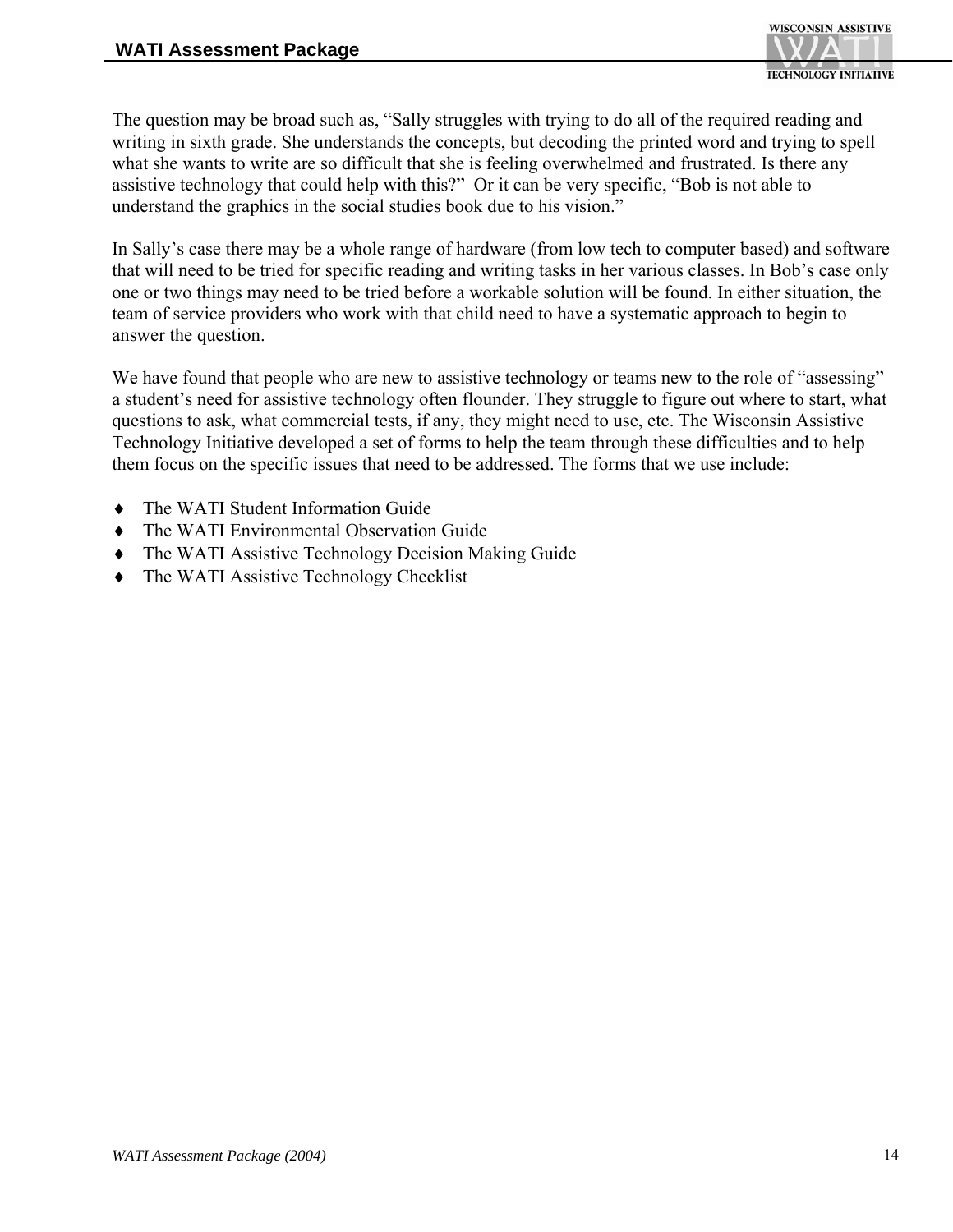

## **Assessing A Child's Need for Assistive Technology, Where to Start?**

When the question of a child's need for AT leads to an assessment, the first action is to identify a team of people to address that question. If the school district already has an identified team, then a request for their assistance is made. If no one is designated to function as an AT Assessment team, or only one person has been designated, then a team of people with sufficient knowledge to make an appropriate and useful decision must be assembled.

While the number of the team members and their specific expertise will vary with the magnitude and complexity of the question to be answered, there are some specific considerations in selecting the members of the team. It is important that someone on the team understands curriculum. This is often a special education teacher or the regular classroom teacher. If the question involves speech or language, then someone with expertise in language development is needed. This is most typically a Speech/Language Pathologist, but might also be a teacher of the hearing impaired, if that would be appropriate based upon the child's unique needs. Often there are questions about positioning or motor ability. In this case a Physical or Occupational Therapist is needed. And, of course, one or more of these individuals must have knowledge about specific assistive technology that might be appropriate to address the child's needs. There may be any number of other individuals, as needed. For instance if the child has a vision impairment, there would need to be a Vision Specialist involved. If the child has Autism, someone with a background in Autism will be needed. While there may be a core group of people in a school district who routinely address questions about assistive technology, the specific team working together to determine an assistive technology solution will be made up of individuals who collectively can address all of the child's unique needs.

Finally, one or both of the parents, and when appropriate, the child must be active participants in the information gathering and decision making. If the child can contribute and understand information, then he should participate in meetings along with his parent or parents. Typically a group of three to six or seven individuals will meet to begin the information gathering and decision making stages of the AT Assessment Process. The AT Assessment Directions/Procedure Guide is a basic outline of the steps that need to take place.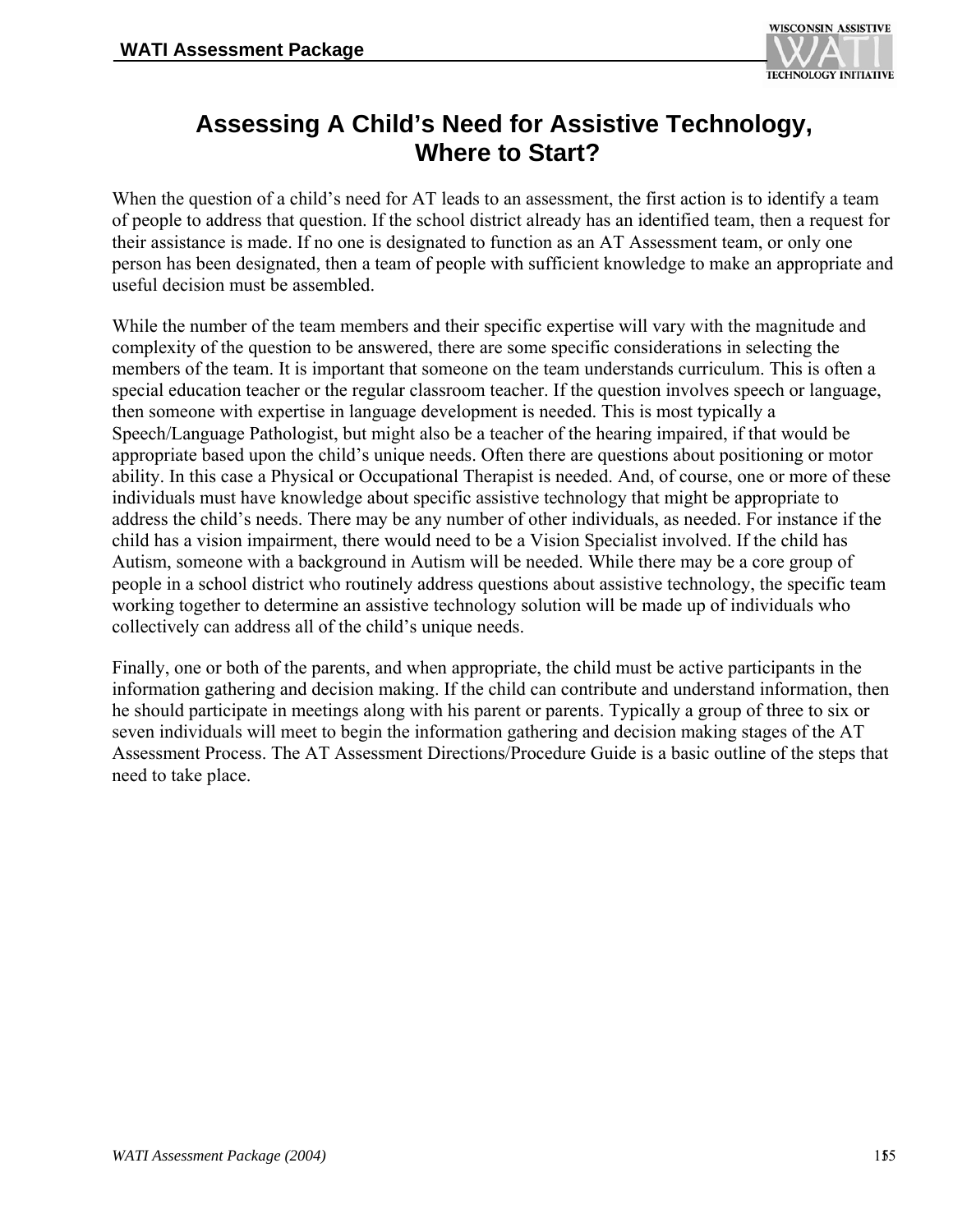

| <b>W.A.T.I.</b>                                                                                                                                                                                                                                                                                                                                                                                                                                                                                                                                                                                                                                                                                                                                                                                                                                                                                                                                                                                                                                                                                                                                                                                                                                                                                                                                                       |                       |                 |
|-----------------------------------------------------------------------------------------------------------------------------------------------------------------------------------------------------------------------------------------------------------------------------------------------------------------------------------------------------------------------------------------------------------------------------------------------------------------------------------------------------------------------------------------------------------------------------------------------------------------------------------------------------------------------------------------------------------------------------------------------------------------------------------------------------------------------------------------------------------------------------------------------------------------------------------------------------------------------------------------------------------------------------------------------------------------------------------------------------------------------------------------------------------------------------------------------------------------------------------------------------------------------------------------------------------------------------------------------------------------------|-----------------------|-----------------|
| <b>Assistive Technology Assessment</b><br><b>Directions/Procedure Guide</b>                                                                                                                                                                                                                                                                                                                                                                                                                                                                                                                                                                                                                                                                                                                                                                                                                                                                                                                                                                                                                                                                                                                                                                                                                                                                                           |                       |                 |
|                                                                                                                                                                                                                                                                                                                                                                                                                                                                                                                                                                                                                                                                                                                                                                                                                                                                                                                                                                                                                                                                                                                                                                                                                                                                                                                                                                       |                       |                 |
|                                                                                                                                                                                                                                                                                                                                                                                                                                                                                                                                                                                                                                                                                                                                                                                                                                                                                                                                                                                                                                                                                                                                                                                                                                                                                                                                                                       | Grade                 |                 |
| Team Members <b>Exercísion Contract Contract Contract Contract Contract Contract Contract Contract Contract Contract Contract Contract Contract Contract Contract Contract Contract Contract Contract Contract Contract Contra</b>                                                                                                                                                                                                                                                                                                                                                                                                                                                                                                                                                                                                                                                                                                                                                                                                                                                                                                                                                                                                                                                                                                                                    |                       |                 |
| <b>Gathering Information:</b><br><b>Step 1: Team Members Gather Information</b><br>Review existing information regarding child's abilities,<br>difficulties, environment, and tasks. If there is missing<br>information, you will need to gather the information by<br>completing formal tests, completing informal tests, and/or<br>observing the child in various settings. The WATI Student<br>Information Guide and Environmental Observation Guide are<br>used to assist with gathering information. Remember, the team<br>gathering this information should include parents, and if<br>appropriate, the student.<br><b>Step 2: Schedule Meeting</b><br>Schedule a meeting with the team. Team includes: parents,<br>student (if appropriate), service providers (e.g. spec. ed. teacher,<br>general ed. teacher, SLP, OT, PT, administrator), and any others<br>directly involved or with required knowledge and expertise.<br><b>Decision Making:</b><br>Step 3: Team Completes Problem Identification Portion of<br><b>AT Planning Guide at the Meeting.</b><br>(Choose someone to write all topics where everyone<br>participating can see them.)<br>The team should move quickly through:<br>Listing the student's <b>abilities/difficulties</b> related to tasks (5-10)<br>minutes).<br>Listing key aspects of the <b>environment</b> in which the student | <b>Date Completed</b> | <b>Comments</b> |
| functions and the student's location and positioning within the<br>environment (5-10 minutes).<br>Identifying the tasks the student needs to be able to do is<br>important because the team cannot generate AT solutions until<br>the tasks are identified (5-10 minutes).                                                                                                                                                                                                                                                                                                                                                                                                                                                                                                                                                                                                                                                                                                                                                                                                                                                                                                                                                                                                                                                                                            |                       |                 |
| (Note: The emphasis in problem identification is identifying tasks)<br>the student needs to be able to do and the relationship of the<br>student's abilities/difficulties and characteristics of the environment<br>of the child's performance of the tasks.)                                                                                                                                                                                                                                                                                                                                                                                                                                                                                                                                                                                                                                                                                                                                                                                                                                                                                                                                                                                                                                                                                                         |                       |                 |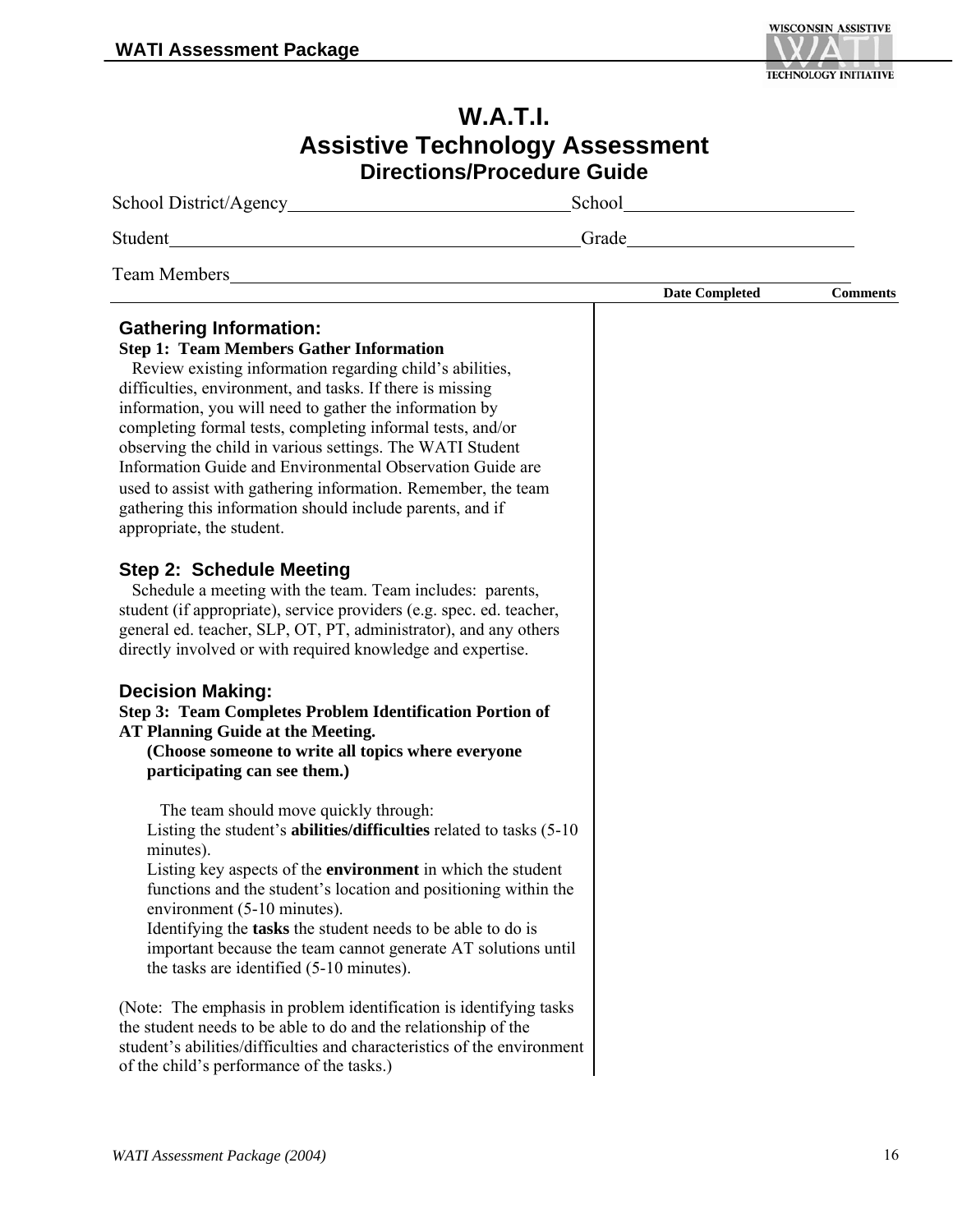**WISCONSIN ASSISTIVE TECHNOLOGY INITIATIVE** 

**Date Completed Comments**

#### **Step 4: Prioritize the List of Tasks for Solution Generation**

 Identify critical task for which the team will generate potential solutions. This may require a redefining or reframing of the original referral question, but is necessary so that you hone in on the most critical task

#### **Step 5: Solution Generation**

Brainstorm all possible solutions.

 **Note:** The specificity of the solutions will vary depending on the knowledge and experience of the team members; some teams may generate names of specific devices with features that will meet the child's needs, other teams may simply talk about features that are important, e.g. "needs voice output," "needs to be portable," "needs few (or many) messages," "needs input method other than hands," etc. Teams may want to use specific resources to assist with solution generation. These resources include, but are not limited to: the AT Checklist, the ASNAT Manual, the Tool Box in *Computer and Web Resources for People with Disabilities*, *Closing the Gap Resource Directory*, and/or AT Consultant.

#### **Step 6: Solution Selection**

 Discuss the solutions listed, thinking about which are most effective for the student. It may help to group solutions that can be implemented 1) immediately, 2) in the next few months, and 3) in the future. At this point list names of specific devices, hardware, software, etc. If the team does not know the names of devices, etc., use resources noted in Step 5 or schedule a consultation with a knowledgeable resource person (that is the part of the decisionmaking that should require the most time. Plan on 20-30 minutes here).

#### **Step 7: Implementation Plan**

 Develop implementation plan (including trials with equipment) – being sure to assign specific names and dates, and determine meeting date to review progress (follow-up Plan). **Reminder**: Steps 3-7 occur in a meeting with all topics written where all participants can see them. Use a flip chart, board or overhead during the meeting, because visual memory is an important supplement to auditory memory. Following the meeting, ensure that someone transfers the information to paper for the child's file for future reference.

#### **Trial Use:**

#### **Step 8: Implement Planned Trials**

#### **Step 9: Follow Up on Planned Date**

 Review trial use. Make any needed decisions about permanent use. Plan for permanent use.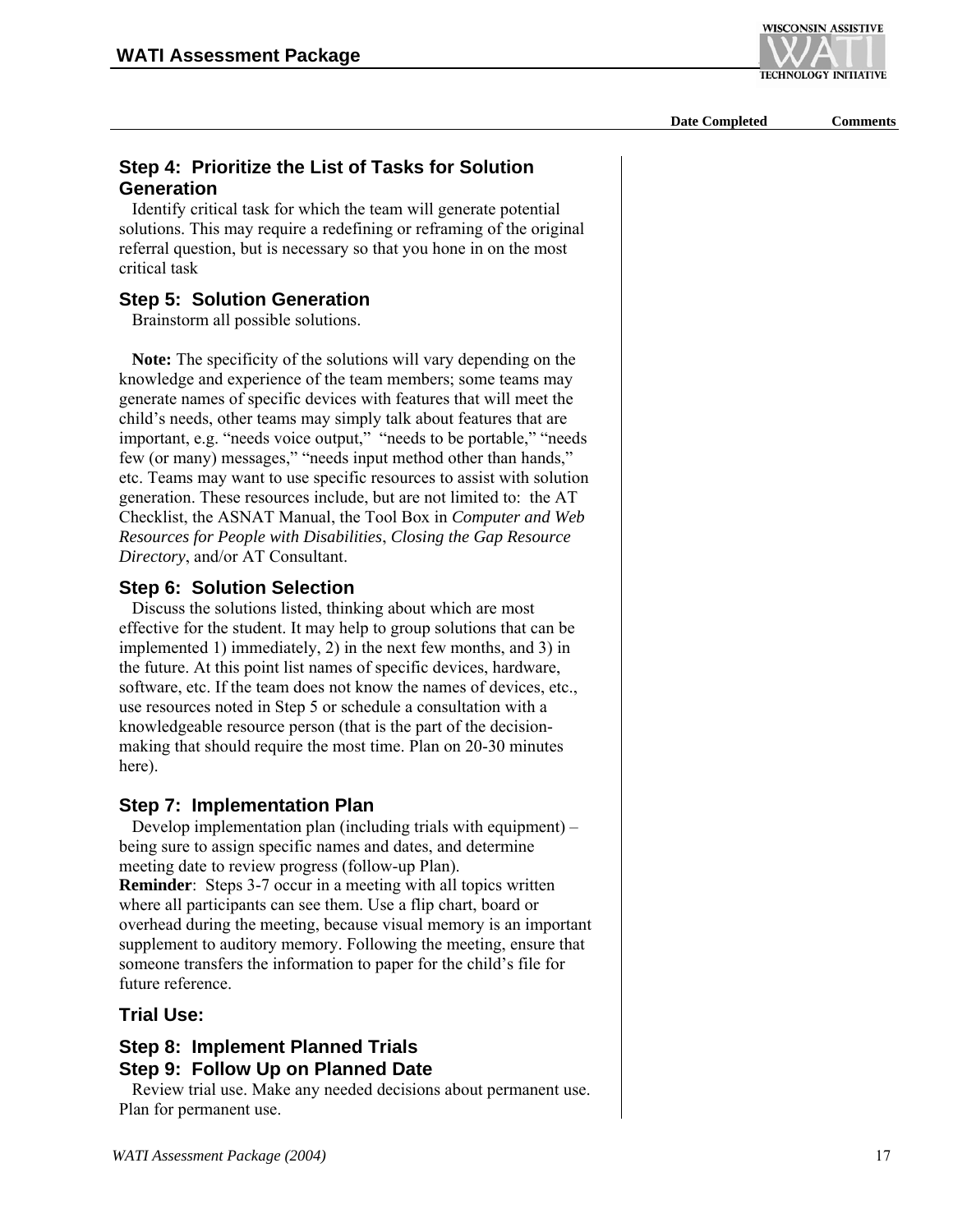

## **Gathering Information about the Student**

The process for assistive technology assessment developed by the Wisconsin Assistive Technology Initiative incorporates the SETT framework (Zabala, 1994) to help organize the often complex task of assistive technology decision making*.* SETT stands for **S**tudent, **E**nvironment, **T**asks, **T**ools*.* By grouping the information into these categories, the task of selecting assistive technology becomes much more logical*.* 

Without the SETT Framework, trying to gather and sort out all of the information necessary for assistive technology decision making can be an overwhelming task*.* With it, the simplicity of gathering and grouping information allows the team to effectively use that information for competent decision making.

#### **Using the Student Information Guide**

As you read through the Student Information Guide, the first thing you note is the questions about what assistive technology is currently being used and what has been used in the past. These are important questions. Unfortunately in our busy lives, it is possible for one service provider to be using assistive technology without others being aware of it. For example the Language Arts teacher may have discovered that Samantha writes much better with voice output on the computer. This may occur because all of the computers in her classroom are equipped with speech cards and talking word processing. Students can choose to use it or not. She observes over the course of several months that Samantha regularly chooses to work with talking word processing and that it has improved both the spelling and grammar in her written assignments. The other teachers and therapists may not be aware of this. Both the documenting and the sharing of that kind of information are essential.

The next section requires a file review to determine what assistive technology, if any, has been tried in the past and what the outcome of that use was. Turn over in staff can cause us to lose track of assistive technology use. Perhaps the most extreme example of this is the case of a team who spent several weeks trying to determine what augmentative communication device might work for a non speaking student. They were all new and neglected to thoroughly review the file until early October, when they were startled to learn that a \$6000 dynamic display, voice output communication aide had been purchased for the student two years earlier. It was in a box, at the back of the classroom closet, safely stored away. Had someone not reviewed the file, they would have spent money on another device, when they already had a very powerful one available. The parent had told them on several occasions that there "used to be something that talked for him," but they had not tracked down the critical information.

Now at the bottom of page 21, the team selects the sections that they feel they will need to complete. It is recommended that a team new to assistive technology assessment concentrate on only one area of concern at a time. So if the child has a learning disability and they are most concerned about writing. They would proceed to the section on Writing and answer the questions in that section. If they are concerned about more than one task, they may decide to complete more than one section of the Student Information Guide. It is up to the team to determine how many and which sections of the Guide will be helpful to them.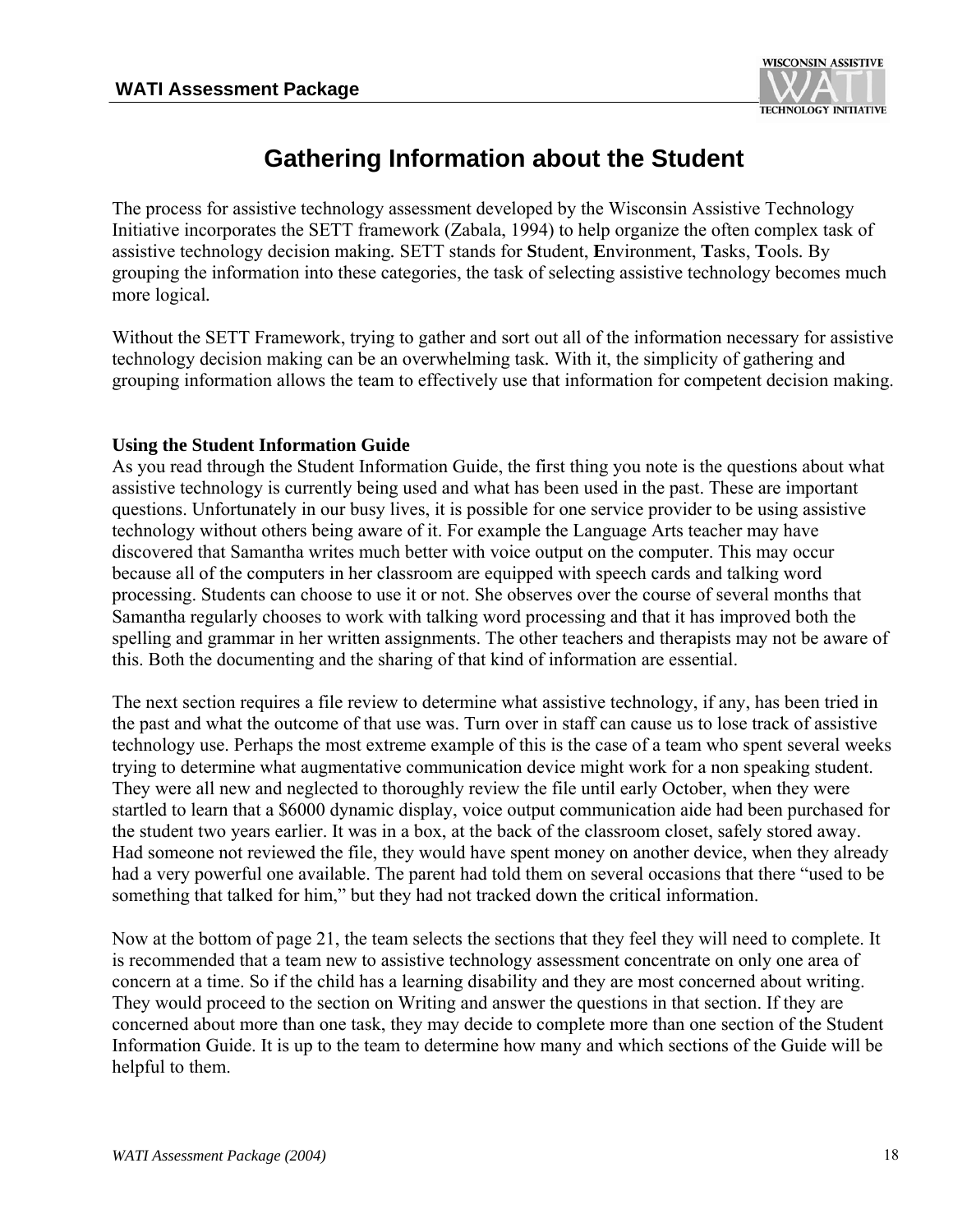

Each of the 13 content sections of the Student Information Guide contain questions relevant to determining the type of assistive technology and the features that might be necessary for a child to utilize assistive technology in the completion of the task. On pages 22 and 23 there are a series of questions about the child's abilities related to computer access. These two pages are not necessary to complete if the child has normal fine motor ability, but are critical if the child has a physical disability that includes fine motor difficulties that would impact his ability to keyboard. In the Section on Writing, the first questions address the child's current writing ability. The next question is about any assistive technology currently used. Because much of the assistive technology used to address writing difficulties involves keyboarding, the next question is about the child's current keyboarding ability. Numbers four and five on pages 24 and 25 concern computer use and computer availability. At the bottom of page 25 there is a place to summarize the child's abilities and the concerns related to writing.

Once the desired sections of the Student Information Guide are completed, the team moves on to page 41. The questions on this page are general and apply to every child. They include questions about behaviors that might impact the child's use of assistive technology any other significant factors that should be noted such as learning style, coping strategies, or interest that the team should remember and consider as they move on with the assessment process.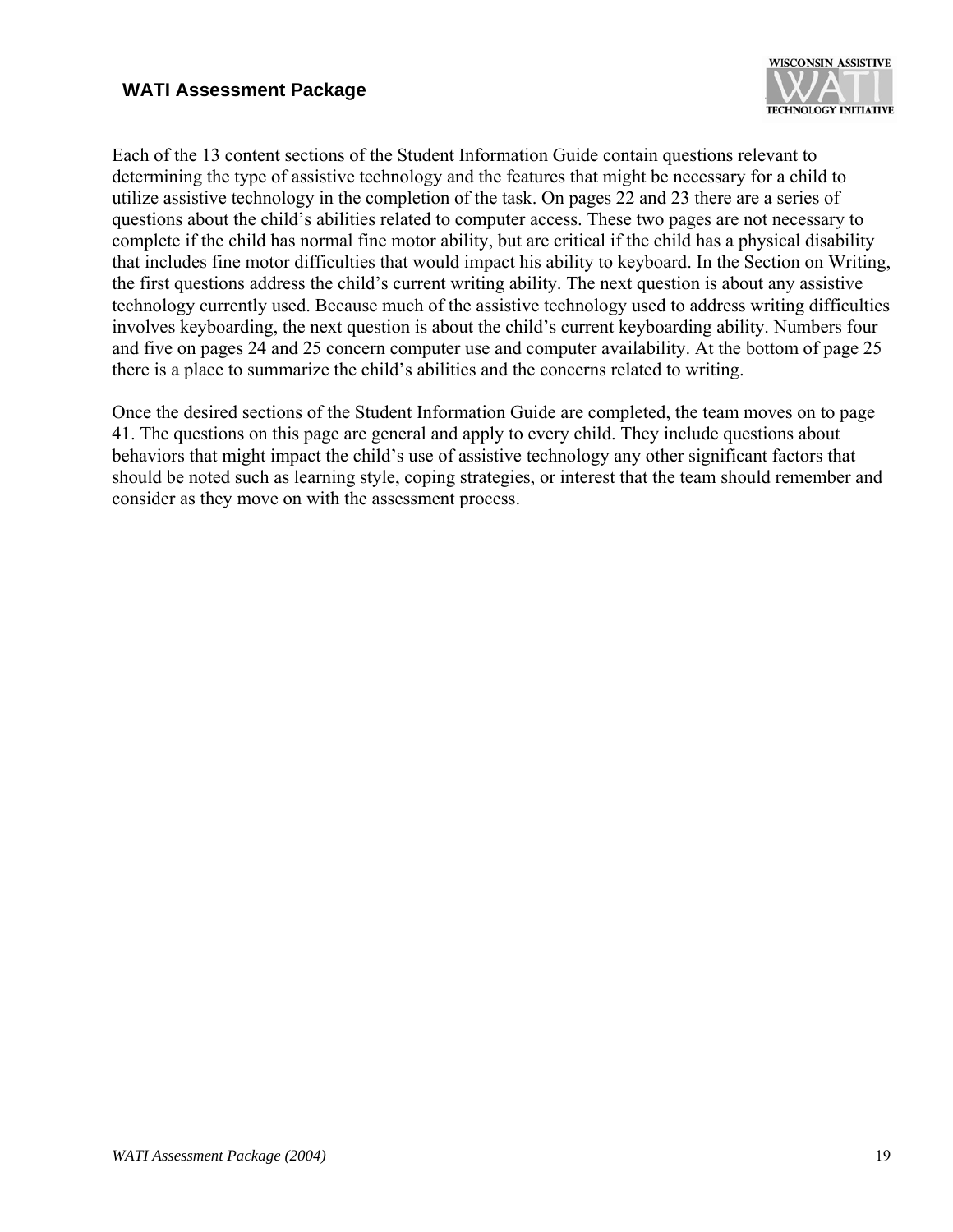

## **Referral/Question Identification Guide**

| School Contact Person<br><u>Phone</u> Phone                                                                                                                                                                                    |                                                                                                                       |                                                                                                                                     |
|--------------------------------------------------------------------------------------------------------------------------------------------------------------------------------------------------------------------------------|-----------------------------------------------------------------------------------------------------------------------|-------------------------------------------------------------------------------------------------------------------------------------|
|                                                                                                                                                                                                                                |                                                                                                                       |                                                                                                                                     |
| Date                                                                                                                                                                                                                           |                                                                                                                       |                                                                                                                                     |
| Parent(s) Name                                                                                                                                                                                                                 |                                                                                                                       |                                                                                                                                     |
| Address and the contract of the contract of the contract of the contract of the contract of the contract of the contract of the contract of the contract of the contract of the contract of the contract of the contract of th |                                                                                                                       |                                                                                                                                     |
|                                                                                                                                                                                                                                |                                                                                                                       |                                                                                                                                     |
| <b>Disability</b> (Check all that apply.)<br>$\Box$ Speech/Language<br>$\Box$ Cognitive Disability<br>$\Box$ Traumatic Brain Injury<br>□ Emotional/Behavioral Disability<br>$\Box$ Orthopedic Impairment - Type $\Box$         | $\Box$ Other Health Impairment<br>$\Box$ Autism                                                                       | $\Box$ Significant Developmental Delay $\Box$ Specific Learning Disability<br>$\Box$ Hearing Impairment<br>$\Box$ Vision Impairment |
| <b>Current Age Group</b><br>$\Box$ Birth to Three<br>Middle School                                                                                                                                                             | Early Childhood<br>$\Box$ Secondary                                                                                   | $\Box$ Elementary                                                                                                                   |
| <b>Classroom Setting</b><br><b>Example 3</b> Regular Education Classroom<br>$\Box$ Home                                                                                                                                        | □ Resource Room<br>$\Box$ Other                                                                                       | □ Self-contained                                                                                                                    |
| <b>Current Service Providers</b><br>$\Box$ Occupational Therapy<br>$\Box$ Other(s)                                                                                                                                             | $\Box$ Physical Therapy                                                                                               | $\Box$ Speech Language                                                                                                              |
| <b>Medical Considerations</b> (Check all that apply.)                                                                                                                                                                          |                                                                                                                       |                                                                                                                                     |
| $\Box$ History of seizures                                                                                                                                                                                                     | $\Box$ Fatigues easily                                                                                                |                                                                                                                                     |
| Has degenerative medical condition<br>□                                                                                                                                                                                        | Has frequent pain<br>□                                                                                                |                                                                                                                                     |
| $\Box$ Has multiple health problems                                                                                                                                                                                            |                                                                                                                       | $\Box$ Has frequent upper respiratory infections                                                                                    |
| Has frequent ear infections<br>□                                                                                                                                                                                               | $\Box$ Has digestive problems                                                                                         |                                                                                                                                     |
| Has allergies to<br>□                                                                                                                                                                                                          | <u> 1989 - Johann Stoff, deutscher Stoff, der Stoff, der Stoff, der Stoff, der Stoff, der Stoff, der Stoff, der S</u> |                                                                                                                                     |
| Currently taking medication for                                                                                                                                                                                                |                                                                                                                       |                                                                                                                                     |
|                                                                                                                                                                                                                                |                                                                                                                       |                                                                                                                                     |
|                                                                                                                                                                                                                                |                                                                                                                       |                                                                                                                                     |

#### **Other Issues of Concern**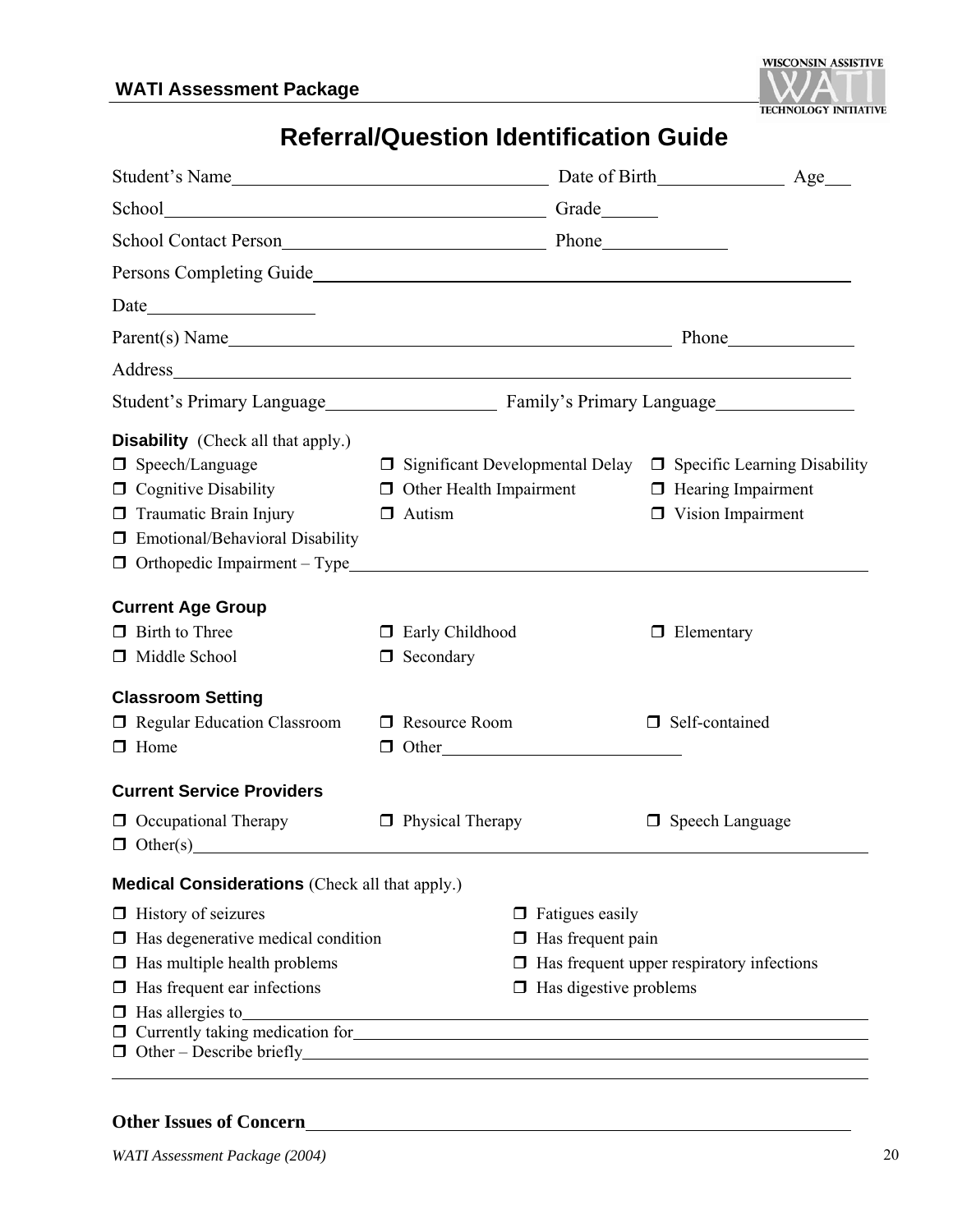

#### **Assistive Technology Currently Used** (Check all that apply.)

| $\Box$ None                              | $\Box$ Low Tech Writing Aids             |
|------------------------------------------|------------------------------------------|
| <b>I</b> Manual Communication Board      | $\Box$ Augmentative Communication System |
| <b>D</b> Low Tech Vision Aids            | $\Box$ Amplification System              |
| <b>I</b> Environmental Control Unit/EADL | □ Manual Wheelchair                      |
| $\Box$ Power Wheelchair                  | $\Box$ Computer – Type (platform)        |
| $\Box$ Voice Recognition                 | □ Word Prediction                        |
| $\Box$ Adaptive Input - Describe         |                                          |
| $\Box$ Adaptive Output - Describe        |                                          |
| $\Box$ Other                             |                                          |
| <b>Assistive Technology Tried</b>        |                                          |
|                                          |                                          |

Please describe any other assistive technology previously tried, length of trial, and outcome (how did it work or why didn't it work.)

| <b>Assistive Technology</b> | Number and Dates of Trial(s) |
|-----------------------------|------------------------------|
| Outcome                     |                              |
| <b>Assistive Technology</b> | Number and Dates of Trial(s) |
| Outcome                     |                              |
| <b>Assistive Technology</b> | Number and Dates of Trial(s) |

Outcome

#### **REFERRAL QUESTION**

What task(s) does the student need to do that is currently difficult or impossible, and for which assistive technology may be an option?

#### **Based on the referral question, select the sections of the Student Information Guide to be completed.** (Check all that apply.)

- $\Box$  Section 1 Fine Motor Related to Computer or Device Access
- $\Box$  Section 2 Motor Aspects of Writing  $\Box$  Section 9 Seating and Positioning
- $\Box$  Section 3 Composing Written Material  $\Box$  Section 10 Mobility
- $\Box$  Section 4 Communication  $\Box$  Section 11 Vision
- □ Section 5 Reading □ Section 12 Hearing
- $\Box$  Section 6 Learning and Studying  $\Box$  Section 13 General
- Section 7 Math
- $\Box$  Section 8 Recreation and Leisure
- 
- 
- 
- 
-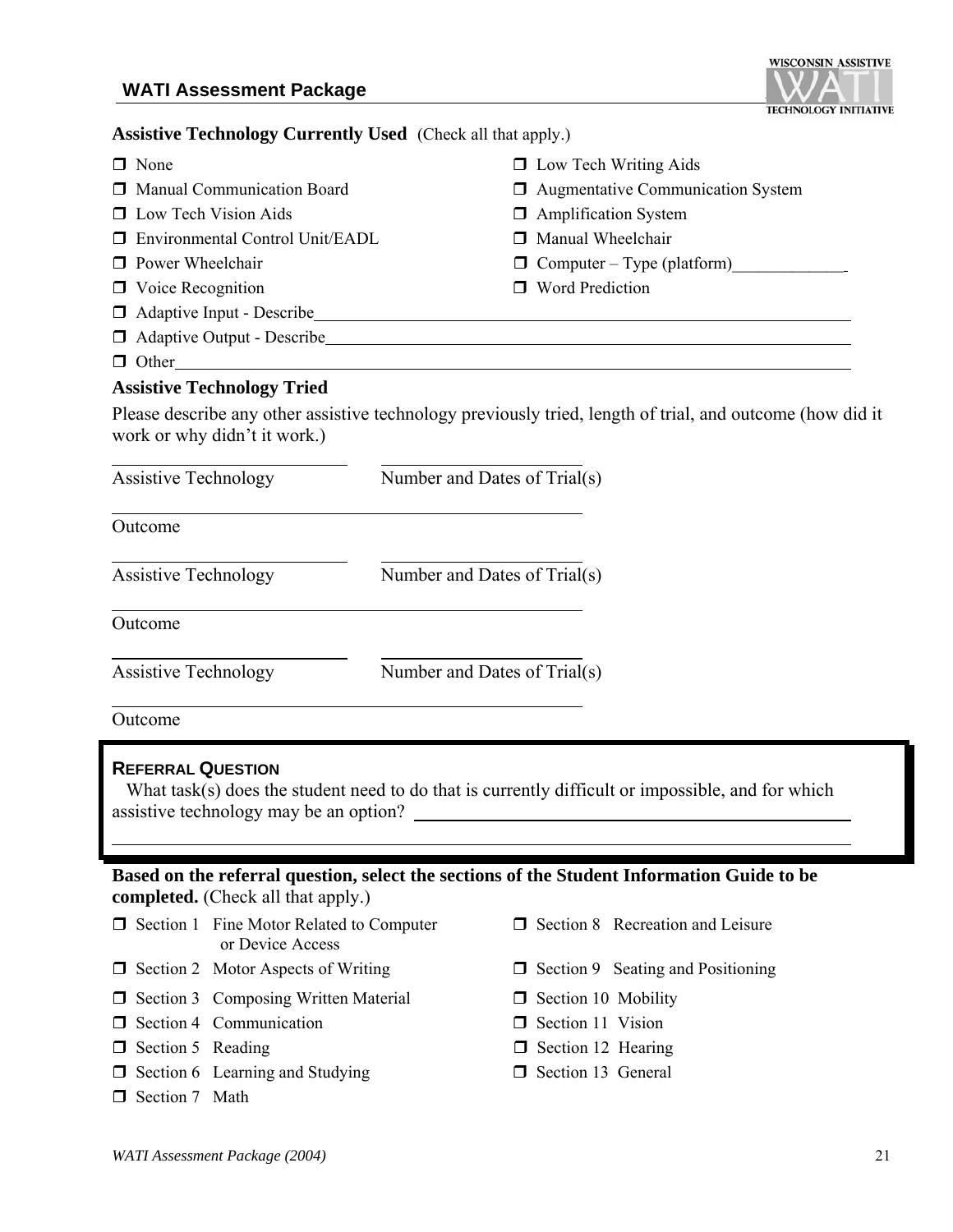

#### **WATI Student Information Guide SECTION 1 Fine Motor Related to Computer (or Device) Access**

#### **1. Current Fine Motor Abilities**

Observe the student using paper and pencil, typewriter, computer, switch, etc. Look at the movements as well as the activities and situations. Does the student have voluntary, isolated, controlled movements using the following? (Check all that apply.)

- $\Box$  Left hand  $\Box$  Right hand  $\Box$  Eye(s)
- $\Box$  Left arm  $\Box$  Right arm  $\Box$  Head
- 
- 
- 
- $\Box$  Left leg  $\Box$  Right leg  $\Box$  Mouth
- $\Box$  Left foot  $\Box$  Right foot  $\Box$  Tongue
	-
- 
- 
- $\Box$  Finger(s)  $\Box$  Eyebrows  $\Box$  Other

 $\mathcal{L}_\text{max}$ 

Describe briefly the activities/situations observed

#### **2. Range of Motion**

Student has specific limitations to range.  $\Box$  Yes  $\Box$  No

Describe the specific range in which the student has the most motor control.

#### **3. Abnormal Reflexes and Muscle Tone**

Student has abnormal reflexes or abnormal muscle tone.  $\Box$  Yes  $\Box$  No Describe briefly any abnormal reflex patterns or patterns of low or high muscle tone that may interfere with the student's voluntary motor control.

#### **4. Accuracy**

Student has difficulty with accuracy.  $\Box$  Yes  $\Box$  No Describe how accurate, reliable and consistent the student is in performing a particular fine motor task.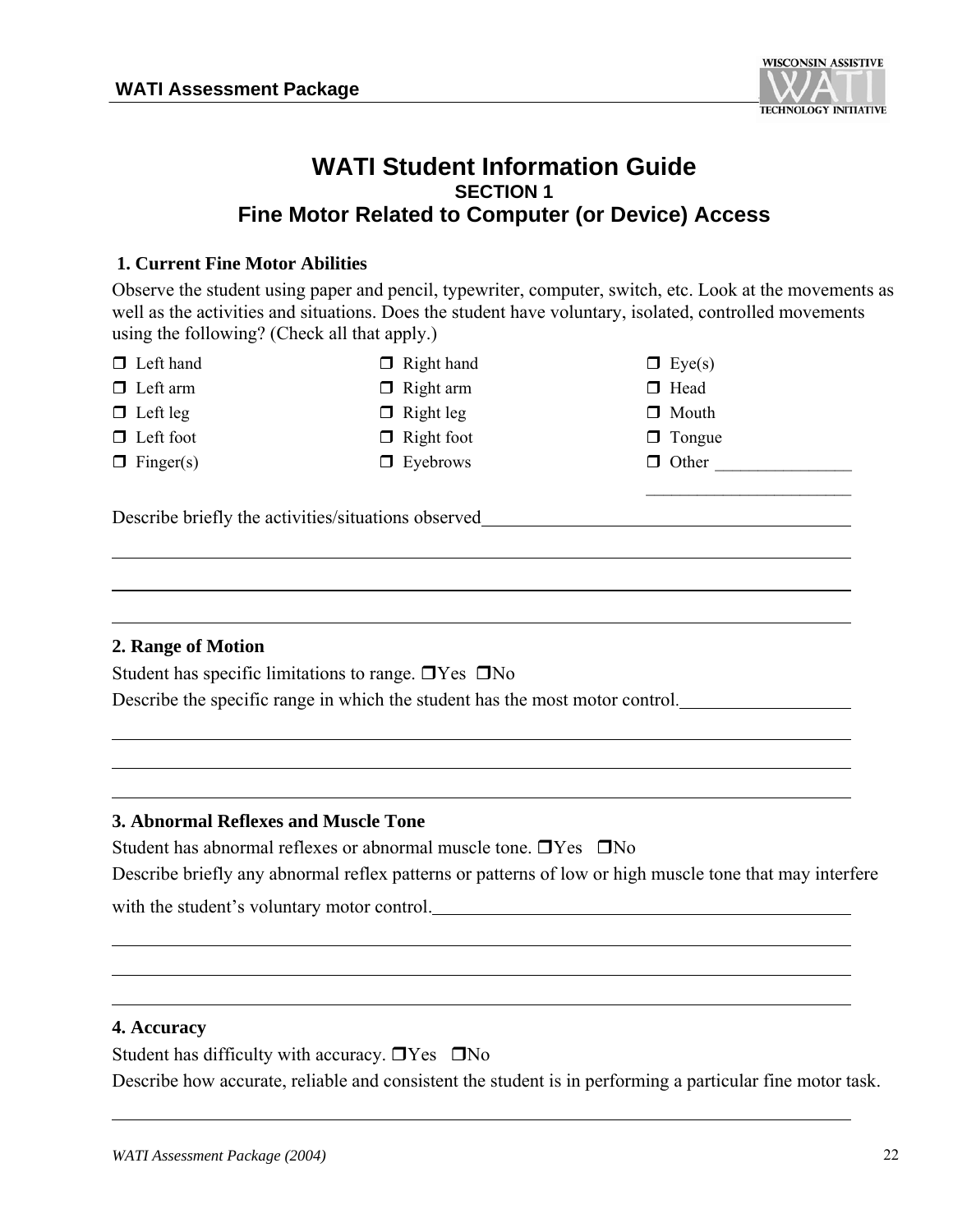

#### **5. Fatigue**

| J. Faugut<br>Student fatigues easily. $\Box$ Yes $\Box$ No |                                                                                                        |                                |                                                                                                                 |
|------------------------------------------------------------|--------------------------------------------------------------------------------------------------------|--------------------------------|-----------------------------------------------------------------------------------------------------------------|
|                                                            |                                                                                                        |                                | Describe how easily the student becomes fatigued.                                                               |
|                                                            |                                                                                                        |                                |                                                                                                                 |
|                                                            |                                                                                                        |                                |                                                                                                                 |
|                                                            |                                                                                                        |                                |                                                                                                                 |
|                                                            |                                                                                                        |                                |                                                                                                                 |
| <b>6. Assisted Direct Selection</b>                        |                                                                                                        |                                |                                                                                                                 |
|                                                            | What type of assistance for direct selection has been tried? (Check all that apply.)                   |                                |                                                                                                                 |
| $\Box$ Keyguard                                            |                                                                                                        | $\Box$ Head pointer/head stick |                                                                                                                 |
| $\Box$ Pointers, hand grips, splints etc.                  |                                                                                                        | $\Box$ Light beam/laser        |                                                                                                                 |
|                                                            |                                                                                                        |                                |                                                                                                                 |
|                                                            |                                                                                                        |                                | Describe which seemed to work the best and why.                                                                 |
|                                                            |                                                                                                        |                                |                                                                                                                 |
| 7. Size of Grid Student Is Able to Access                  |                                                                                                        |                                |                                                                                                                 |
|                                                            | What is the smallest square the student can accurately access? $\Box$ 1" $\Box$ 2" $\Box$ 3" $\Box$ 4" |                                |                                                                                                                 |
|                                                            |                                                                                                        |                                |                                                                                                                 |
|                                                            |                                                                                                        |                                |                                                                                                                 |
|                                                            |                                                                                                        |                                |                                                                                                                 |
|                                                            | Number of squares down                                                                                 |                                |                                                                                                                 |
| 8. Scanning                                                |                                                                                                        |                                |                                                                                                                 |
|                                                            | If student cannot direct select, does the student use scanning?                                        |                                |                                                                                                                 |
| $\Box$ No<br>$\Box$ Yes, if yes $\Box$ Step                | $\Box$ Automatic                                                                                       | $\Box$ Inverse                 | $\Box$ Other                                                                                                    |
|                                                            |                                                                                                        |                                |                                                                                                                 |
|                                                            |                                                                                                        |                                | Preferred control site (body site)<br><u>Preferred control site (body site)</u><br>Other possible control sites |
| 9. Type of Switch                                          |                                                                                                        |                                |                                                                                                                 |
| work the best.)                                            |                                                                                                        |                                | The following switches have been tried. (Check all that apply. Circle the one or two that seemed to             |
| $\Box$ Touch (jellybean)                                   | $\Box$ Light touch                                                                                     | $\Box$ Wobble                  | □ Rocker                                                                                                        |
| $\Box$ Joystick                                            | $\Box$ Lever                                                                                           | □ Head switch                  | $\Box$ Mercury (tilt)                                                                                           |
| $\Box$ Arm slot                                            | $\Box$ Eye brow                                                                                        | $\Box$ Tongue                  | $\Box$ Sip/puff                                                                                                 |
| □ Tread                                                    | $\Box$ Other                                                                                           |                                |                                                                                                                 |

#### **Summary of Student's Abilities and Concerns Related to Computer/Device Access**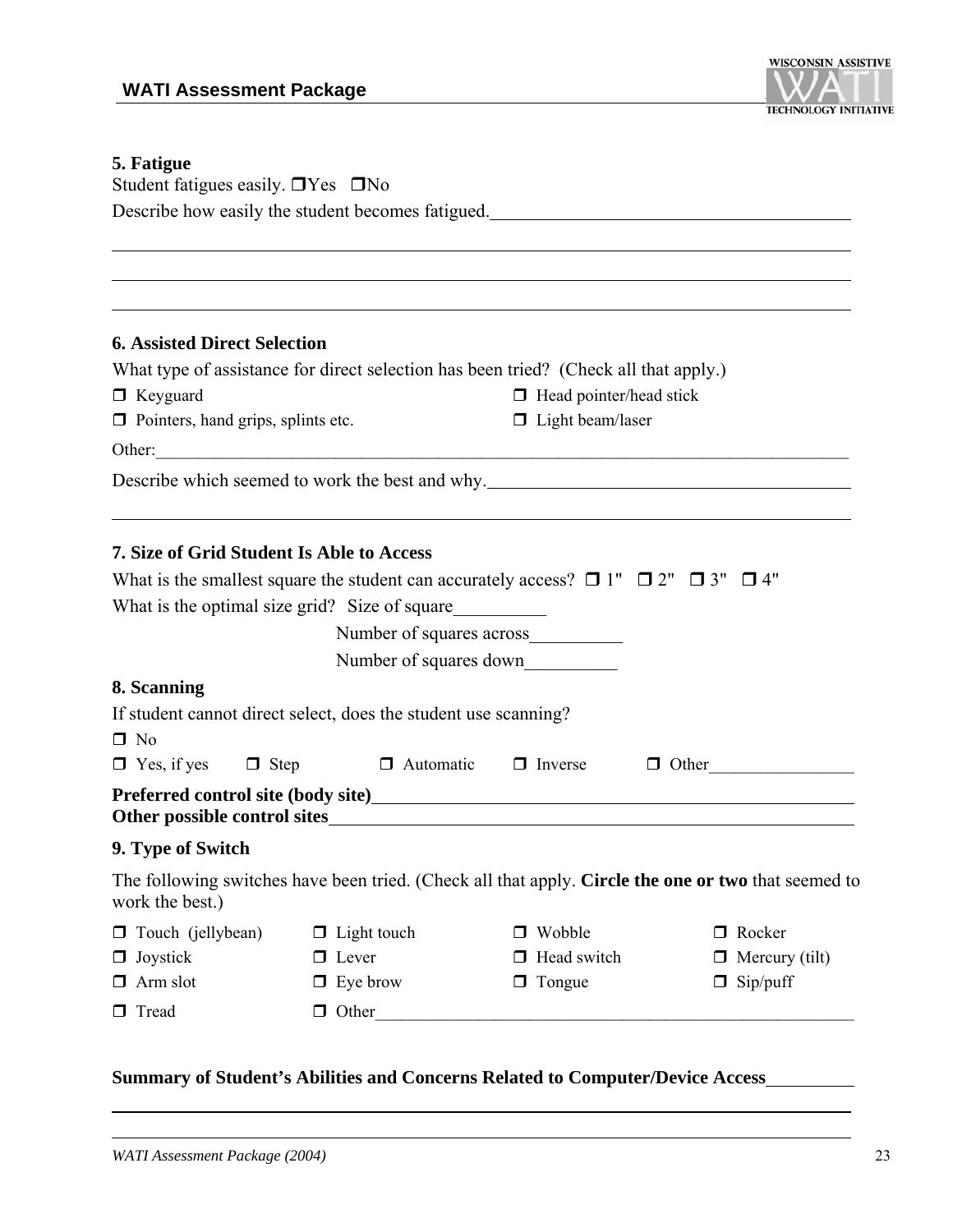

#### **WATI Student Information Guide SECTION 2 Motor Aspects of Writing**

| <b>1. Current Writing Ability</b> (Check all that apply.)                                    |                                |                                          |                                                   |
|----------------------------------------------------------------------------------------------|--------------------------------|------------------------------------------|---------------------------------------------------|
| $\Box$ Holds pencil, but does not write                                                      |                                | $\Box$ Pretend writes                    |                                                   |
| $\Box$ Scribbles with a few recognizable letters                                             |                                | $\Box$ Uses regular pencil               |                                                   |
| $\Box$ Uses pencil adapted with                                                              |                                | $\Box$ Copies simple shapes              |                                                   |
| $\Box$ Copies from book (near point)                                                         |                                | Copies from board (far point)            |                                                   |
| $\Box$ Prints a few words                                                                    |                                | Writes on 1" lines                       |                                                   |
| $\Box$ Prints name                                                                           |                                | $\Box$ Writes on narrow lines            |                                                   |
| $\Box$ Writes cursive                                                                        |                                | $\Box$ Uses space correctly              |                                                   |
| $\Box$ Writing is limited due to fatigue                                                     |                                | $\Box$ Sizes writing to fit spaces       |                                                   |
| $\Box$ Writing is slow and arduous                                                           |                                |                                          | $\Box$ Writes independently and legibly           |
| 2. Assistive Technology Used (Check all that apply.)                                         |                                |                                          |                                                   |
| $\Box$ Paper with heavier lines                                                              | $\Box$ Paper with raised lines |                                          | $\Box$ Pencil grip                                |
| $\Box$ Special pencil or marker                                                              | $\Box$ Splint or pencil holder |                                          | $\Box$ Typewriter                                 |
| $\Box$ Computer                                                                              |                                | $\Box$ Other                             |                                                   |
| <b>3. Current Keyboarding Ability</b> (Check all that apply.)                                |                                |                                          |                                                   |
| $\Box$ Does not currently type                                                               |                                |                                          | $\Box$ Activates desired key on command           |
| $\Box$ Types slowly, with one finger                                                         |                                |                                          | $\Box$ Types slowly, with more than one finger    |
| $\Box$ Accidentally hits unwanted keys                                                       |                                | $\Box$ Performs 10 finger typing         |                                                   |
| $\Box$ Requires arm or wrist support to type                                                 |                                |                                          | $\Box$ Accesses keyboard with head or mouth stick |
| $\Box$ Uses mini keyboard to reduce fatigue                                                  |                                | $\Box$ Uses switch to access computer    |                                                   |
| <b>Uses Touch Window</b>                                                                     |                                | $\Box$ Uses alternative keyboard         |                                                   |
| $\Box$ Uses access software                                                                  |                                |                                          | $\Box$ Uses Morse code to access computer         |
| □ Uses adapted or alternate keyboard, such as                                                |                                |                                          |                                                   |
|                                                                                              |                                |                                          |                                                   |
| $\Box$ Other                                                                                 |                                |                                          |                                                   |
| <b>4. Computer Use</b> (Check all that apply.)                                               |                                |                                          |                                                   |
| $\Box$ Has never used a computer $\Box$ Uses computer at school $\Box$ Uses computer at home |                                |                                          |                                                   |
| $\Box$ Uses computer for games                                                               |                                | $\Box$ Uses computer for word processing |                                                   |
| $\Box$ Uses computer's spell checker                                                         |                                |                                          |                                                   |
| □ Uses computer for a variety of purposes, such as                                           |                                |                                          |                                                   |
|                                                                                              |                                |                                          |                                                   |
|                                                                                              |                                |                                          |                                                   |
|                                                                                              |                                |                                          |                                                   |
|                                                                                              |                                |                                          |                                                   |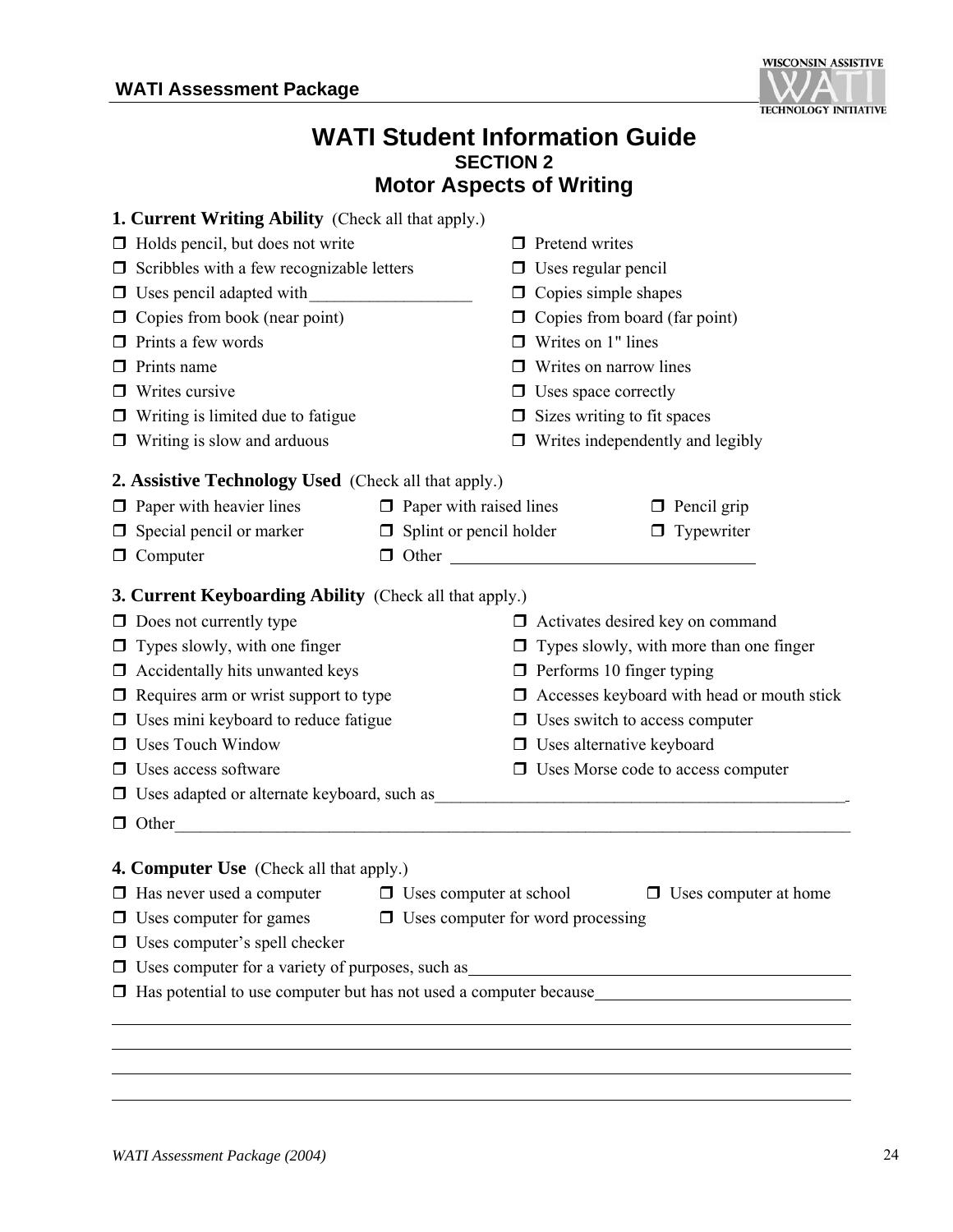### **WATI Assessment Package**



| 5. Computer Availability and Use |                                                     |                                                                                  |                           |
|----------------------------------|-----------------------------------------------------|----------------------------------------------------------------------------------|---------------------------|
|                                  | The student has access to the following computer(s) |                                                                                  |                           |
| $\Box$ PC                        | □ Macintosh                                         |                                                                                  | $\Box$ Other              |
| $\Box$ Desktop                   | $\Box$ Laptop                                       |                                                                                  |                           |
|                                  |                                                     |                                                                                  |                           |
|                                  |                                                     |                                                                                  |                           |
| The student uses a computer      |                                                     |                                                                                  |                           |
|                                  |                                                     | $\Box$ Rarely $\Box$ Frequently $\Box$ Daily for one or more subjects or periods | $\Box$ Every day, all day |
|                                  |                                                     | Summary of Student's Abilities and Concerns Related to Writing                   |                           |
|                                  |                                                     |                                                                                  |                           |
|                                  |                                                     |                                                                                  |                           |
|                                  |                                                     |                                                                                  |                           |
|                                  |                                                     |                                                                                  |                           |
|                                  |                                                     |                                                                                  |                           |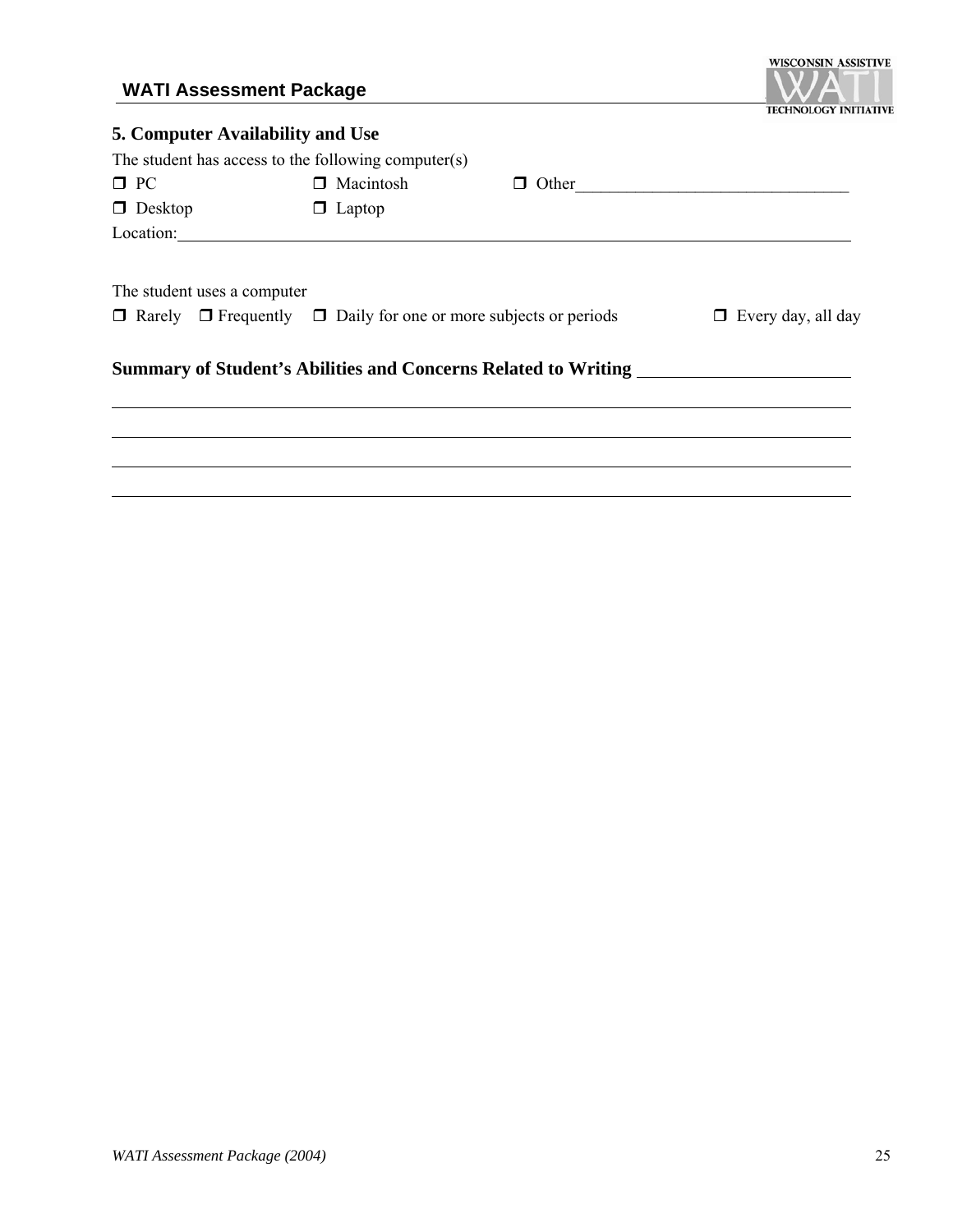

### **WATI Student Information Guide SECTION 3 Composing Written Material**

| <b>1. Typical of Student's Present Writing</b> (Check all that apply.)                                      |                                            |                                      |                                                                                           |
|-------------------------------------------------------------------------------------------------------------|--------------------------------------------|--------------------------------------|-------------------------------------------------------------------------------------------|
| Short words<br>□.                                                                                           | $\Box$ Sentences                           |                                      | $\Box$ Multi-paragraph reports                                                            |
| Short phrases<br>□                                                                                          | $\Box$ Paragraphs of 2-5 sentences         |                                      | $\Box$ Other                                                                              |
| Complex phrases<br>□                                                                                        | $\Box$ Longer paragraphs                   |                                      |                                                                                           |
| <b>2. Difficulties Currently Experienced by Student</b> (Check all that apply.)                             |                                            |                                      |                                                                                           |
| $\Box$ Answering questions                                                                                  |                                            | $\Box$ Generating ideas              |                                                                                           |
| $\Box$ Getting started on a sentence or story                                                               |                                            |                                      | $\Box$ Working w/peers to generate ideas and information                                  |
| $\Box$ Adding information to a topic                                                                        |                                            | $\Box$ Planning content              |                                                                                           |
| $\Box$ Sequencing information                                                                               |                                            | $\Box$ Using a variety of vocabulary |                                                                                           |
| $\Box$ Integrating information from two or more sources                                                     |                                            | $\Box$ Summarizing information       |                                                                                           |
| $\Box$ Relating information to specific topics                                                              |                                            |                                      | $\Box$ Other                                                                              |
| $\Box$ Determining when to begin a new paragraph                                                            |                                            |                                      | the control of the control of the control of the control of the control of the control of |
| 3. Strategies for Composing Written Materials Student Currently Utilizes (Check all that apply.)            |                                            |                                      |                                                                                           |
| Story starters<br>$\Box$                                                                                    |                                            | $\Box$ Webbing/concept mapping       |                                                                                           |
| $\Box$ Preset choices or plot twists                                                                        |                                            | $\Box$ Outlines                      |                                                                                           |
| Templates to provide the format or structure<br>□<br>(both paper and electronic)                            |                                            |                                      | $\Box$ Other                                                                              |
| 4. Aids/Assistive Technology for Composing Written Materials Utilized by Student<br>(Check all that apply.) |                                            |                                      |                                                                                           |
| $\Box$ Word cards<br>$\Box$ Word book                                                                       |                                            | $\Box$ Word wall/word lists          |                                                                                           |
| $\Box$ Prewritten words on cards or labels                                                                  |                                            |                                      |                                                                                           |
| $\Box$ Dictionary                                                                                           | $\Box$ Electronic dictionary/spell checker |                                      |                                                                                           |
| $\Box$ Whole words using software or hardware (e.g. IntelliKeys)                                            |                                            |                                      |                                                                                           |
| Symbol-based software for writing (e.g. Writing with Symbols 2000 or Pix Writer)                            |                                            |                                      |                                                                                           |
| $\Box$ Word processing with spell checker/grammar checker                                                   |                                            |                                      |                                                                                           |
| $\Box$ Talking word processing                                                                              |                                            | $\Box$ Abbreviation/expansion        |                                                                                           |
| $\Box$ Word processing with writing support                                                                 |                                            |                                      |                                                                                           |
| Multimedia software                                                                                         |                                            | $\Box$ Voice recognition software    |                                                                                           |
| $\Box$ Other                                                                                                |                                            |                                      |                                                                                           |
|                                                                                                             |                                            |                                      |                                                                                           |

**Summary of Student's Abilities and Concerns Related to Computer/Device Access**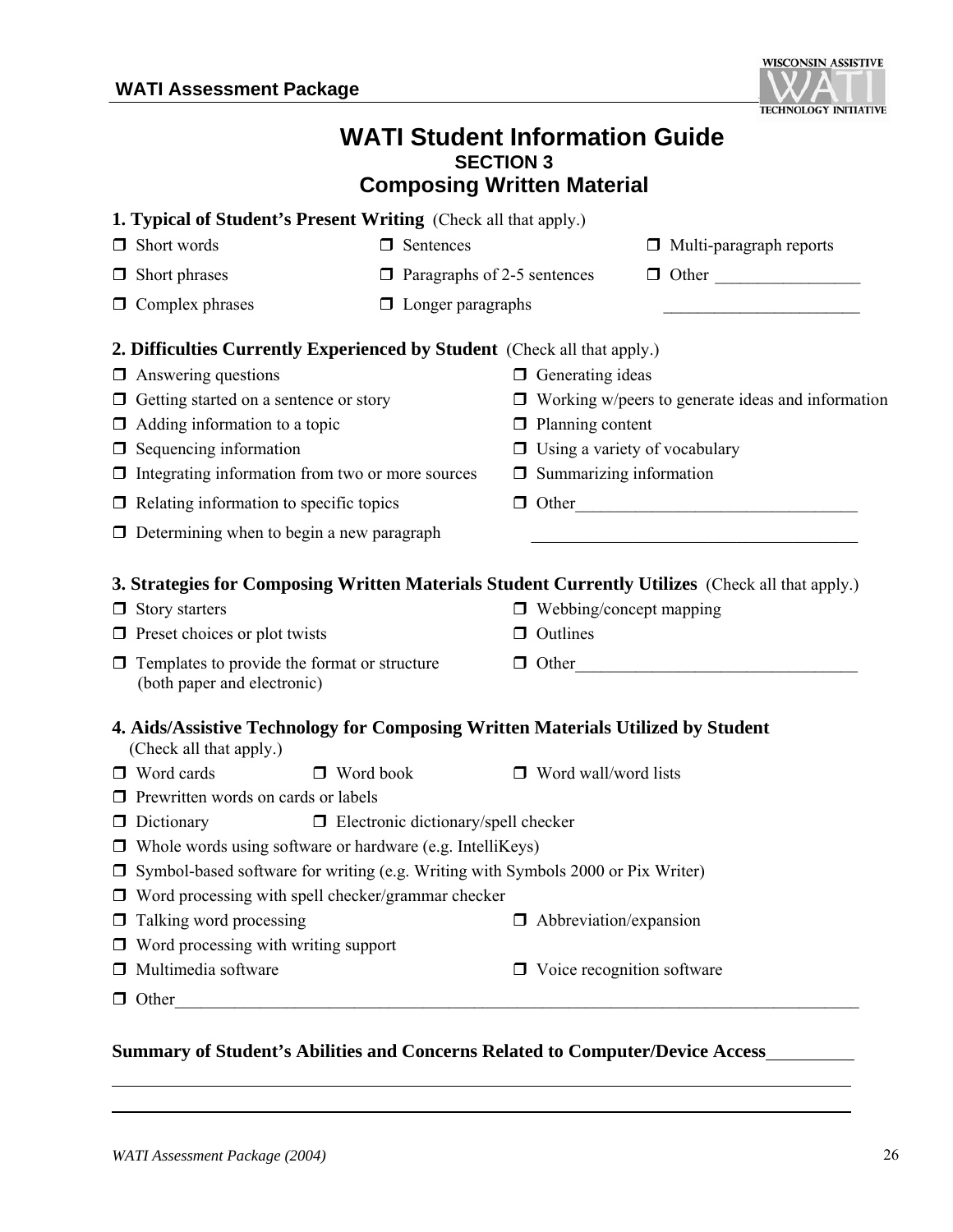

### **WATI Student Information Guide SECTION 4 Communication**

| <b>1. Student's Present Means of Communication</b> |                  | (Check all that are used. Circle the primary method the student uses.)                                            |                                                            |                |
|----------------------------------------------------|------------------|-------------------------------------------------------------------------------------------------------------------|------------------------------------------------------------|----------------|
|                                                    |                  | $\Box$ Changes in breathing patterns $\Box$ Body position changes                                                 | $\Box$ Eye-gaze/eye movement                               |                |
| $\Box$ Facial expressions                          | $\Box$ Gestures  |                                                                                                                   | $\Box$ Pointing                                            |                |
|                                                    |                  | □ Sign language approximations □ Sign language (Type___________________________                                   |                                                            |                |
|                                                    |                  |                                                                                                                   | # combinations ________ # signs in a combination _________ |                |
|                                                    |                  |                                                                                                                   |                                                            |                |
| $\Box$                                             |                  |                                                                                                                   |                                                            |                |
| $\Box$                                             |                  |                                                                                                                   |                                                            |                |
| $\Box$ Reliable no $\Box$ Reliable yes             |                  |                                                                                                                   |                                                            |                |
| $\Box$ 2-word utterances $\Box$ 3-word utterances  |                  |                                                                                                                   |                                                            |                |
|                                                    |                  | □ Semi intelligible speech, estimate % intelligible: ___________________________                                  |                                                            |                |
|                                                    |                  | $\Box$ Communication board $\Box$ Tangibles $\Box$ Pictures $\Box$ Combination pictures/words $\Box$ Words        |                                                            |                |
|                                                    |                  | □ Voice output AC device (name of device)<br>□ Intelligible speech                                                |                                                            |                |
|                                                    |                  | $\Box$ Writing $\Box$ Other                                                                                       |                                                            |                |
|                                                    |                  | 2. Those Who Understand Student's Communication Attempts (Check best descriptor.)                                 |                                                            |                |
|                                                    | Most of the time | Part of the time                                                                                                  | Rarely                                                     | Not Applicable |
| <b>Strangers</b>                                   | $\Box$           | $\Box$                                                                                                            | $\Box$                                                     | □              |
| Teachers/therapists                                | □                | □                                                                                                                 | □                                                          | □              |
| Peers                                              | $\Box$           | □                                                                                                                 | □                                                          | П              |
| Siblings                                           | $\Box$           | □                                                                                                                 | $\Box$                                                     | □              |
| Parent/Guardian                                    | □                | □                                                                                                                 | □                                                          | □              |
| 3. Current Level of Receptive Language             |                  |                                                                                                                   |                                                            |                |
| Age approximation _______                          |                  |                                                                                                                   |                                                            |                |
|                                                    |                  | If formal tests used, name and scores                                                                             |                                                            |                |
|                                                    |                  | If formal testing is not used, please give an approximate age or developmental level of functioning. Explain your |                                                            |                |
|                                                    |                  | rationale for this estimate.                                                                                      |                                                            |                |
| 4. Current Level of Expressive Language            |                  |                                                                                                                   |                                                            |                |
| Age approximation:                                 |                  |                                                                                                                   |                                                            |                |
| If formal tests used, name and scores              |                  |                                                                                                                   |                                                            |                |

If formal testing is not used, please give an approximate age or developmental level of functioning. Explain your rationale for this estimate.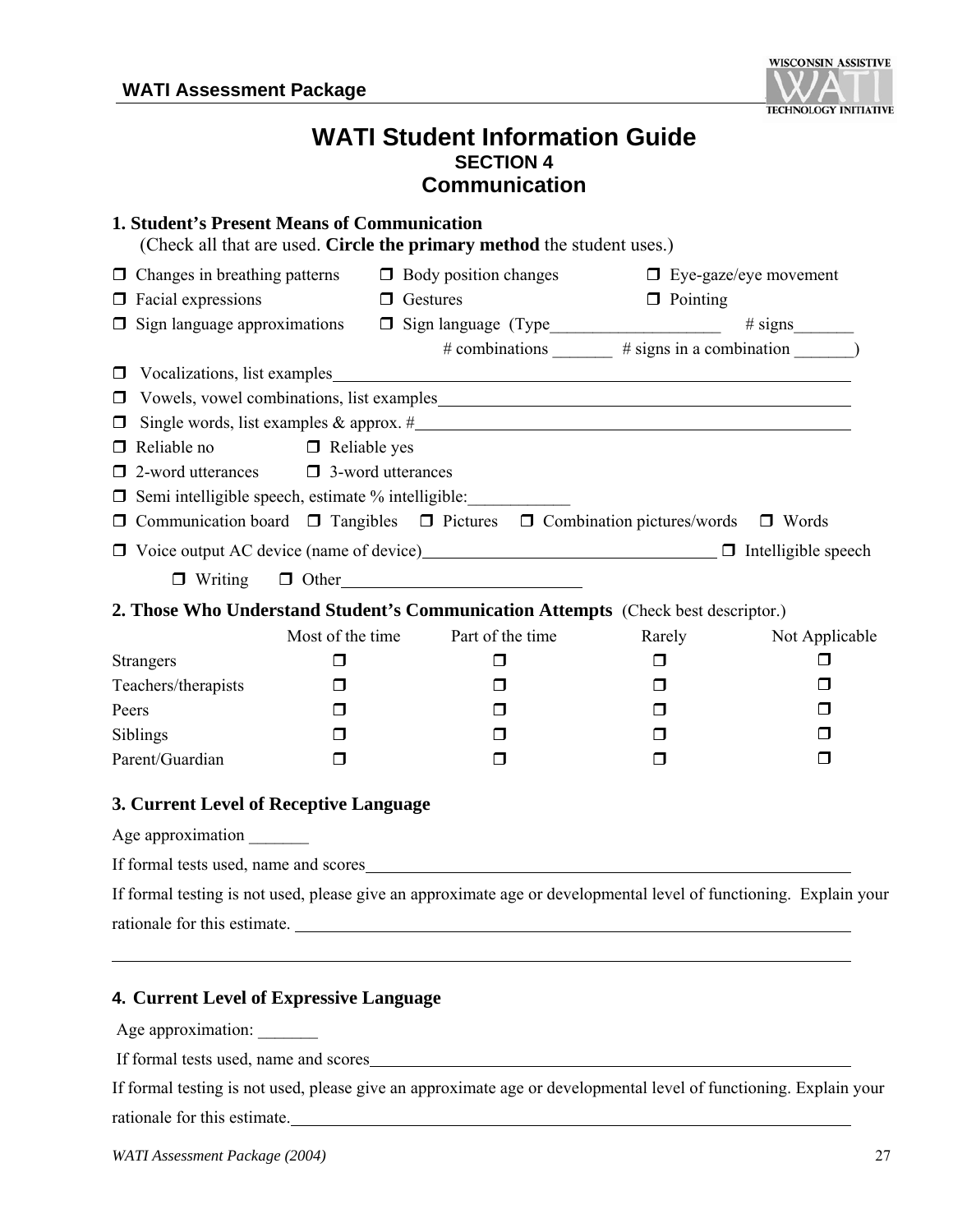#### **WATI Assessment Package**



#### **5. Communication Interaction Skills**

| Desires to communicate<br>$\Box$ Yes<br>$\Box$ No                                                              |           |                |                               |                  |        |
|----------------------------------------------------------------------------------------------------------------|-----------|----------------|-------------------------------|------------------|--------|
| To indicate yes and no the student                                                                             |           |                |                               |                  |        |
| $\Box$ Shakes head<br><b>Signs</b><br>$\Box$                                                                   | Vocalizes | Gestures<br>Π. |                               | $\Box$ Eye gazes |        |
| $\Box$ Points to board<br>$\Box$ Uses word approximations                                                      |           | □              | Does not respond consistently |                  |        |
| Can a person unfamiliar with the student understand the response?                                              |           | $\Box$ Yes     | $\Box$ No                     |                  |        |
|                                                                                                                | Always    | Frequently     | Occasionally                  | Seldom           | Never  |
| Turns toward speaker                                                                                           | ⊓         | □              | П                             | $\Box$           | $\Box$ |
| Interacts with peers                                                                                           | ⊓         | ⊓              | ⊓                             | $\Box$           | П      |
| Aware of listener's attention                                                                                  | П         | п              | п                             | $\Box$           | ⊓      |
| Initiates interaction                                                                                          | ⊓         | ⊓              | ⊓                             | ⊓                | ⊓      |
| Asks questions                                                                                                 | ⊓         | ⊓              | п                             | $\Box$           | ⊓      |
| Responds to communication interaction                                                                          | ⊓         | ⊓              | П                             | $\Box$           | ⊓      |
| Requests clarification from communication partner                                                              | ⊓         | п              | ⊓                             | ⊓                | ⊓      |
| Repairs communication breakdown                                                                                | ⊓         | ⊓              | П                             | $\Box$           | ⊓      |
| Requires frequent verbal prompts                                                                               | ⊓         | ⊓              | ⊓                             | $\Box$           | ⊓      |
| Requires frequent physical prompts                                                                             | ⊓         | ⊓              | П                             | $\Box$           | ⊓      |
| Maintains communication exchange                                                                               | ⊓         | ⊓              | П                             | $\Box$           | □      |
| Terminates communication                                                                                       | ⊓         | ⊓              | ⊓                             | ⊓                | ⊓      |
| Describe techniques student uses for repair (e.g. keeps trying, changes message, points to first letter etc.). |           |                |                               |                  |        |
|                                                                                                                |           |                |                               |                  |        |
|                                                                                                                |           |                |                               |                  |        |

|                                          | <b>6. Student's Needs Related to Devices/Systems</b> (Check all that apply.) |                                       |
|------------------------------------------|------------------------------------------------------------------------------|---------------------------------------|
| $\Box$ Walks                             | $\Box$ Uses wheelchair                                                       | $\Box$ Carries device under 2 pounds  |
| $\Box$ Drops or throws things frequently |                                                                              | $\Box$ Needs digitized (human) speech |
|                                          | $\Box$ Needs device w/large number of words and phrases                      |                                       |
| $\Box$ Other                             |                                                                              |                                       |

#### **7. Pre-Reading and Reading Skills Related to Communication** (Check all that apply.)

- $\Box$  Yes  $\Box$  No Object/picture recognition
- Yes No Symbol recognition (tactile, Mayer-Johnson, Rebus, etc.)
- $\Box$  Yes  $\Box$  No Auditory discrimination of sounds
- $\Box$  Yes  $\Box$  No Auditory discrimination of words, phrases
- $\Box$  Yes  $\Box$  No Selecting initial letter of word
- $\Box$  Yes  $\Box$  No Following simple directions
- $\Box$  Yes  $\Box$  No Sight word recognition
- $\Box$  Yes  $\Box$  No Putting two symbols or words together to express an idea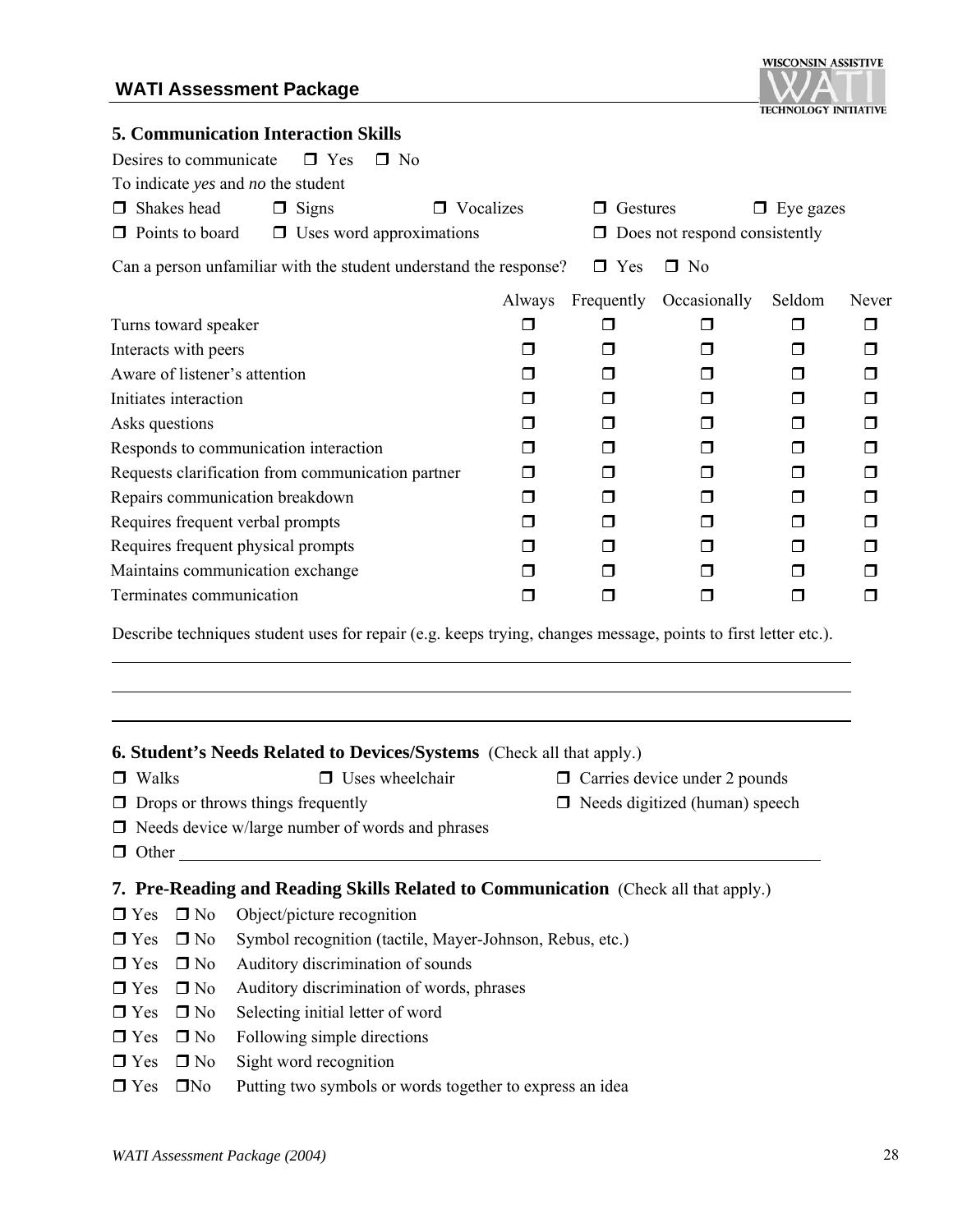#### **WATI Assessment Package**

#### **8. Visual Abilities Related to Communication** (Check all that apply.)

- 
- $\Box$  Scans line of symbols left to right  $\Box$  Scans matrix of symbols in a grid
- 
- 
- $\Box$  Needs additional space around symbol  $\Box$  Visually shifts horizontally
- 
- $\Box$  Maintains fixation on stationary object  $\Box$  Looks to right and left without moving head
	-
- $\Box$  Visually recognizes people  $\Box$  Visually recognizes common objects
- $\Box$  Visually recognizes photographs  $\Box$  Visually recognizes symbols or pictures
	-
- $\Box$  Visually shifts vertically  $\Box$  Recognizes line drawings

Is a specific type (brand) of symbols or pictures preferred?

What size symbols or pictures are preferred?

What line thickness of symbols is preferred? \_\_\_\_\_\_\_ inches

Does student seem to do better with black on white, or white on black, or a specific color combination for figure/ground discrimination?

Explain anything else you think is significant about the responses the student currently uses or his/her need for augmenting communication (Use an additional page if necessary)

#### **Summary of Student's Abilities and Concerns Related to Communication**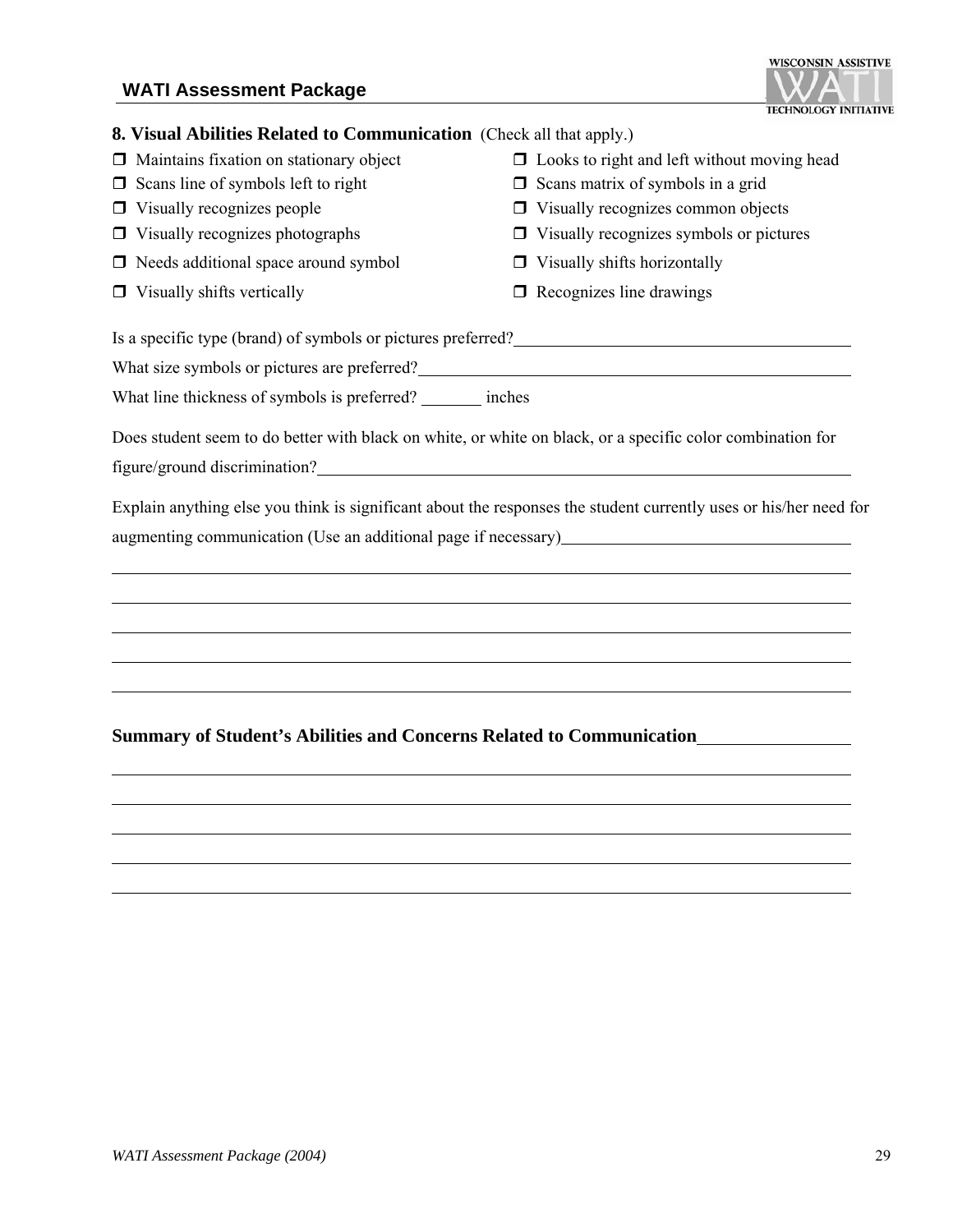

### **WATI Student Information Guide SECTION 5 Reading**

- **1. The Student Demonstrates the Following Literacy Skills.** (Check all that apply.)
- $\Box$  Engages in joint attention with adult caregiver to activities (e.g. songs, stories, games and/or toys)
- $\Box$  Shows an interest in books and stories with adult
- $\Box$  Shows and interest in looking at books independently
- $\Box$  Associates pictures with spoken words when being read to
- $\Box$  Realizes text conveys meaning when being read to
- $\Box$  Recognizes connection between spoken words and specific text when being read to
- $\Box$  Pretend writes and "reads" what he or she has written, even if scribbles
- $\Box$  When asked to spell a word, gets first consonant correct, but not the rest of the word
- $\Box$  Demonstrates sound manipulation skills including:
	- $\Box$  Initial and final sounds in words  $\Box$  Initial letter names/sounds
- $\Box$  Recognizes, names and prints the alphabet (if motor skills are limited, may use alternative means rather than printing to demonstrate knowledge of the alphabet)
- $\Box$  When asked to spell a word, gets first and last sounds correct
- $\Box$  Applies phonics rules when attempting to decode printed words
- $\Box$  Sound blends words
- $\Box$  Reads and understands words in context
- $\Box$  Spells words using conventional spelling in situations other than memorized spelling tests
- $\Box$  Reads and understands sentences
- $\Box$  Composes sentences using nouns and verbs
- $\Box$  Reads fluently with expression
- $\Box$  Reads and understands paragraphs
- $\Box$  Composes meaningful paragraphs using correct syntax and punctuation

#### **2. Student's Performance Is Improved by** (Check all that apply.)

- $\Box$  Smaller amount of text on page  $\Box$  Enlarged print
- 
- 
- 
- 
- 
- $\Box$  Other
- 
- $\Box$  Word wall to refer to  $\Box$  Pre-teaching concepts
- $\Box$  Graphics to communicate ideas  $\Box$  Text rewritten at lower reading level
- $\Box$  Bold type for main ideas  $\Box$  Reduced length of assignment
- $\Box$  Additional time  $\Box$  Being placed where there are few distractions
- $\Box$  Spoken text to accompany print  $\Box$  Color overlay (List color

#### **3. Reading Assistance Used**

Please describe the non-technology based strategies and accommodations that have been used with this student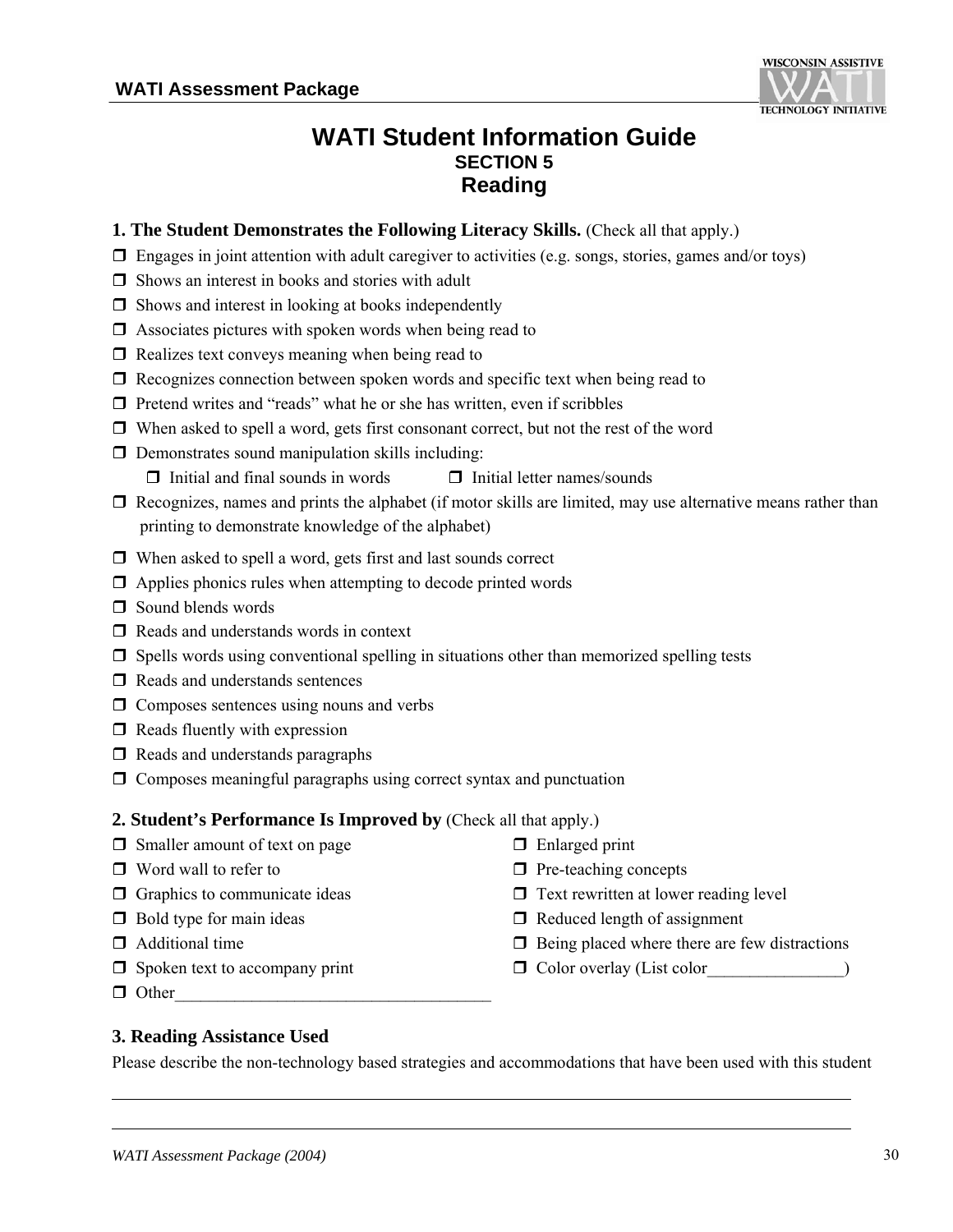#### **WATI Assessment Package**



#### **4. Assistive Technology Used**

The following have been tried. (Check all that apply.)

- $\Box$  Highlighter, marker, template, or other self-help aid in visual tracking
- Colored overlay to change contrast between text and background
- $\Box$  Tape recorder, taped text, or talking books to "read along" with text
- $\Box$  Talking dictionary or talking spell checker to pronounce single words
- $\Box$  Hand held scanner to pronounce difficult words or phrases
- $\Box$  Computer with text to speech software to
- $\Box$  Speak single words  $\Box$  Speak sentences  $\Box$  Speak paragraphs  $\Box$  Read entire document

Explain what seemed to work about any of the above assistive technology that has been tried.

**5. Approximate Age or Grade Level of Reading Skills**

#### **6. Cognitive Ability in General**

- $\Box$  Significantly below average  $\Box$  Below average
- $\Box$  Average  $\Box$  Above average
- 

#### **7. Difficulty**

| Student has difficulty decoding the following. (Check all that apply.)      |  |                                                                         |              |  |  |
|-----------------------------------------------------------------------------|--|-------------------------------------------------------------------------|--------------|--|--|
|                                                                             |  | $\Box$ Worksheets $\Box$ Reading Textbook $\Box$ Subject Area Textbooks | $\Box$ Tests |  |  |
| Student has difficulty comprehending the following. (Check all that apply.) |  |                                                                         |              |  |  |
| $\Box$ Worksheets                                                           |  | $\Box$ Reading Textbook $\Box$ Subject Area Textbooks                   | $\Box$ Tests |  |  |

#### **8. Computer Availability and Use**

The student has access to the following computer(s):

 $\Box$  PC  $\Box$  Macintosh

#### **9. The Student Uses a Computer:**

| $\Box$ Rarely              | $\Box$ Frequently | $\Box$ Daily for one or more subjects or periods $\Box$ Every day, most of the day |  |
|----------------------------|-------------------|------------------------------------------------------------------------------------|--|
| For the following purposes |                   |                                                                                    |  |

#### **Summary of Student's Abilities and Concerns Related to Reading**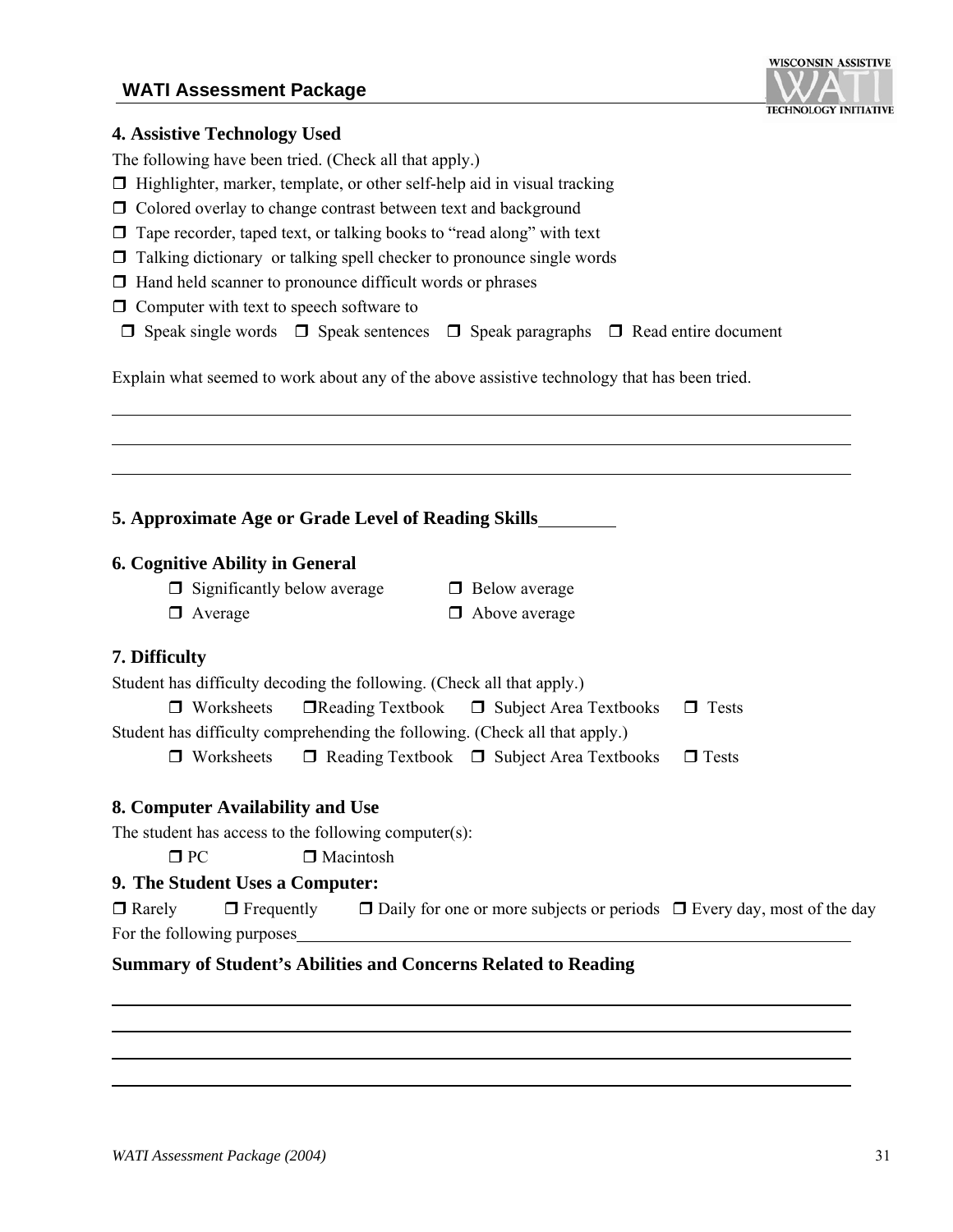#### **WATI Student Information Guide SECTION 6 Learning and Studying**

- **1. Difficulties Student Has Learning New Material or Studying** (Check all that apply.)
- 
- $\Box$  Remembering steps of tasks or assignments  $\Box$  Organizing materials for a report or paper
- $\Box$  Finding place in textbooks  $\Box$  Turning in assignments
- $\Box$  Taking notes during lectures  $\Box$  Other
- $\Box$  Reviewing notes from lectures
- **2. Assistive Technology Tried** (Check all that apply.)
- $\Box$  Print or picture schedule
- $\Box$  Low tech aids to find materials (e.g. index tabs, color coded folders)
- $\Box$  Highlighting text (e.g. markers, highlight tape, ruler)
- Recorded material
- $\Box$  Voice output reminders for assignments, steps of task, etc.
- **Electronic organizers**
- **Pagers/electronic reminders**
- $\Box$  Hand held scanner to read words or phrases
- $\Box$  Software for manipulation of objects/concept development
- $\Box$  Software for organization of ideas and studying
- **Palm computers**
- $\Box$  Other

l  $\overline{a}$  $\overline{a}$  $\overline{a}$ 

l  $\overline{a}$  $\overline{a}$ 

## **3. Strategies Used**

Please describe any adaptations or strategies that have been used to help this student with learning and studying.

## **Summary of Student's Abilities and Concerns in the Area of Learning and Studying**



- $\Box$  Remembering assignments  $\Box$  Organizing information/notes
	-
	-
	-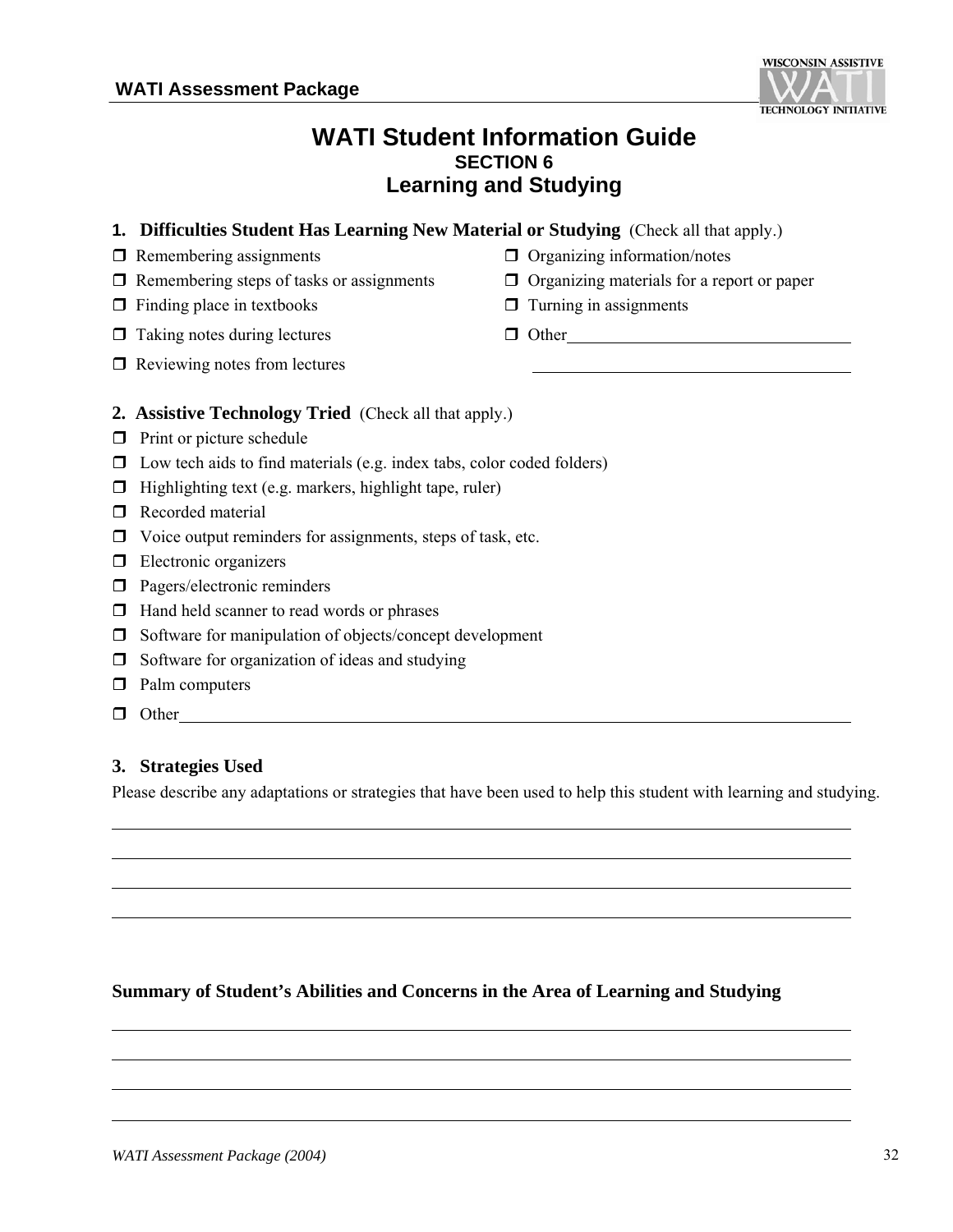

#### **WATI Student Information Guide SECTION 7 Math**

| 1. Difficulties Student Has with Math (Check all that apply.)                                        |                                                        |
|------------------------------------------------------------------------------------------------------|--------------------------------------------------------|
| $\Box$ Legibly writing numerals                                                                      | $\Box$ Understanding math related language             |
| $\Box$ Understanding meaning of numbers                                                              | $\Box$ Understanding place values                      |
| $\Box$ Understanding money concepts                                                                  | $\Box$ Completing simple addition and subtraction      |
| $\Box$ Completing multiplication and division                                                        | $\Box$ Completing complex addition and subtraction     |
| $\Box$ Understanding units of measurement                                                            | $\Box$ Understanding tables and graphs                 |
| $\Box$ Creating graphs and tables                                                                    | $\Box$ Understanding time concepts                     |
| $\Box$ Understanding fractions                                                                       | $\Box$ Working with fractions                          |
| $\Box$ Converting to mixed numbers                                                                   | $\Box$ Understanding decimals /percents                |
| $\Box$ Solving story problems                                                                        | $\Box$ Understanding geometry                          |
| $\Box$ Graphing                                                                                      | $\Box$ Understanding the use of formulas               |
| $\Box$ Understanding and use of trigonometry functions                                               | $\Box$ Checking work                                   |
| $\Box$ Other                                                                                         |                                                        |
| 2. Assistive Technology Tried                                                                        |                                                        |
| $\Box$ Abacus                                                                                        | $\Box$ Talking calculator                              |
| $\Box$ Math line                                                                                     | $\Box$ Braille calculator                              |
| $\Box$ Enlarged math worksheets                                                                      | $\Box$ Alternative keyboards (e.g., IntelliKeys)       |
| $\Box$ Low-tech alternatives for answering                                                           | Math "Smart Chart"                                     |
| $\Box$ Recorded material                                                                             | $\Box$ Tactile math devices (ruler, clock, etc.)       |
| $\Box$ Voice output reminders for assignments, steps of task, etc.                                   | $\Box$ Electronic organizers                           |
| $\square$ Pagers/electronic reminders                                                                | $\Box$ Single word scanners                            |
| $\Box$ Software for manipulation of objects/concept development $\Box$ On screen scanning calculator |                                                        |
| □ Talking or Braille watch                                                                           | $\Box$ Software for organization of ideas and studying |
| $\Box$ Palm computers                                                                                |                                                        |
| $\Box$ Other                                                                                         |                                                        |
| 3. Strategies Used                                                                                   |                                                        |
| Please describe any strategies that have been used to help.                                          |                                                        |

**Summary of Student's Abilities and Concerns Related to Math**

l

 $\overline{a}$  $\overline{a}$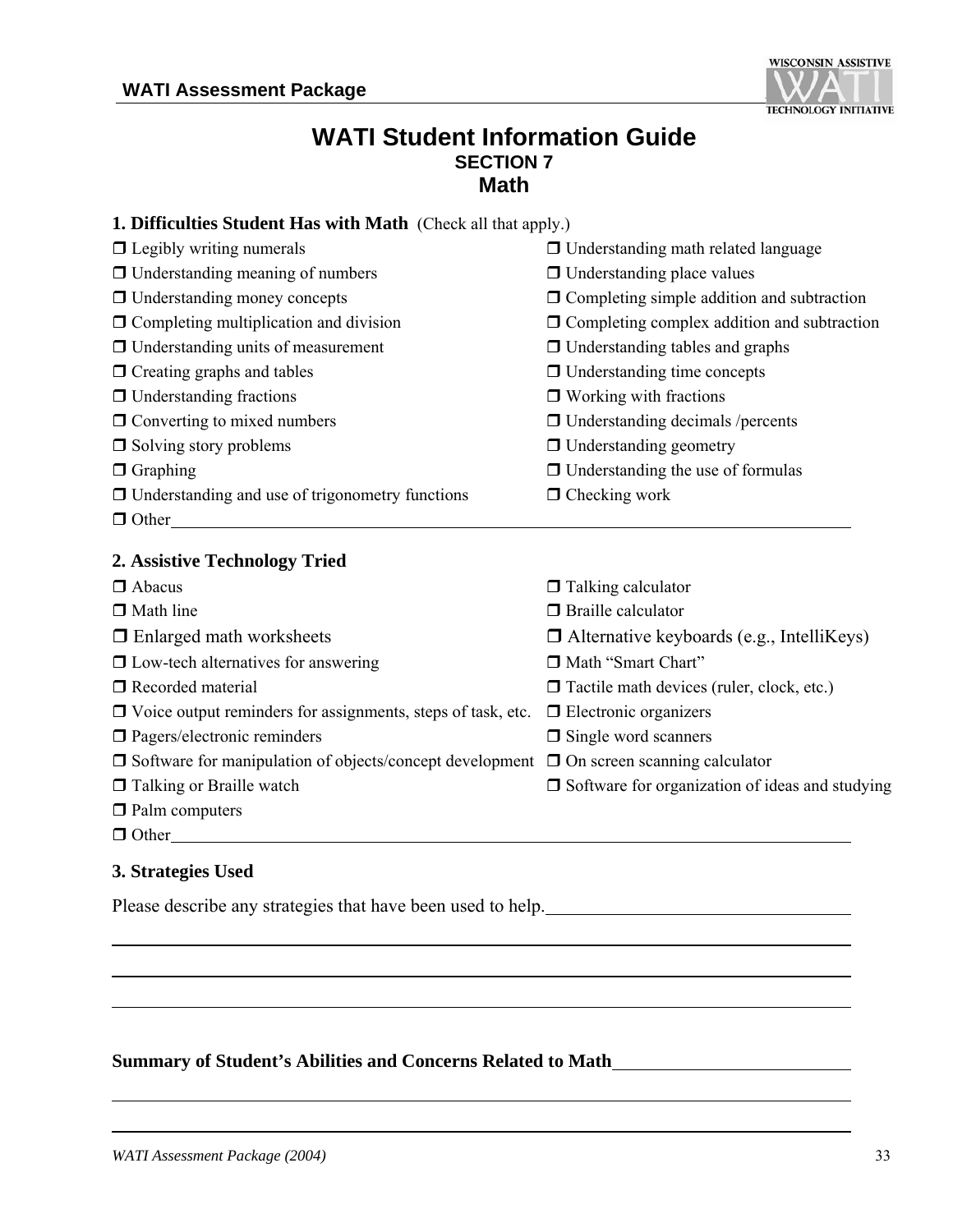

#### **WATI Student Information Guide SECTION 8 Recreation and Leisure**

| 1. Difficulties Student Experiences Participating in Recreation and Leisure (Check all that apply.)                                                                                                                                                                                                                                                                                                                                                                                                                |                                                                                                                        |
|--------------------------------------------------------------------------------------------------------------------------------------------------------------------------------------------------------------------------------------------------------------------------------------------------------------------------------------------------------------------------------------------------------------------------------------------------------------------------------------------------------------------|------------------------------------------------------------------------------------------------------------------------|
| $\Box$ Understanding cause and effect                                                                                                                                                                                                                                                                                                                                                                                                                                                                              | $\Box$ Following complex directions                                                                                    |
| Understanding turn taking<br>$\Box$                                                                                                                                                                                                                                                                                                                                                                                                                                                                                | $\Box$ Communicating with others                                                                                       |
| Handing/manipulating objects<br>□                                                                                                                                                                                                                                                                                                                                                                                                                                                                                  | $\Box$ Hearing others                                                                                                  |
| Throwing/catching objects<br>$\Box$                                                                                                                                                                                                                                                                                                                                                                                                                                                                                | $\Box$ Seeing equipment or materials                                                                                   |
| Understanding rules<br>0                                                                                                                                                                                                                                                                                                                                                                                                                                                                                           | <b>D</b> Operating TV, VCR, etc.                                                                                       |
| $\Box$ Waiting for his/her turn                                                                                                                                                                                                                                                                                                                                                                                                                                                                                    | $\Box$ Operating computer                                                                                              |
| $\Box$ Following simple directions                                                                                                                                                                                                                                                                                                                                                                                                                                                                                 | $\Box$ Other                                                                                                           |
| 2. Activities Student Especially Enjoys                                                                                                                                                                                                                                                                                                                                                                                                                                                                            | <u> 1989 - Johann Stoff, deutscher Stoffen und der Stoffen und der Stoffen und der Stoffen und der Stoffen und der</u> |
| 3. Adaptations Tried to Enhance Participation in Recreation and Leisure                                                                                                                                                                                                                                                                                                                                                                                                                                            |                                                                                                                        |
| How did they help?                                                                                                                                                                                                                                                                                                                                                                                                                                                                                                 |                                                                                                                        |
| 4. Assistive Technology Tried (Check all that apply.)<br>Toys adapted with Velcro®, magnets, handles etc.<br>Toys adapted for single switch operation<br>$\Box$<br>Adaptive sporting equipment, such as lighted or beeping ball<br>$\Box$ Universal cuff or strap to hold crayons, markers, etc.<br>Modified utensils, e.g. rubber stamps, rollers, brushes<br>Ergo Rest or other arm support<br>□<br>Electronic aids to control/operate TV, VCR, CD player, etc.<br>$\Box$<br>Software to complete art activities | $\Box$ Games on the computer                                                                                           |
| $\Box$ Other computer software                                                                                                                                                                                                                                                                                                                                                                                                                                                                                     | $\Box$ Other                                                                                                           |

**Summary of Student's Abilities and Concerns in the Area of Recreation and Leisure**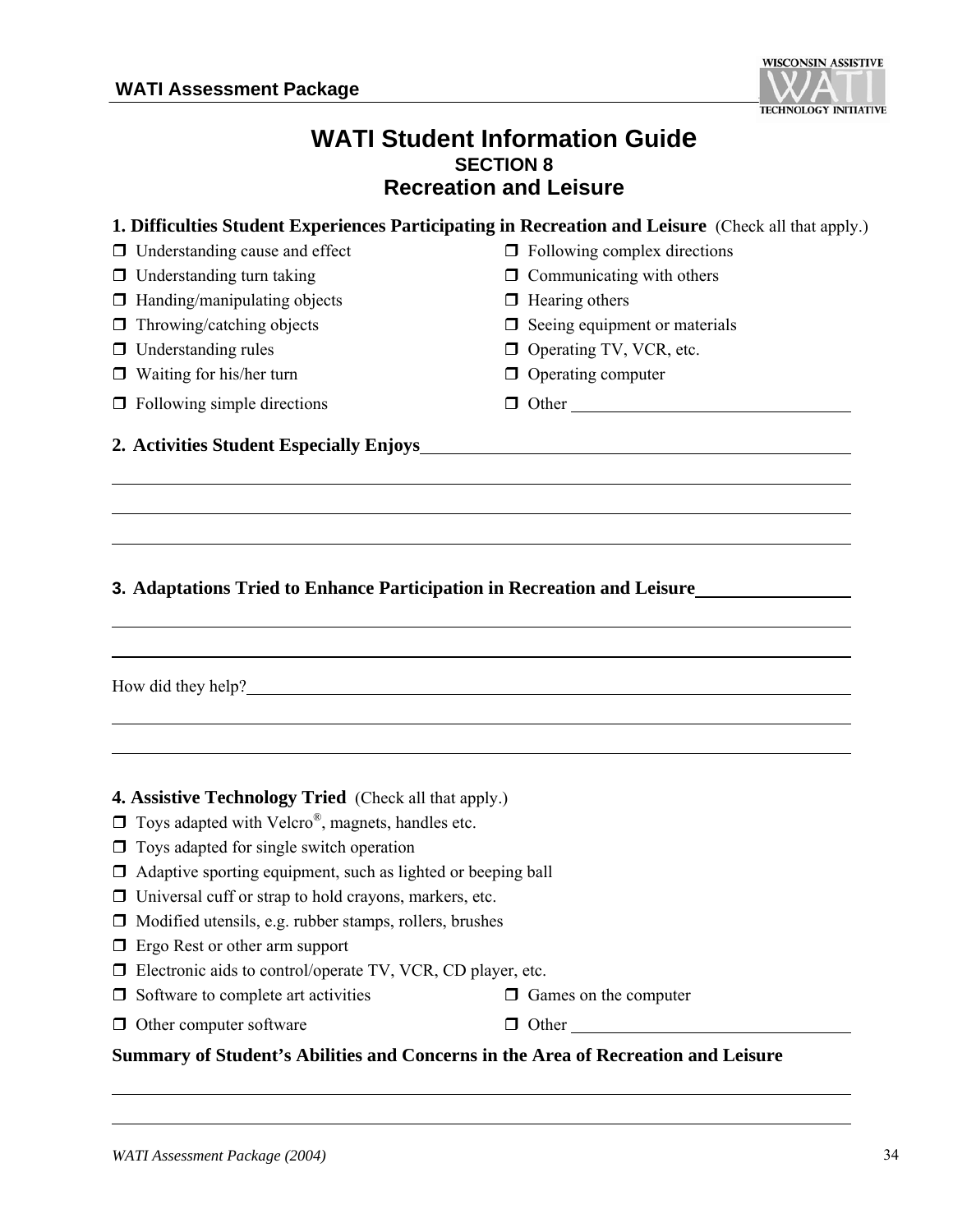

#### **WATI Student Information Guide SECTION 9 Seating and Positioning**

- **1. Current Seating and Positioning of Student** (Check all that apply.)
- $\Box$  Sits in regular chair w/ feet on floor
- $\Box$  Sits in regular chair w/ pelvic belt or foot rest
- $\Box$  Sits in adapted chair
- $\Box$  Sits in seat with adaptive cushion that allows needed movement
- $\Box$  Sits in wheelchair part of day
- $\Box$  Sits comfortably in wheelchair most of day
- $\Box$  Wheelchair in process of being adapted to fit
- $\Box$  Spends part of day out of chair due to prescribed positions
- $\Box$  Spends part of day out of chair due to discomfort
- $\Box$  Enjoys many positions throughout the day, based on activity
- $\Box$  Has few opportunities for other positions
- $\Box$  Uses regular desk
- $\Box$  Uses desk with height adjusted
- $\Box$  Uses tray on wheelchair for desktop
- $\Box$  Uses adapted table

#### **2. Description of Seating** (Check all that apply.)

- $\Box$  Seating provides trunk stability
- $\Box$  Seating allows feet to be on floor or foot rest
- $\Box$  Seating facilitates readiness to perform task
- $\Box$  There are questions or concerns about the student's seating
- $\Box$  Student dislikes some positions, often indicates discomfort in the following positions

How is the discomfort communicated?

- $\Box$  Student has difficulty using table or desk
- $\Box$  There are concerns or questions about current wheelchair.
- $\Box$  Student has difficulty achieving and maintaining head control, best position for head control is

Where are their hips?

 $\overline{a}$ 

Can maintain head control for \_\_\_\_\_\_\_\_ minutes in this position.

#### **Summary of Student's Abilities and Concerns Related to Seating and Positioning**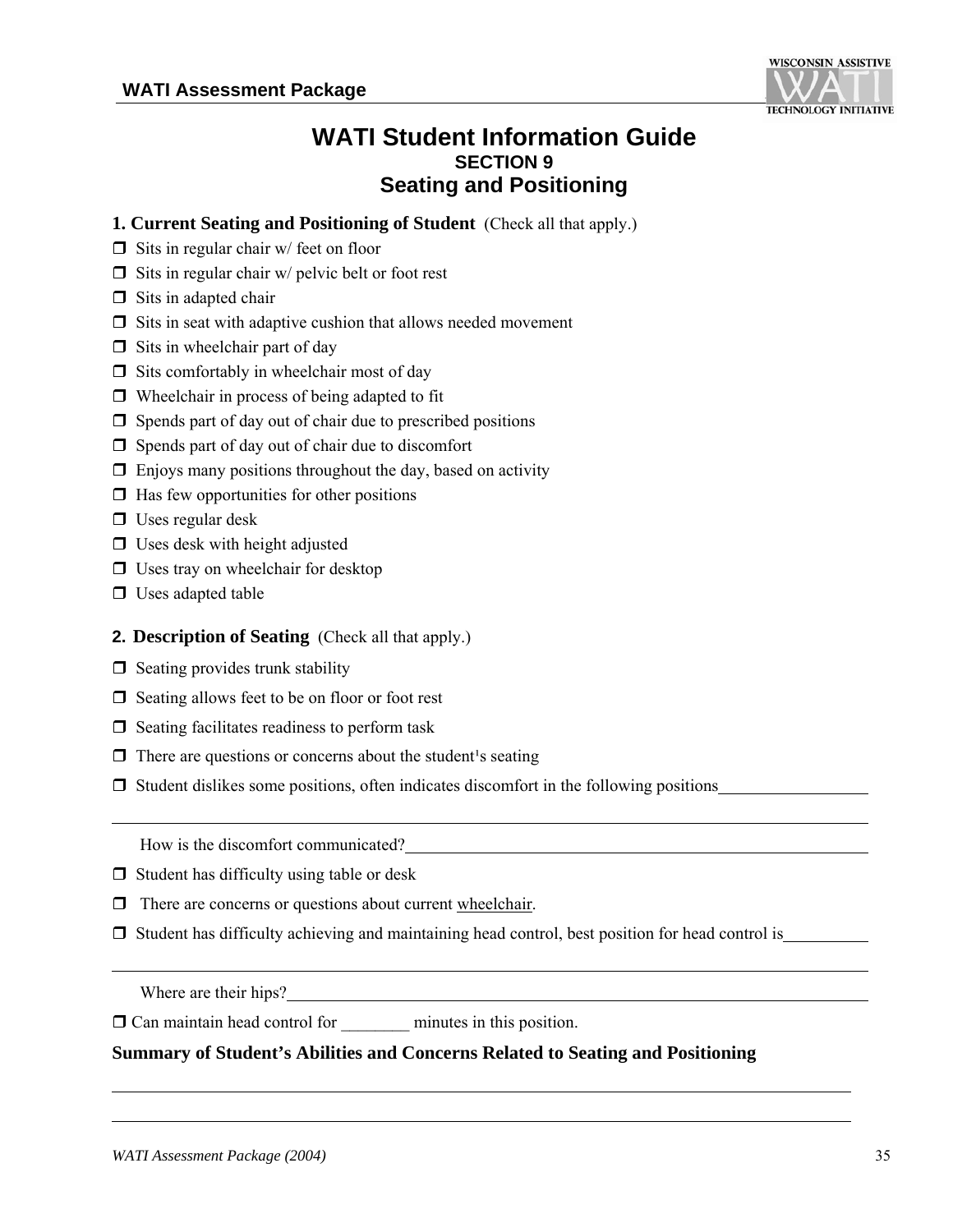

### **WATI Student Information Guide SECTION 10 Mobility**

**1. Mobility** (Check all that apply.)

- $\Box$  Crawls, rolls, or creeps independently
- $\Box$  Is pushed in manual wheelchair
- $\Box$  Uses wheelchair for long distances only
- $\Box$  Uses manual wheelchair independently
- $\Box$  Is learning to use power wheelchair
- $\Box$  Uses power wheelchair
- $\Box$  Needs help to transfer in and out of wheelchair
- $\Box$  Transfers independently
- $\Box$  Has difficulty walking
- $\Box$  Walks with assistance
- $\Box$  Has difficulty walking up stairs
- $\Box$  Has difficulty walking down stairs
- $\Box$  Needs extra time to reach destination
- □ Walks independently
- $\Box$  Walks with appliance
- $\Box$  Uses elevator key independently

#### **2. Concerns About Mobility** (Check all that apply.)

- $\Box$  Student seems extremely tired after walking, requires a long time to recover
- $\Box$  Student seems to be having more difficulty than in the past
- $\Box$  Student complains about pain or discomfort
- $\Box$  Changes in schedule require more time for travel
- Changes in class location or building are making it more challenging to get around
- $\Box$  Transition to new school will require consideration of mobility needs
- **Other**

#### **Summary of Student's Abilities and Concerns Related to Mobility**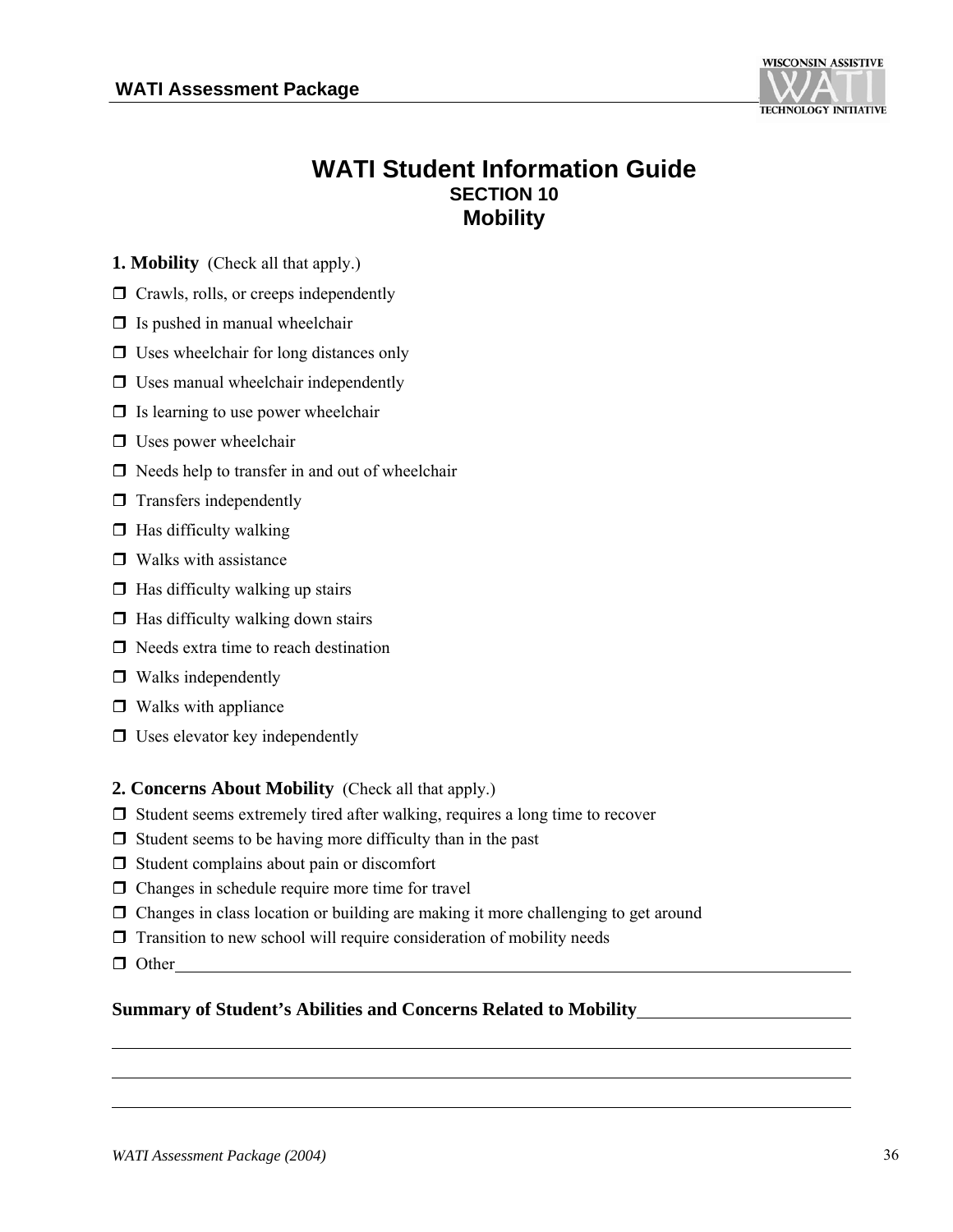

#### **WATI Student Information Guide Section 11 Vision**

*A vision specialist should be consulted to complete this section.* 

#### **1. Date of Last Vision Report** \_\_\_\_\_\_\_\_\_\_\_\_\_\_\_\_\_\_\_\_

| Report indicates (please address any field loss, vision condition, etc.) |  |  |  |  |
|--------------------------------------------------------------------------|--|--|--|--|
|                                                                          |  |  |  |  |

| <b>2. Visual Abilities</b> (Check all that apply.)                                                                               |
|----------------------------------------------------------------------------------------------------------------------------------|
| $\Box$ Read standard textbook print                                                                                              |
| □ Read text if enlarged to (indicate size in inches)<br>□ Read text if enlarged to (indicate size in inches)                     |
| Requires specialized lighting such as 100 million and the specialized lighting such as                                           |
| Requires materials tilted at a certain angle (indicate angle) COME Requires materials tilted at a certain angle (indicate angle) |
| $\Box$ Can read using optical aids, list:                                                                                        |
|                                                                                                                                  |
| $\Box$ Currently uses the following screen enlargement software                                                                  |
| $\Box$ Recognizes letters enlarged to $\Box$ bt. type on computer screen                                                         |
| □ Recognizes letters enlarged to _______ pt. type for ________ minutes without eye fatigue.                                      |
|                                                                                                                                  |
| $\Box$ Tilts head when reading                                                                                                   |
| $\Box$ Uses only one eye: $\Box$ Right eye $\Box$ Left eye                                                                       |
|                                                                                                                                  |
| $\Box$ Requires recorded material, text to speech, or Braille materials                                                          |
|                                                                                                                                  |
| <b>3 Alternative Output</b>                                                                                                      |
| Currently uses (Check all that apply.)                                                                                           |
| $\Box$ Slate and stylus                                                                                                          |
| $\Box$ Talking calculator                                                                                                        |
| $\Box$ Braille calculator                                                                                                        |
| $\Box$ Braille notetaker                                                                                                         |
| $\Box$ Electric Brailler                                                                                                         |
| $\Box$ Refreshable Braille display                                                                                               |
| $\Box$ Tactile images                                                                                                            |
| $\Box$ Screen reader                                                                                                             |
| $\Box$ Braille translation software:                                                                                             |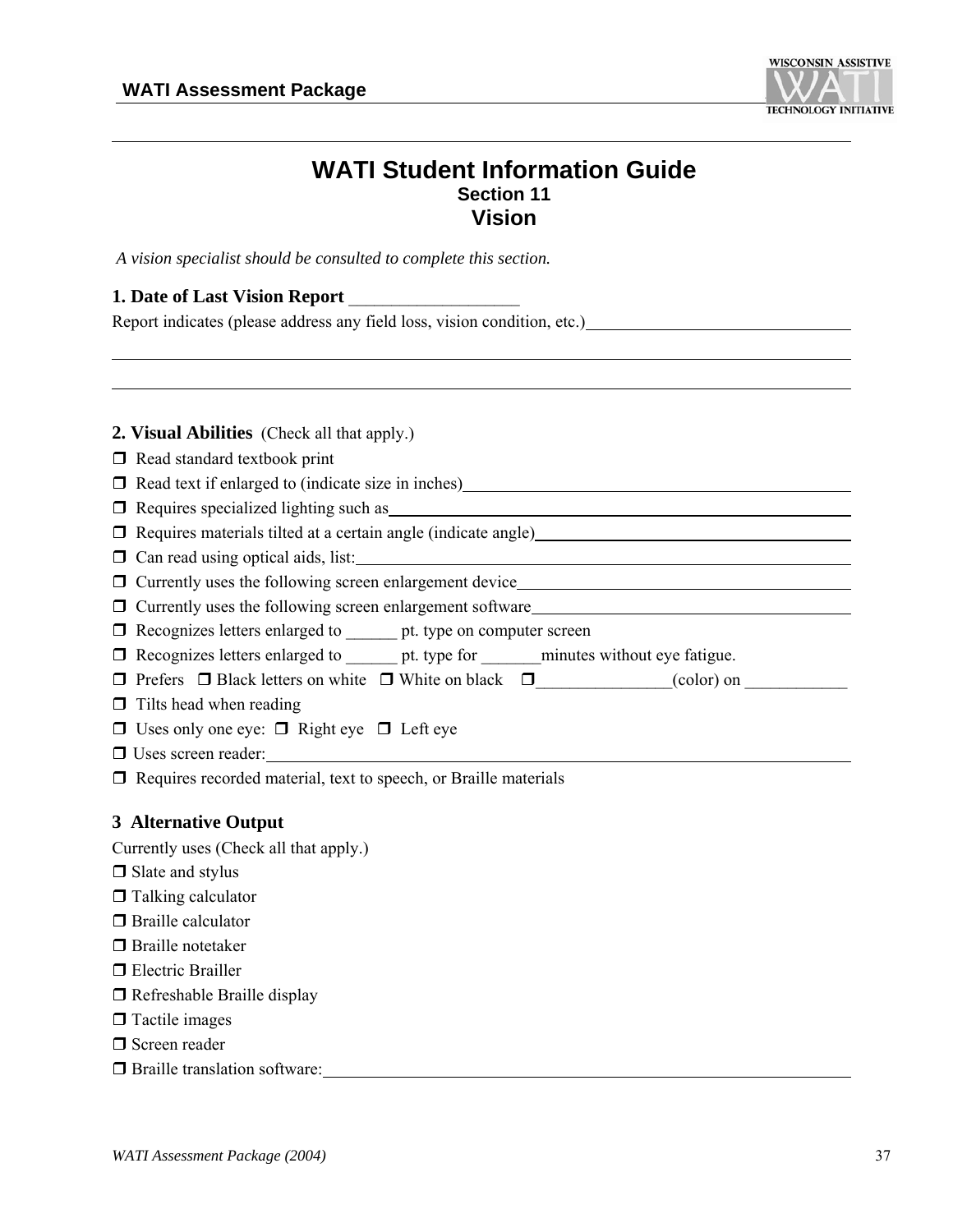#### **WATI Assessment Package**

#### Level of proficiency (Check the one that most closely describes the student.)

- $\Box$  Requires frequent physical prompts  $\Box$  Requires frequent verbal cues
- $\Box$  Needs only intermittent cues  $\Box$  Uses device to complete tasks independently
- $\Box$  Trouble-shoots problems related to device

#### **4. Writing/Handwritten Materials** (check all that apply)

- $\Box$  Writes using space correctly  $\Box$  Writes on line
- $\Box$  Writes appropriate size  $\Box$  Reads own handwriting
- $\Box$  Reads someone else's writing  $\Box$  Reads hand printing
- 
- $\Box$  Requires bold or raised-line paper  $\Box$  Requires softer lead pencils
- 
- 

**Summary of Student's Abilities and Concerns Related to Vision**

- 
- $\Box$  Reads cursive  $\Box$  Skips letters when copying
	-
- $\Box$  Requires colored pencils, pens, or paper  $\Box$  Requires felt tip pen  $\Box$  Thin point  $\Box$  Thick point

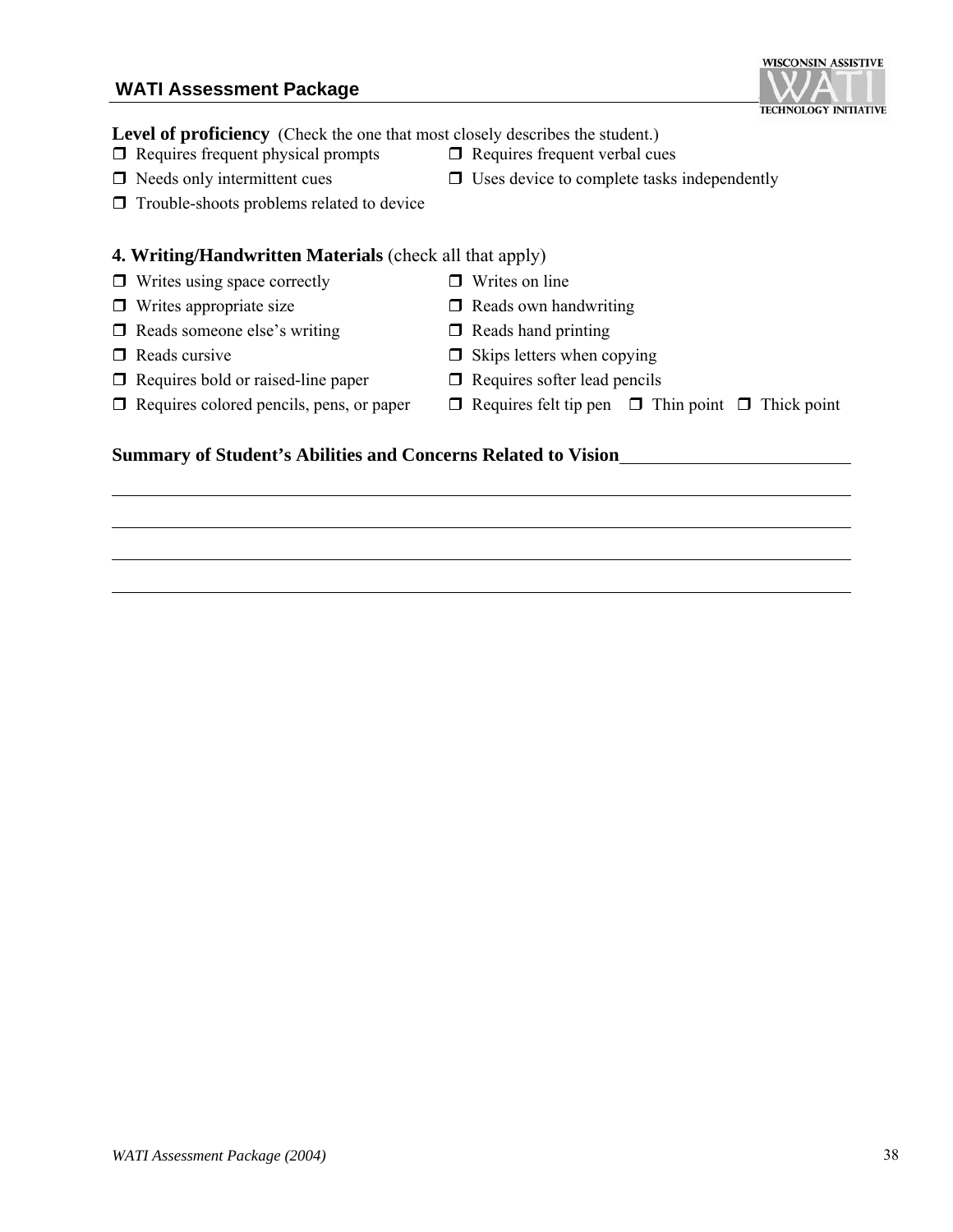

#### **WATI Student Information Guide SECTION 12 Hearing**

*A hearing specialist should be consulted to complete this section*.

#### **1. Audiological Information** Date of last audiological exam\_**\_\_\_\_\_\_\_\_\_\_\_\_\_\_\_\_\_\_\_**  Hearing loss identified Right Ear  $\Box$  Mild  $\Box$  Moderate  $\Box$  Severe  $\Box$  Profound Left Ear **D** Mild **D** Moderate **D** Severe **D** Profound Onset of hearing loss Etiology **2. Unaided Auditory Abilities** (Check all that apply.)  $\Box$  Attends to sounds  $\Box$  High pitch  $\Box$  Low pitch  $\Box$  Voices  $\Box$  Background noises  $\Box$  Discriminates environmental vs. non-environmental sounds  $\Box$  Turns toward sound  $\Box$  Hears some speech sounds  $\Box$  Understands synthesized speech **3. Student's Eye Contact and Attention to Communication** (Check best descriptor.)  $\Box$  Poor  $\Box$  Inconsistent  $\Box$  Limited  $\Box$  Good  $\Box$  Excellent **4. Communication Used by Others**  Indicate the form of communication generally used by others in each of the following environments. (Check all that apply.) School Home Community **D** Body language  $\Box$  Tangible symbols  $\Box$  $\Box$  $\Box$  $\Box$  $\Box$  $\Box$  $\Box$  Gestures  $\Box$  $\Box$  Speech  $\Box$  $\Box$  Cued speech  $\Box$  $\Box$  Picture cues  $\Box$   $\Box$   $\Box$   $\Box$  $\square$  Written messages  $\square$  $\Box$  Signs and speech together  $\Box$  $\Box$  Signed English  $\Box$  $\Box$  Contact (Pidgin) sign language  $\Box$  $\Box$  American Sign Language (ASL)  $\Box$ **5. Level of Receptive Proficiency in Each Environment** School Home Community  $\Box$  Understands single words  $\Box$  $\Box$  Understands short phrases  $\Box$  $\Box$  Understands majority of  $\Box$

*WATI Assessment Package (2004)* 39

communications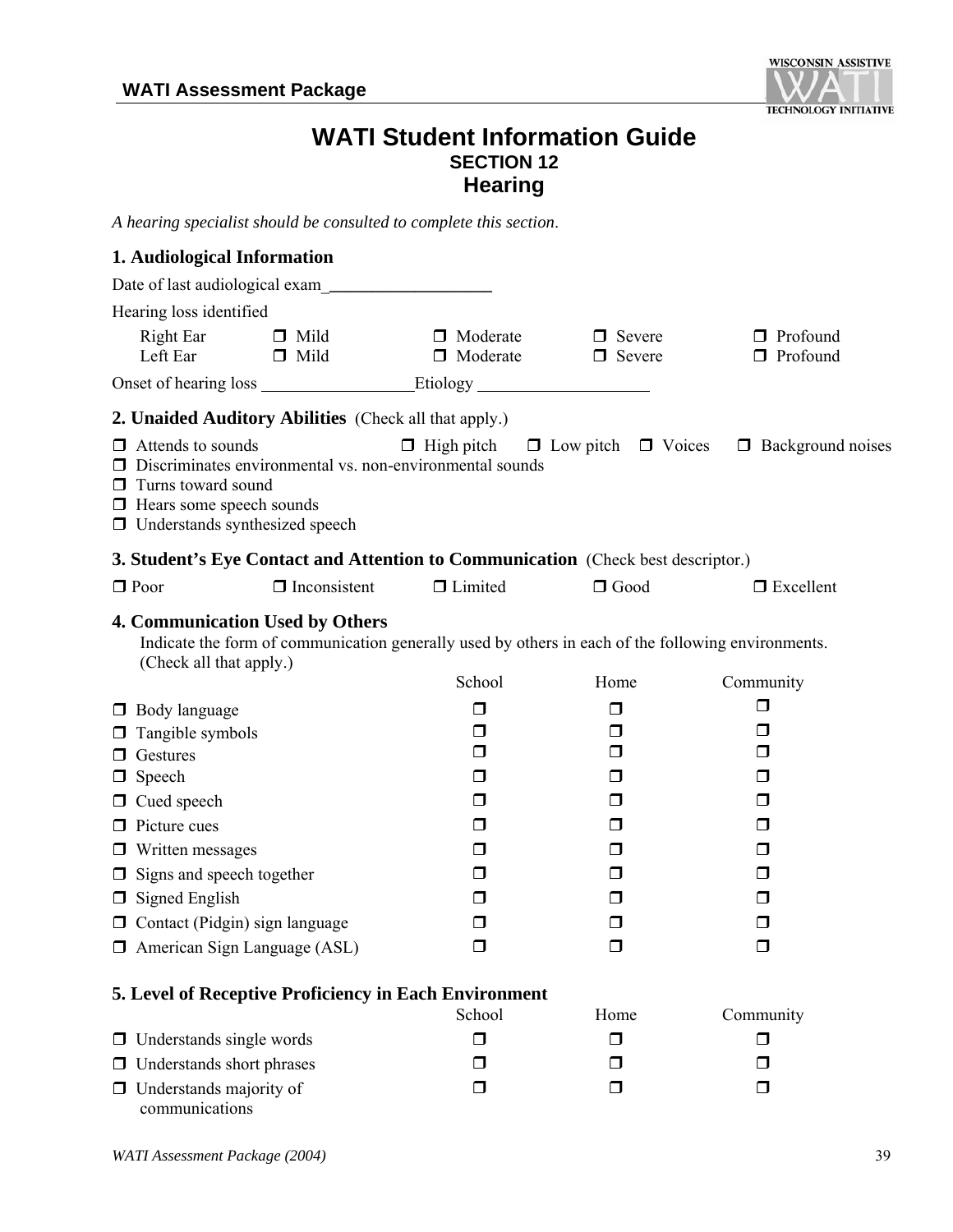#### **WATI Assessment Package**

| <b>WATI Assessment Package</b>                                                                                                                                                                                                                                                                                                                                                                                                                 |                                                        |                                                        |                                                           |
|------------------------------------------------------------------------------------------------------------------------------------------------------------------------------------------------------------------------------------------------------------------------------------------------------------------------------------------------------------------------------------------------------------------------------------------------|--------------------------------------------------------|--------------------------------------------------------|-----------------------------------------------------------|
| <b>6. Student Communicates with Others Using</b> (Check all that apply)<br>$\Box$ Speech<br>$\Box$ Signs and speech together $\Box$ Gestures<br>$\Box$ Signed English<br>$\Box$ Other                                                                                                                                                                                                                                                          | <b>I</b> American Sign Language<br>$\Box$ Picture cues | $\Box$ Body language<br>$\Box$ Written messages        | TECHNOLOGY INITIATIVE<br>□ Contact (Pidgin) sign language |
| Level of expressive communication:<br>$\Box$ Single words                                                                                                                                                                                                                                                                                                                                                                                      | $\Box$ Combination of words                            | <b>Proficient</b>                                      |                                                           |
| 7. Is There a Discrepancy Between Receptive and Expressive Abilities?<br>$\Box$ Yes<br>$\Box$ No<br>If yes, describe further.                                                                                                                                                                                                                                                                                                                  |                                                        |                                                        |                                                           |
| <b>8. Services Currently Used</b> (Check all that apply)<br>□ Audiology<br><u>□</u> Note taker<br>$\Box$ Educational interpreter using: $\Box$ ASL $\Box$ Transliterating                                                                                                                                                                                                                                                                      |                                                        | $\square$ PSE                                          | $\Box$ Oral                                               |
| <b>9. Equipment Currently Used</b> (Check all that apply.)                                                                                                                                                                                                                                                                                                                                                                                     |                                                        |                                                        |                                                           |
| $\Box$ Hearing aids                                                                                                                                                                                                                                                                                                                                                                                                                            | $\Box$ Cochlear implant                                |                                                        | $\Box$ Telecaption decoder                                |
| $\Box$ Vibrotactile devices                                                                                                                                                                                                                                                                                                                                                                                                                    | $\Box$ Classroom amplification system                  | TTY/TDD                                                |                                                           |
| $\Box$ FM system                                                                                                                                                                                                                                                                                                                                                                                                                               | $\Box$ Other                                           |                                                        |                                                           |
| 10. Present Concerns for Communication, Writing, and/or Educational Materials                                                                                                                                                                                                                                                                                                                                                                  |                                                        |                                                        |                                                           |
| $\Box$ Cannot hear teacher/other students                                                                                                                                                                                                                                                                                                                                                                                                      |                                                        | $\Box$ Cannot respond to emergency alarm               |                                                           |
| $\Box$ Cannot participate in class discussions                                                                                                                                                                                                                                                                                                                                                                                                 |                                                        | $\Box$ Cannot benefit from educational videos/programs |                                                           |
| $\Box$ Displays rec./exp. language delays                                                                                                                                                                                                                                                                                                                                                                                                      |                                                        | $\Box$ Cannot use telephone to communicate             |                                                           |
| <b>11. Current communication functioning</b> (Check all that apply)<br>$\Box$ Desires to communicate<br>$\Box$ Initiates interaction<br>$\Box$ Responds to communication requests<br>$\Box$ Reads lips<br>$\Box$ Appears frustrated with current communication functioning<br>□ Requests clarification from communication partners ("Would you please repeat that?")<br>$\Box$ Repairs communication breakdown (Keeps trying, changes message) |                                                        |                                                        |                                                           |
|                                                                                                                                                                                                                                                                                                                                                                                                                                                |                                                        |                                                        |                                                           |
|                                                                                                                                                                                                                                                                                                                                                                                                                                                |                                                        |                                                        |                                                           |

#### **Summary of Hearing Abilities and Concerns**

**WISCONSIN ASSISTIVE**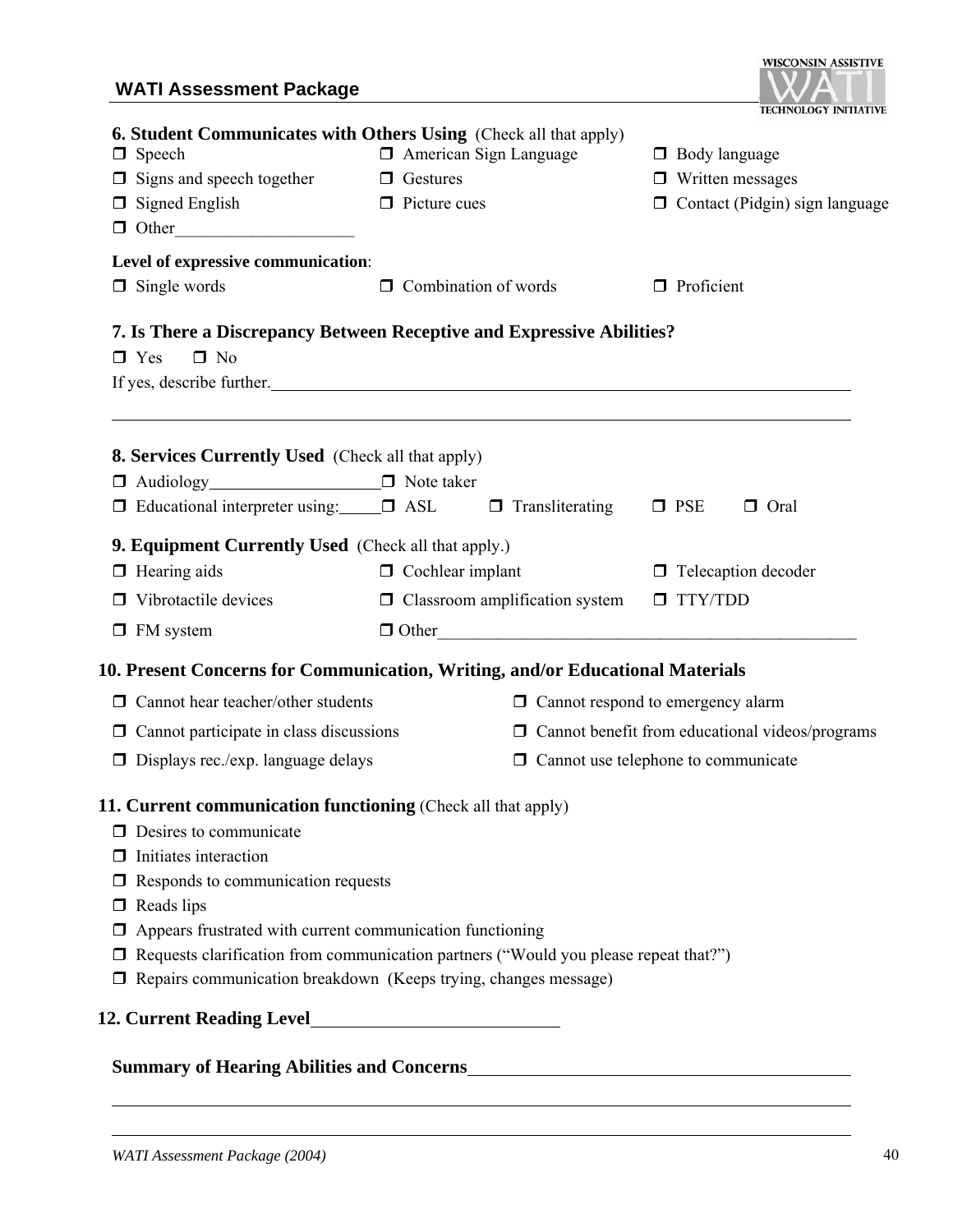

#### **WATI Student Information Guide Section 13 General**

**Are there any behaviors (both positive and negative) that significantly impact the student's performance?** 

**Are there significant factors about the student's strengths, learning style, coping strategies or interests that the team should consider?**

**Are there any other significant factors about the student that the team should consider?** 

**Does student fatigue easily or experience a change in performance at different times of the day?**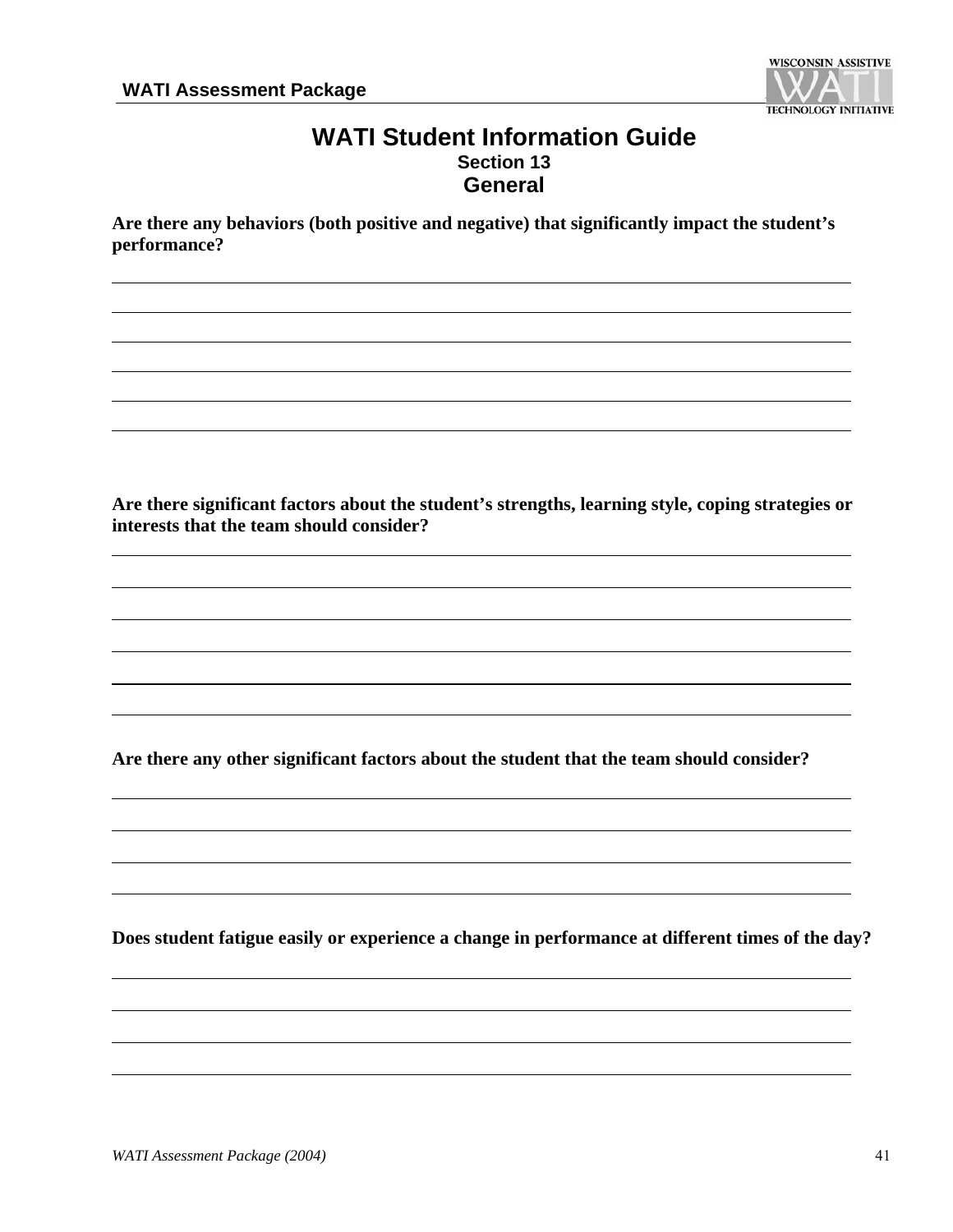

## **Gathering Information about Environments and Tasks**

Effective, appropriate decisions about assistive technology can only be made when teams are well informed about the unique characteristics of the environments in which the student spends time and the tasks that are being done in those environments (Zabala, 1994)*.* The Wisconsin Assistive Technology Initiative strongly encourages observing the student in several environments with a specific focus on describing the environment and the activities/tasks in which the target student and other students are engaged*.* The WATI Environmental Observation Guide is a tool for that purpose*.* 

Consider all customary environments, including the classroom and other school environments, such as the lunchroom, playground, assemblies, etc., the home, and any relevant community sites such as shopping malls, restaurants, church, scouts or other groups*.* Information to be gathered can be guided by specific questions such as these:

- What equipment and materials are available in each environment?
- Who are the primary people interacting with the student?
- How is instruction or direction delivered?
- What modifications are typically made in various environments?
- What is the student's position and location in room?
- Where are the things the student needs to see, such as chalkboard, overhead, etc.?
- What is the lighting and sound like in the setting?
- How are transitions accomplished? Are there concerns?

#### **Teams may modify or add to these questions, they are provided only as a starting place**.

#### **Using the Environmental Observation Guide**

#### *The Environmental Observation Guide instructions was developed by the National Assistive Technology Research Institute (2001), modified and used with permission.*

The Environmental Observation Guide forms draw the observer's attention to what is going on in the activity and setting. Teams may modify or add to these questions. They are provided only as a starting place.

#### **Prior to the observation:**

Clarify the purpose of the observation:

- Record successful assistive technology use in educational environments
- Observe a child using assistive technology in educational environments
- Record characteristics of the educational environments

Select a time and place:

- Review the student's IEP for specifics about the student's AT use
- First preference Schedule the observation for the place and time indicated in the IEP as to when AT is supposed to be used during the day
- Second preference If it is not specified in the IEP, talk to teacher to schedule a time and place when the student uses AT the most during the day

*WATI Assessment Package (2004)* 42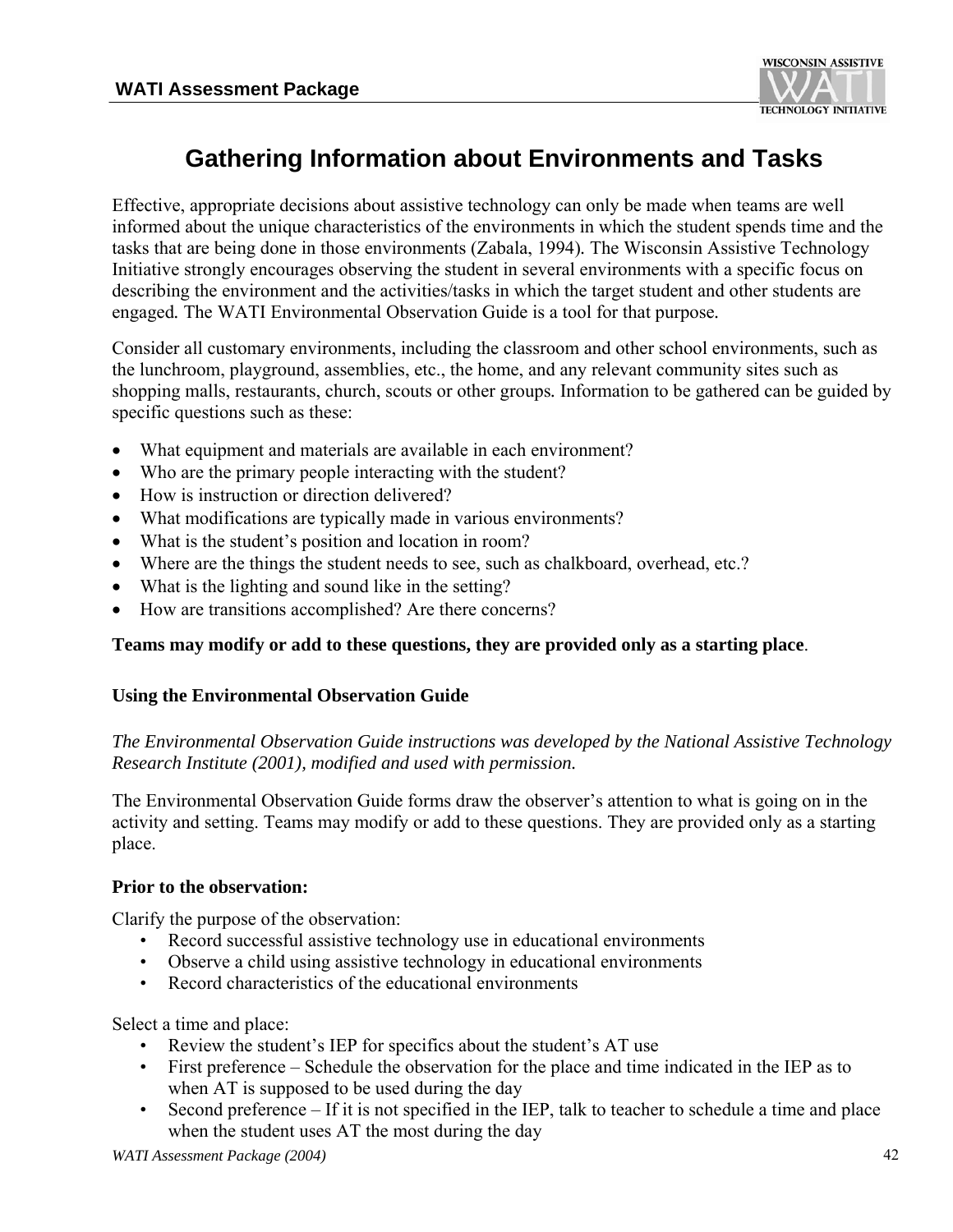

• Third preference – If the student uses the AT across the entire day, observe in the setting where he spends the most amount of his instructional day

Meet with the teacher(s), therapists, and assistants to determine:

- What will happen in the class that day; Is it a typical day?
- What the student using assistive technology will be doing that day
- Inform them what you will be doing during the observation

#### **During the observation:**

Record observations:

- Complete the environmental assessment checklist
- Record direct student observation field notes
- Record impressions and comments
- Record time markers in the observation notes to determine length of activities
- Participate in the class only if invited to do so

#### **After the observation:**

Thank the teacher for allowing you to observe.

If time allows in the teacher's schedule

- Probe for additional information directly related to your observations for clarity
- Share a brief summary of what you saw

Provide the teacher with a copy of the observation summary when completed.

Conduct the teacher interview at a mutually agreed upon time.

The observer's role is to capture what is occurring, not to make decisions or even formal recommendations, that comes later in the decision making part of the assessment process. During the observation(s), the observers are simply gathering information.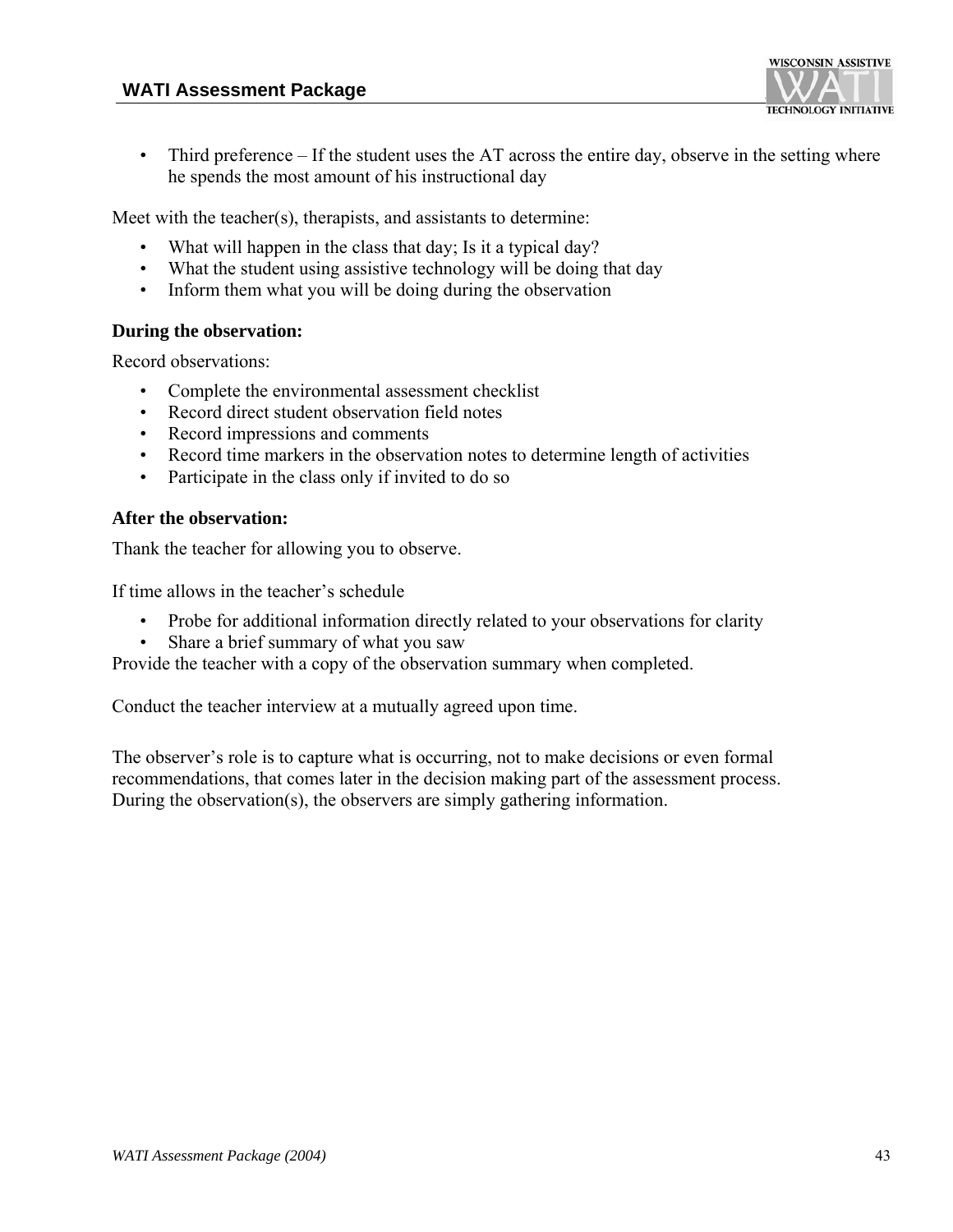

## **Environmental Observation Guide**

| Student's name:      |  |
|----------------------|--|
| School:              |  |
| Observer:            |  |
| Date of Observation: |  |
| Type of class: _____ |  |

**Directions**: Complete this Environmental Assessment Checklist before beginning

Special or general education classroom? Specialty classroom (Specify: e.g., P.E., computer lab) Therapy room? (Specify) Number of teachers in class? Number of aides in class? Number of volunteers in class? Number of students in the class? How many days per week is the program? How many hours/day? Is the atmosphere busy or quiet? Are there large open areas or small divided sections? How are the desks arranged? Is the furniture sized for children? Are materials accessible, appropriate, varied, interesting? Is special equipment available (i.e., chairs with arm supports)? Where is the classroom located in relationship to the cafeteria, therapy, outdoor play areas, etc.?

**Describe the environment:** Record short responses in the space provided.

**Sensory Stimulation:** Judge the level of sensory stimulation and record it with a check in the corresponding box. Enter comments or notes that clarify your responses if needed.

|                          | <b>Excessive</b> | <b>Balanced</b> | <b>Reduced</b> | N/A | <b>Comments</b> |
|--------------------------|------------------|-----------------|----------------|-----|-----------------|
| Auditory                 |                  |                 |                |     |                 |
| Hallway                  |                  |                 |                |     |                 |
| <b>Street</b>            |                  |                 |                |     |                 |
| Other classrooms         |                  |                 |                |     |                 |
| Other students           |                  |                 |                |     |                 |
| Instructional media      |                  |                 |                |     |                 |
| Teacher aides/volunteers |                  |                 |                |     |                 |
| Other (specify):         |                  |                 |                |     |                 |

*WATI Assessment Package (2004)* 44

Are bathrooms located in or outside the classroom?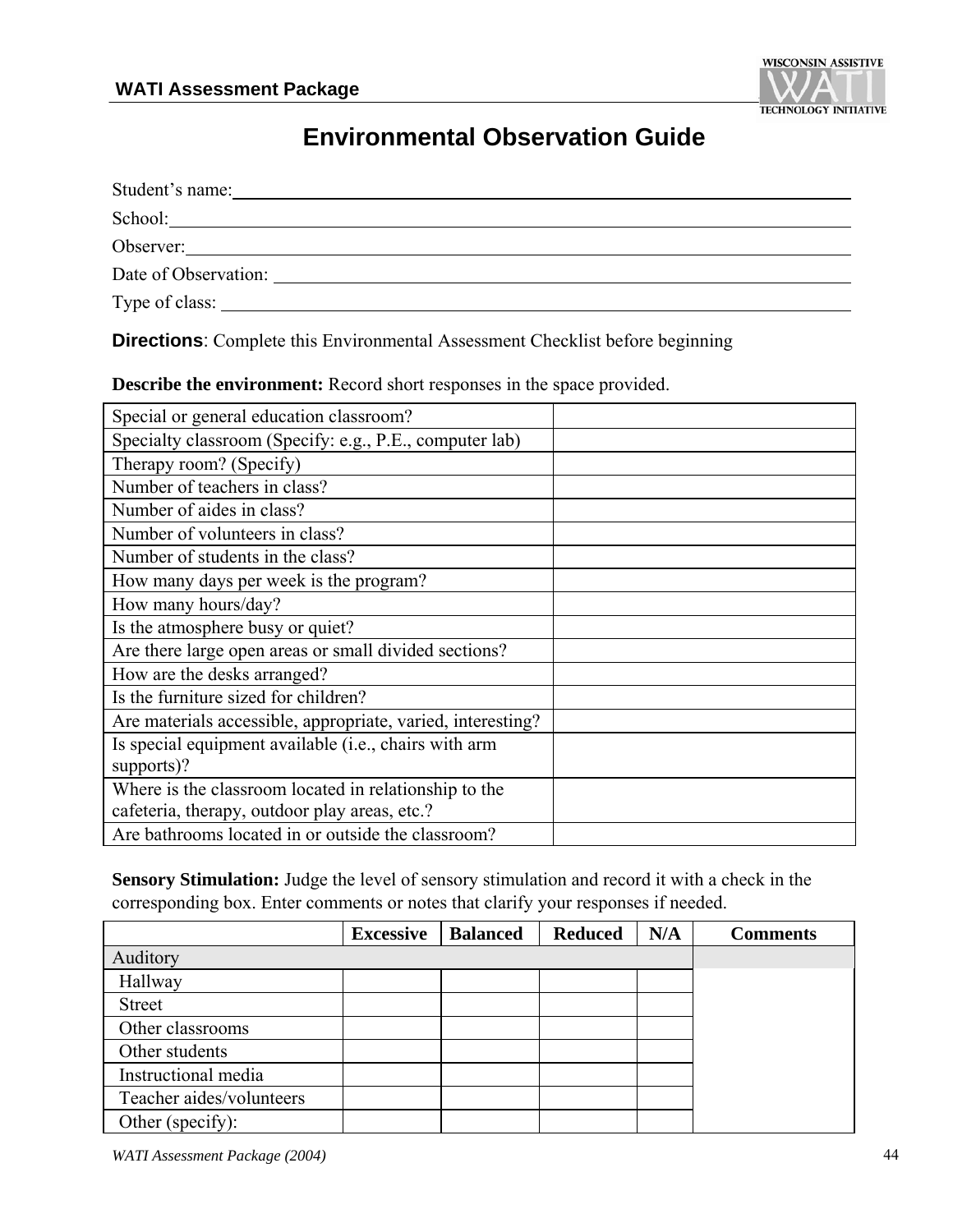

#### **Sensory Stimulation: continued**

|                    | <b>Excessive</b> | <b>Balanced</b> | <b>Reduced</b> | <b>Comments</b> |
|--------------------|------------------|-----------------|----------------|-----------------|
| Visual             |                  |                 |                |                 |
| Color              |                  |                 |                |                 |
| Clutter/busy       |                  |                 |                |                 |
| Art/decorations    |                  |                 |                |                 |
| Visual information |                  |                 |                |                 |
| Lighting           |                  |                 |                |                 |
| Other (specify):   |                  |                 |                |                 |

Persons Present During Observation: For each person on the list, put a check in the appropriate column indicating their level of participation.

| <b>Persons</b>              | Participating | <b>Observing</b> | <b>Not Present</b> |
|-----------------------------|---------------|------------------|--------------------|
| Student                     |               |                  |                    |
| Special Educator            |               |                  |                    |
| General Educator            |               |                  |                    |
| Peer Tutors (How many?      |               |                  |                    |
| Instructional Assistant #1  |               |                  |                    |
| Instructional Assistant #2  |               |                  |                    |
| Instructional Assistant #3  |               |                  |                    |
| Personal Attendant          |               |                  |                    |
| Speech-Language Pathologist |               |                  |                    |
| Occupational Therapist      |               |                  |                    |
| Physical Therapist          |               |                  |                    |
| School Psychologist         |               |                  |                    |
| Parent                      |               |                  |                    |
| Volunteer                   |               |                  |                    |
| Administrator               |               |                  |                    |
| AT Specialist               |               |                  |                    |
| Other (specify):            |               |                  |                    |

**Notes:**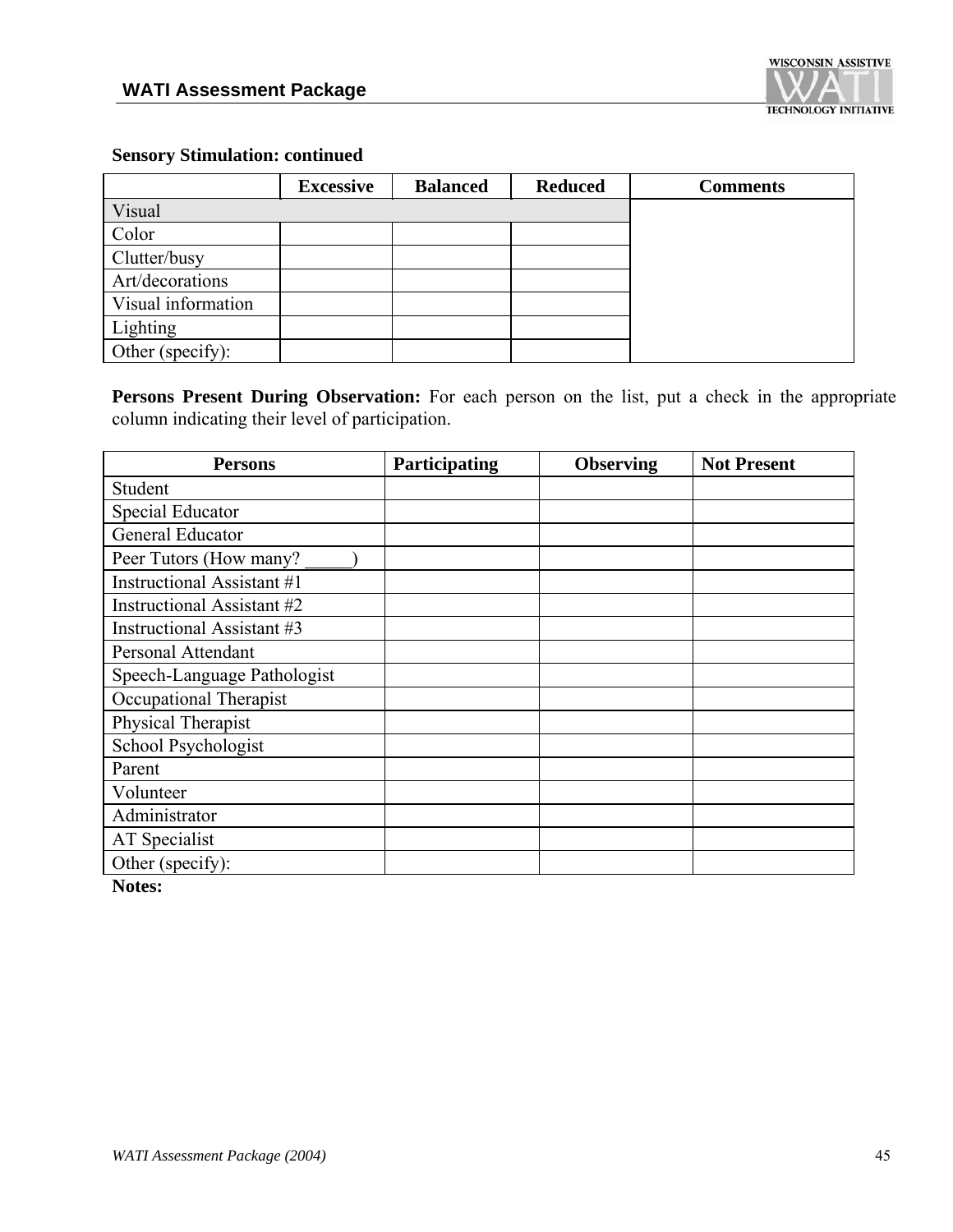

**Access to Assistive Technology:** Record the presence or absence of **EACH TYPE** of assistive technology by placing a check in the corresponding box. Record the AT found in the classroom as a whole, not just the AT used by the target student.

| <b>Types</b>                          | <b>Present-Not Used</b> | <b>Present-Used</b> | <b>Not Present</b> |
|---------------------------------------|-------------------------|---------------------|--------------------|
| Communication cards/boards            |                         |                     |                    |
| Digitally recorded communication      |                         |                     |                    |
| devices                               |                         |                     |                    |
| Electronic communication devices      |                         |                     |                    |
| AT for activities of daily living     |                         |                     |                    |
| Adjustable seating (not a wheelchair) |                         |                     |                    |
| Positioning equipment                 |                         |                     |                    |
| Amplification                         |                         |                     |                    |
| Visual signaling devices              |                         |                     |                    |
| Brailler/brailled materials           |                         |                     |                    |
| Magnifiers                            |                         |                     |                    |
| Notetaking devices/keyboards          |                         |                     |                    |
| Speech output devices/computers       |                         |                     |                    |
| Handwriting aids                      |                         |                     |                    |
| Alternate/adapted keyboards           |                         |                     |                    |
| Alternate/adapted mouse               |                         |                     |                    |
| Computer switch interface             |                         |                     |                    |
| Touch window                          |                         |                     |                    |
| Talking word processor/word           |                         |                     |                    |
| prediction/abbreviation & expansion   |                         |                     |                    |
| Transfer aids - Hoists/lifts          |                         |                     |                    |
| Mobility aids (not wheelchairs)       |                         |                     |                    |
| Adapted environment (e.g., doors,     |                         |                     |                    |
| fixtures, furniture)                  |                         |                     |                    |
| Electronic equipment for instruction  |                         |                     |                    |
| (calculator, e-books)                 |                         |                     |                    |
| Adapted instructional materials       |                         |                     |                    |
| Instructional software                |                         |                     |                    |
| Computer stations                     |                         |                     |                    |
| Adapted art/craft materials           |                         |                     |                    |
| Adapted sports/recreation equipment   |                         |                     |                    |
| Adapted toys                          |                         |                     |                    |
| Other (specify):                      |                         |                     |                    |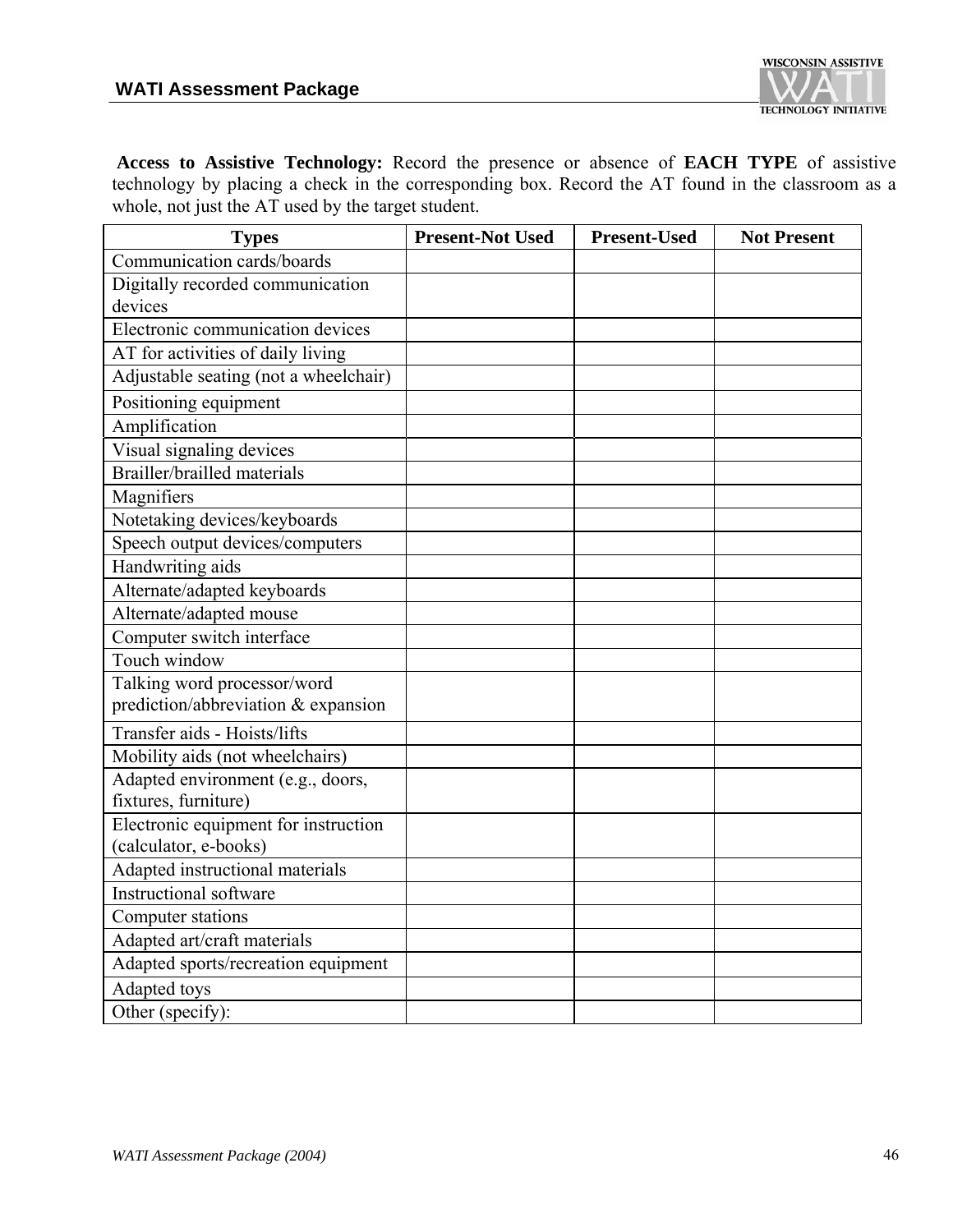

## **Environmental Observation Summary**

Activity/Task(s) observed:

Ways that typical students participated:

Ways the target student participated:

Barriers to target student's participation:

Adapted from:

Wirkus-Pallaske, M., Reed, P., & Stokes, S. (2000). *Wisconsin Assistive Technology Initiative*. Oshkosh, WI: Wisconsin Assistive Technology Initiative.

Center for Instructional Development and Research. (1998). Classroom observation. *CIDR Teaching and Learning Bulletin, 1*(4), Available online: http://depts.washington.edu/ObsTools.htm

Pearson, L. (no date). *Apraxia guide: Classroom observation checklist*. Available online: http://hometown.aol.com/lynetteprs/myhomepage/profile.html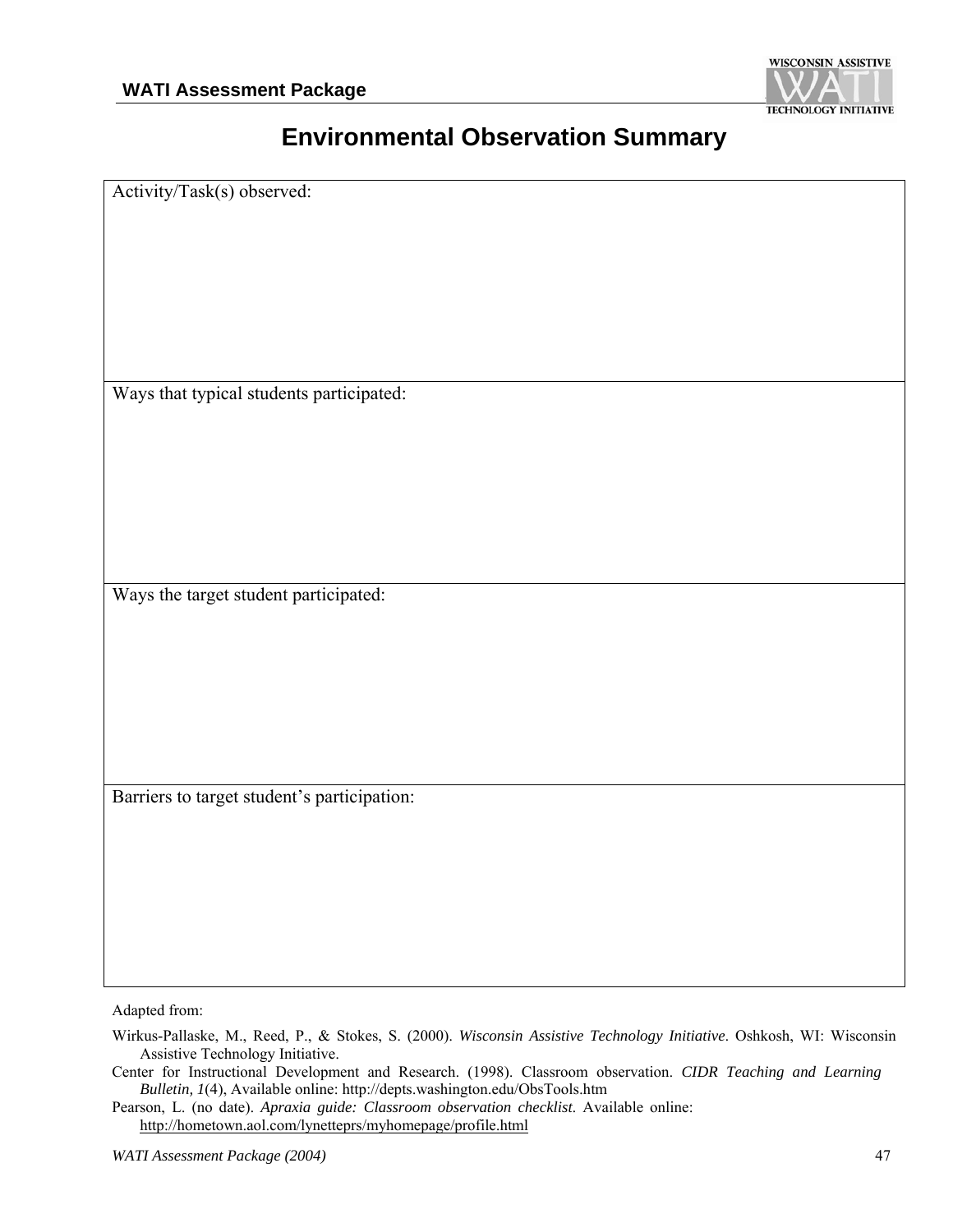

## **Using the AT Decision Making Guide**

When the members of the team who have been assigned to gather information have completed their tasks, the team is ready to come together for the next step. The information gathering may have included reviewing the files, contacting previous service providers, completing a specific test that someone felt would provide important information, or observing. In decision making this information will be used to guide the direction and content of the decision.

Decision making takes place at a meeting. The tool to be used is the AT Decision Making Guide. This guide is a single page that leads the team through a five step decision making process. Using an effective decision making process requires team members to acquire and use a variety of skills that are separate from the technical skills they may have needed during the data gathering stage. These include communication skills and group process skills. The communication skills include, but are not limited to active listening, negotiation, providing non-threatening feedback, and accepting criticism without becoming defensive. The last skill area is group process. It includes following a schedule, reaching consensus, and a variety of tasks that become important when working as part of a team, one of the most important being the effective use of a formal group decision making process.

The key elements or steps of an effective decision making process include:

- **1. Problem Identification:** The identification and definition of a specific problem
- **2. Solution Generation:** The suggestion of possible solutions
- **3. Solution Selection:** The evaluation of suggestions and choosing of a solution to create an action plan
- **4. Implementation:** The carrying out of the plan
- **5. Follow up:** Meeting again to evaluate the solution

It may sound strange to suggest that various members of the team might be on different steps of the process. However, it is not unusual for team meetings to be conducted in an informal manner with information presented verbally and with little attention paid to focusing on the specific steps of the decision making process. When this occurs, individual styles of thinking and communicating can lead to one team member seeking very specific and minute details of the problem. At the same time another team member may be thinking of great solutions and still another is wondering how soon the meeting will be over or what to serve for dinner that night. There are several very simple, but effective strategies for improving and formalizing the decision making process being used by a team when making assistive technology decisions. The AT Planning Guide provides a structure for doing so.

#### **Throughout the Decision Making Process:**

#### **Present information in written as well as spoken format where everyone on the team can see it**.

This requires that the key facts be written on a board, flip chart, overhead projector or butcher paper in large print that is visible to all participants. Some team members may feel that this takes unnecessary effort to write every idea up on a board, but it is an extremely effective way to keep each person focused on which step the team is addressing. As information is shared, it is written on the board or chart visible to all. If one of the team members is distracted by something they have forgotten to do, or is called out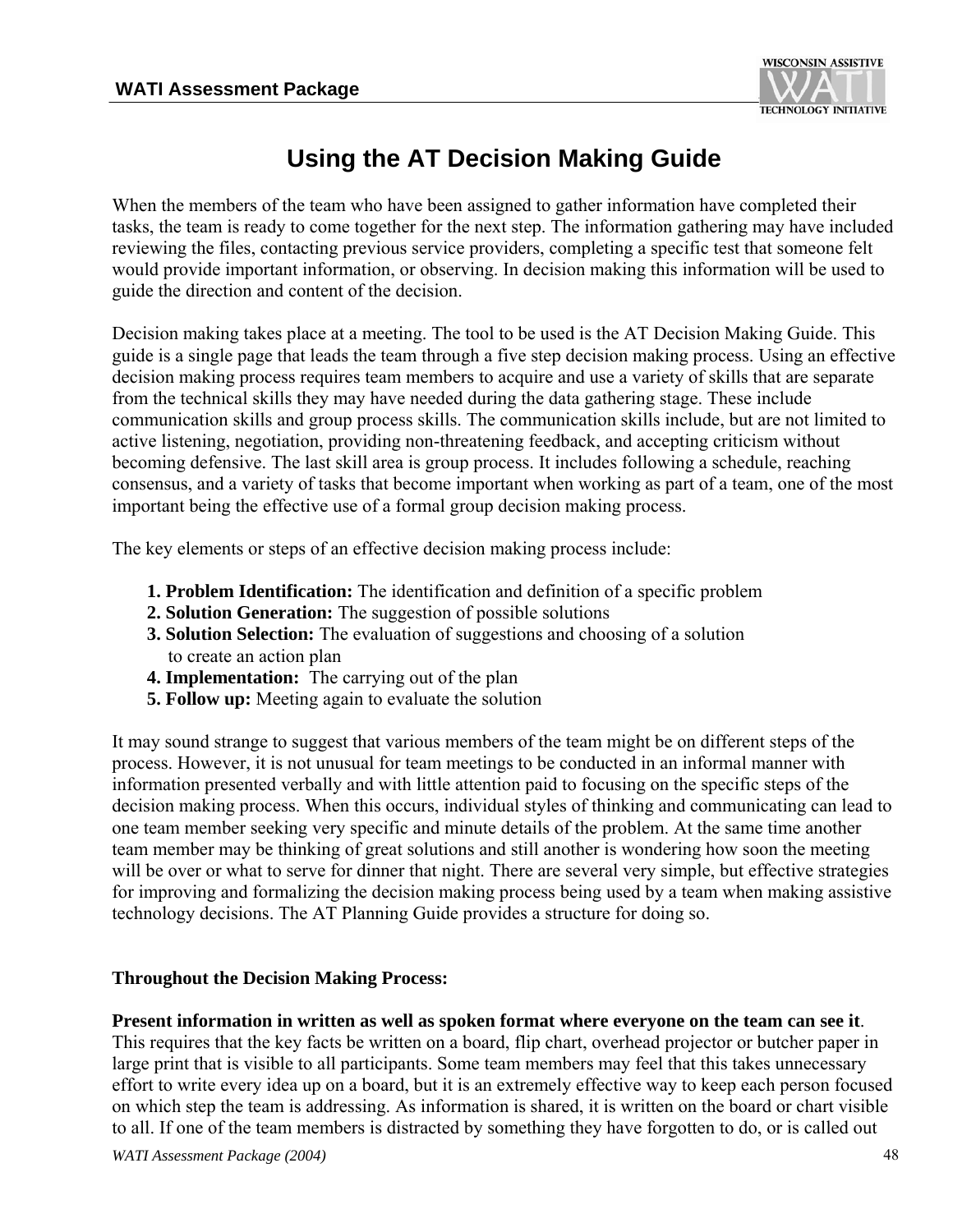

of the meeting for a telephone call, they can quickly "catch up" on what was said when they are able to refocus on the discussion. At the same time, if a group member contributes a solution before the team has finished contributing all the information necessary to identify the problem, the recorder can quickly note the "suggested solution" over under **Solution Generation**, and redirect the entire group back to completing **Problem Identification**.

**Create a shared group memory.** Recording what is being said where it is visible to all, adds visual memory to auditory memory and doubles the likelihood that everyone will remember, in the same way, the information that was discussed. This helps create a shared group memory, one that is very similar across all members of the group. It greatly increases the likelihood of follow through from team members.

**Share roles and responsibilities.** Team members may be hesitant to take a leadership role in conducting team meetings. Rotating roles from one meeting to the next is an effective way to share this responsibility. At each meeting one team member can serve as **facilitator**, while another is **recorder**, and still another acts as **timekeeper** to keep the group moving through the discussion. It is important that the team move at a pace that will allow the most time at the most important discussion points and keep the team from getting side tracked or bogged down (Fox & Williams, 1991). In addition, this rotation of roles helps insure that each team member recognizes and respects the contribution each of these participants makes to effective decision making.

#### **During Problem Identification:**

**Address not only the characteristics of the student, but also of the environments in which the student functions, and the tasks that need to be done.** Many times when technology is abandoned, it is because only the physical, psychological, and social characteristics of the child are addressed, with little or no attention paid to the settings which the device will be used or the specific tasks that the child really needs to address (Cook & Hussey, 1995). The SETT framework (Zabala, 1994) helps team members to focus on the **student** (his/her personal characteristics and interests), the **environment** (including physical characteristics of the setting as well as instructional activities and arrangements), and the **task** (which are the specific activities that the target student needs to be able to do in each environment). This focus is helpful in clearly identifying and defining the problem so that the team has a clear focus to guide them as they generate appropriate alternatives and solutions.

#### **During Solution Generation:**

**When generating solutions, use brainstorming rules to create a climate of trust.** An important factor in generating a variety of useful alternatives during Solution Generation is to create a climate of trust by following brain storming rules. This means that all suggestions are written on the board or chart, no comments are allowed and no judgments are passed. The goal is to generate as many ideas as possible. As the flow of ideas slows, it is a good idea to persevere a little longer. Often the second wave of ideas are the most innovative. If everyone is feeling sluggish and suggestions are few, energy may be increased by putting a two minute time limit in place to get things started. This short time limit combined with writing everything where it can be seen increases the creativity and allows the group to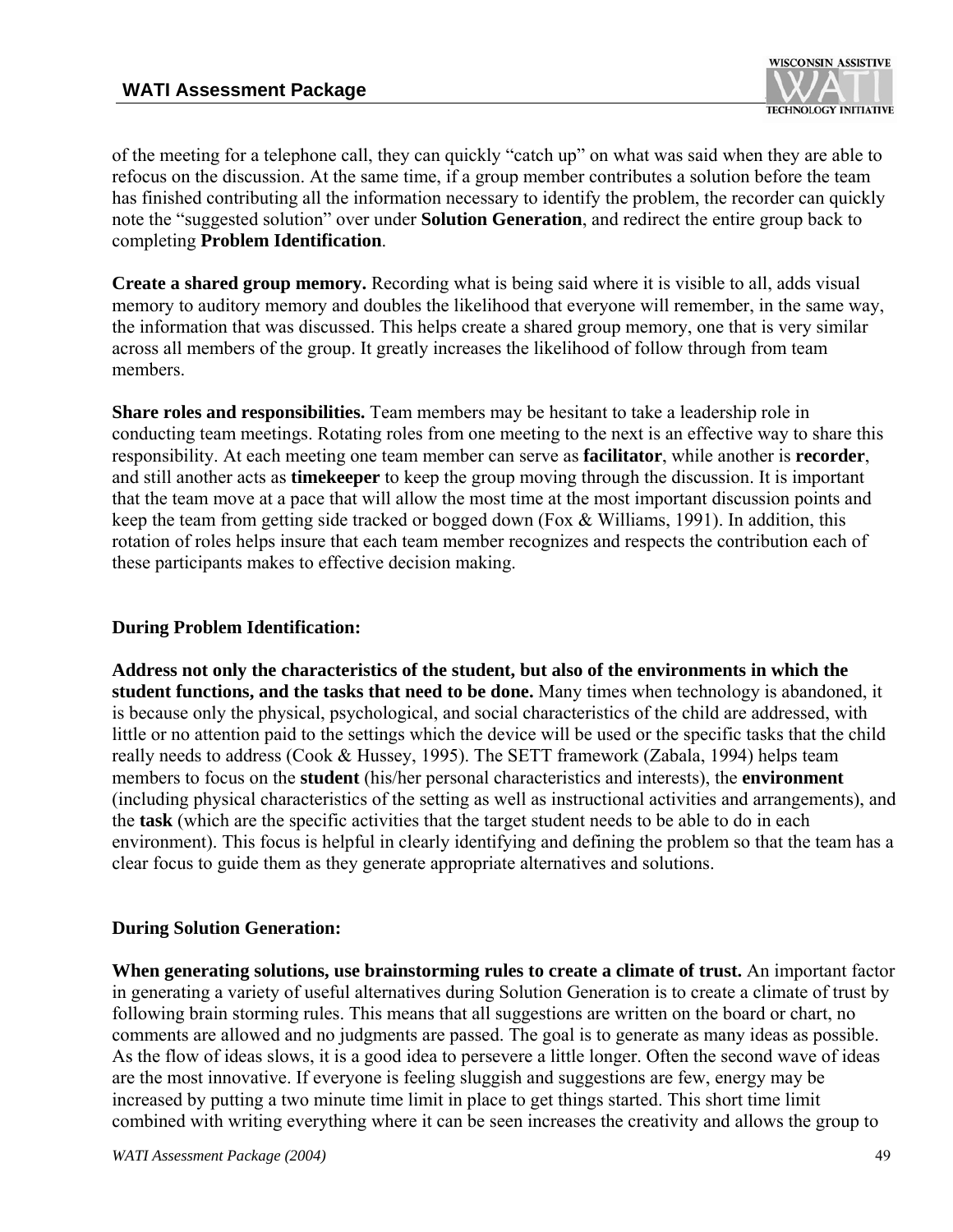

explore as many options as possible. Additional time can be added if the group agrees, but the short time period helps bring that creative, right side of the brain into action.

If the solutions generated by the team do not include assistive technology, or include only a very few items, the team may need to utilize additional resources. Additional resources can provide an overview of the types of assistive technology solutions that would be appropriate for the child and task for which they are problem solving. Resources may include a person, as mentioned earlier or print, disk, or online resources. In the next section **Using the AT Checklist and other Resources**; several resources that might be helpful are discussed.

#### **During Solution Selection:**

**During Solution Selection, encourage combining, sequencing and prioritizing.** As alternatives are discussed and evaluated, it may become apparent that some items are the same thing in different words or that others make an excellent sequence of steps. New suggestions may be added at any time. This is the place for the team to really discuss the value and relationship of the many suggestions. As individual suggestions are discussed, it is often helpful to group them into "Things we can do tomorrow," "Things we can do in a month," and "Things we may want to consider later." The Action Plan is then created to include a time line and persons responsible for each of the solutions or steps that were selected.

**Obtain consensus from all participants before adjourning meeting.** When several people work together to reach a decision, there will be many different ideas presented. In ideal situations, the Solution Selection will result in a unanimous agreement about what specific suggestions should be selected for the action plan. However, life is far from ideal. When unanimous agreement is not reached, it is critical that the team arrive at consensus about the action plan that will be implemented. In order to assure consensus, the facilitator must poll individual team members, asking them if they will support this plan even though they may have personally preferred another solution. When the facilitator fails to poll members for consensus, they may believe they have unanimous agreement, but actually have **majority rule** (a few team members dominating the discussion, while others strongly disagree, but do not speak up), **minority rule** (one team member dominating the discussion, while others disagree and do not speak up), or **authority rule** (no one questioning what the administrator suggested, even though they disagree). When one of these occurs, the chances of successful implementation are decreased.

#### **During Implementation:**

**When implementation takes place, follow the plan completely.** For that to happen, everyone on the team needs to be aware of the plan and his/her role in it (Prentice & Spencer, 1985). Unfortunately this does not always happen if teams do not utilize the strategy of writing down important information during each step of the process. Without that "group memory" important details and key responsibilities are easily forgotten or overlooked while meeting the myriad demands of work in school districts. Implementation is the step of the decision making process that tells us whether the solutions we selected are good ones.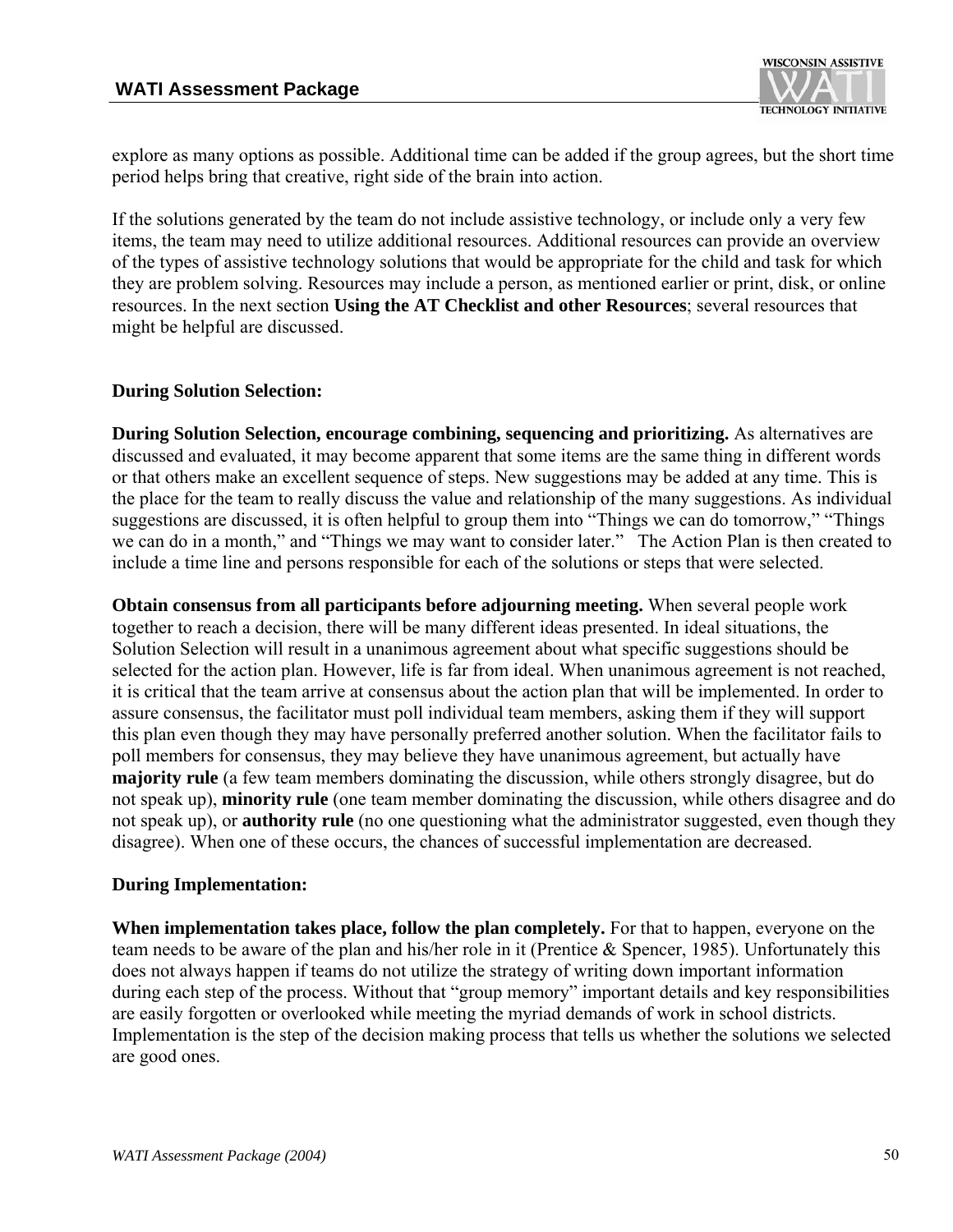

#### **For Follow up:**

**Follow up on a planned schedule.** At a set interval after implementation, follow-up or monitoring must take place. This is another area where school teams frequently fail. The school year can slip quickly by while one team member waits on another to do something or bad weather, illnesses, and absenteeism take their toll. If monitoring does not take place according to the original plan, a variety of problems can crop up and be overlooked as each team member focuses on their own assignment, but does not have the opportunity to get the "big picture" that comes from a team discussion.

Using AT Decision Making Guide will guide the team through the steps of the process. Following these simple, but effective steps can be extremely useful to teams in the schools as they strive to make appropriate and effective assistive technology decisions for the students they serve.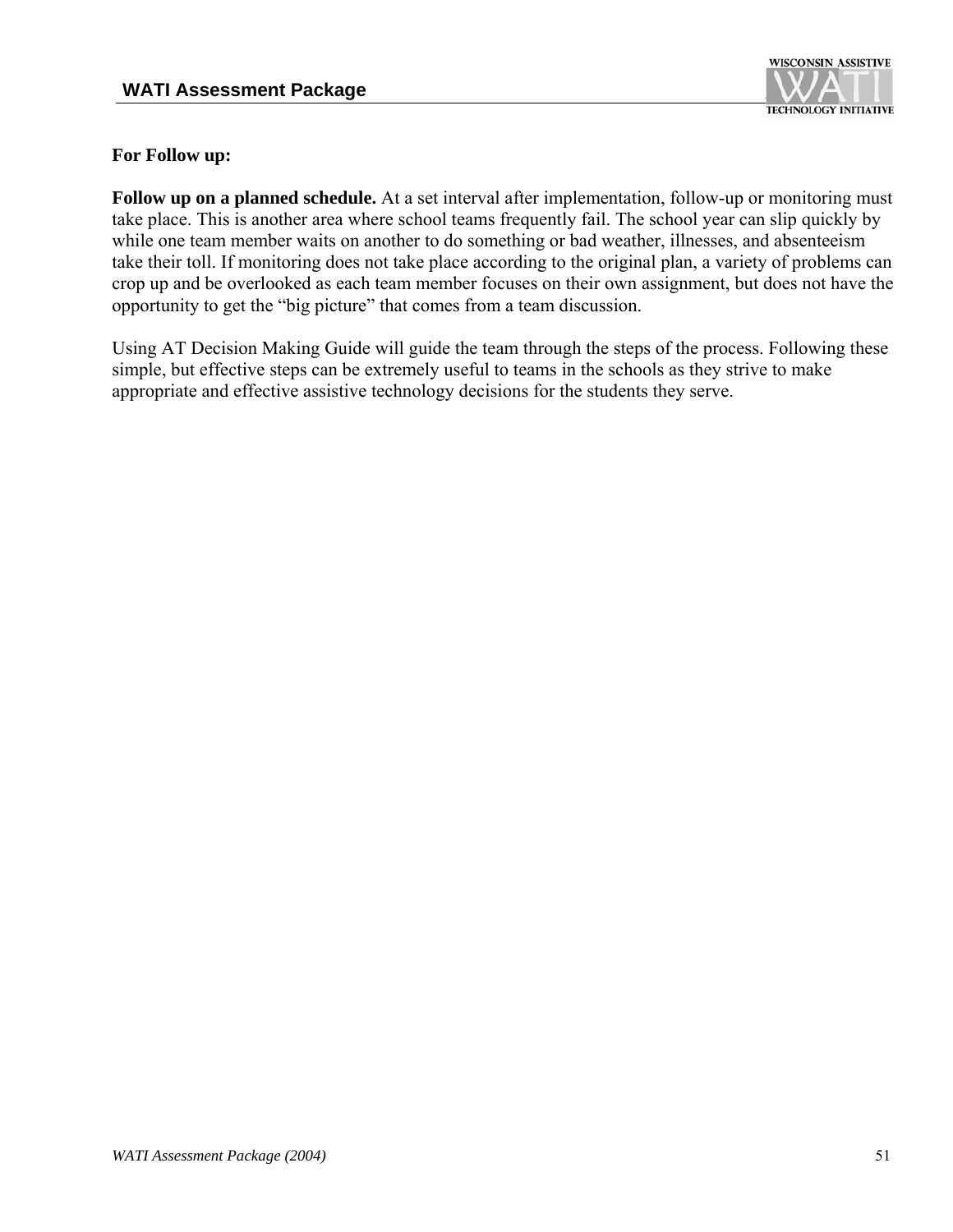

## **WATI Assistive Technology Decision Making Guide**

#### **Referral Question**

| <b>PROBLEM IDENTIFICATION</b>                                                                                           |                                                                                                                                                                   |                                                                                                                                                                                                |  |  |
|-------------------------------------------------------------------------------------------------------------------------|-------------------------------------------------------------------------------------------------------------------------------------------------------------------|------------------------------------------------------------------------------------------------------------------------------------------------------------------------------------------------|--|--|
| Student's<br><b>Abilities/Difficulties</b>                                                                              | <b>Environmental</b><br><b>Considerations</b>                                                                                                                     | <b>Tasks</b>                                                                                                                                                                                   |  |  |
| Writing/Use of Hands<br>Communication<br>Reading/Academics<br>Mobility<br>Vision<br>Hearing<br><b>Behavior</b><br>Other | e.g. Classroom<br>Playground<br>Lunch Room<br>Home, etc.<br>In Each:<br>Technology Equipment Available<br>Room Arrangement, Lighting<br>Sound<br>Activities, etc. | e.g. Produce legible written material<br>Produce audible speech<br>Read text<br>Complete math problems<br>Participate in recreation/leisure<br>Move independently in the school<br>environment |  |  |
|                                                                                                                         |                                                                                                                                                                   | <b>Reframed Question</b>                                                                                                                                                                       |  |  |
|                                                                                                                         |                                                                                                                                                                   | i.e. Specific task identified<br>for solution generation                                                                                                                                       |  |  |
| <b>SOLUTION GENERATION</b>                                                                                              | <b>Solution Selection</b>                                                                                                                                         | <b>Implementation Plan</b>                                                                                                                                                                     |  |  |
| Brainstorming Only<br>No Decision                                                                                       | Discuss & Select Idea from<br><b>Solution Generation</b>                                                                                                          | AT Trials/Services Needed:<br>Date<br>Length<br>Person Responsible                                                                                                                             |  |  |
|                                                                                                                         |                                                                                                                                                                   | <b>Follow-Up Plan</b>                                                                                                                                                                          |  |  |
|                                                                                                                         |                                                                                                                                                                   | Who & When<br>Set specific date now.                                                                                                                                                           |  |  |

Important: It is intended that you use this as a guide. Each topic should be written in large print where everyone can see them, i.e. on a flip chart or board. Information should then be transferred to paper for distribution, file, and future reference.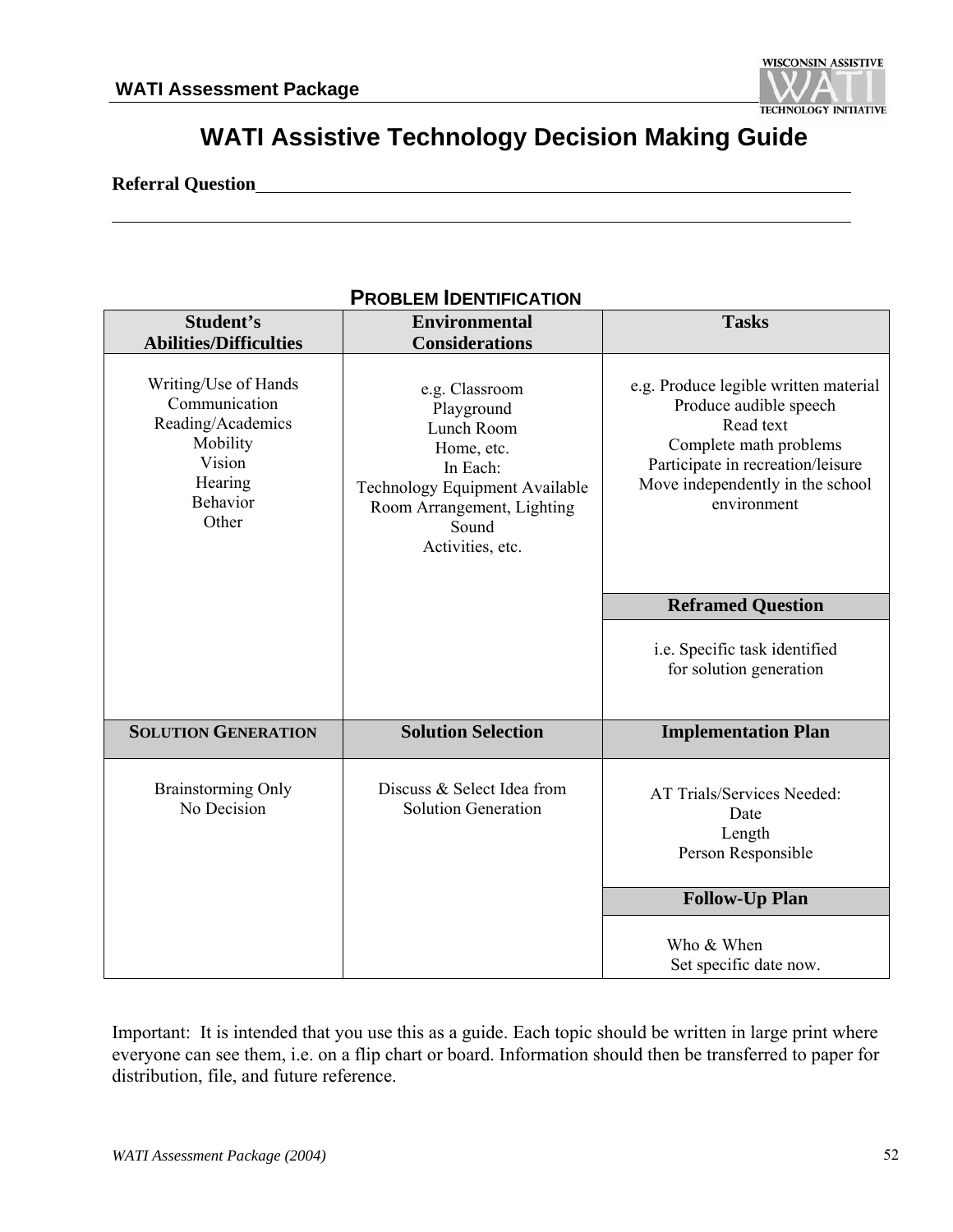

## **Using the AT Checklist**

In some cases team members are not fully aware of all the assistive technology that might be available to assist with the task that is of concern. In that case there are several tools and resources that can be used to assist them. One of those tools is the AT Checklist. The AT Checklist is a concise two page listing of assistive technology arranged by the task for which it would be utilized. Categories are: Computer Access; Writing, including the Motor Aspects of Writing and Composing Written Material; Communication; Reading; Learning/Studying, Math; Recreation & Leisure; Activities of Daily Living, which also includes Mobility and Environmental Control; Positioning & Seating; Vision; and Hearing.

Within each of these categories suggested assistive technology is arranged in a hierarchy from the simplest, low tech alternatives to more complex or high tech items. They are arranged this way because the developers shared a belief that we want to select the simplest alternative that successfully assists the child. Many years ago we had a number of experiences where service providers immediately jumped to the most complex solution without first trying other alternatives. The hierarchical arrangement of the items in the AT Checklist is in response to this type of thinking. For example, just because a student has difficulty with writing, does not mean that the first thing we try would be voice recognition. While voice recognition is cool and very appealing, there are other, simpler tools that should be tried first to see if they work.

You will note that each section also includes a space to write in new assistive technology. Since many new products are introduced each year, it is important to be able to add new items. The final section of the AT Checklist is a place to write comments that the team has as they utilize the Checklist. These may include something that has been tried or a plan to try a sequence of items. It is always important to capture in writing the discussions that take place as team members works together to arrive at an assistive technology decision.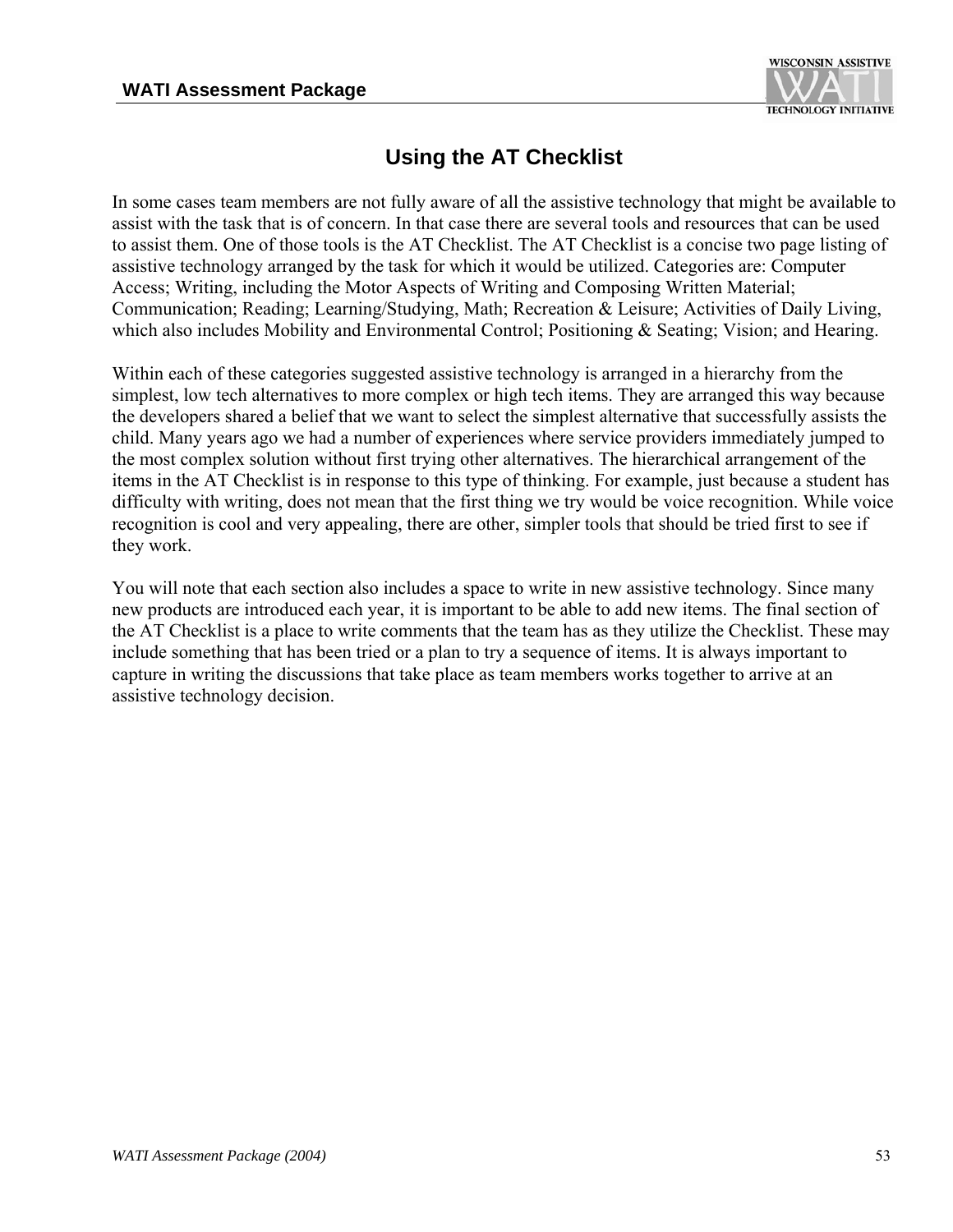

#### **WATI Assistive Technology Assessment Technology Checklist**

#### **COMPUTER ACCESS**

- $\Box$  Keyboard using accessibility options
- $\Box$  Word prediction, abbreviation/expansion to reduce keystrokes
- □ Keyguard
- □ Arm support
- $\Box$  Track ball/track pad/joystick with on-screen keyboard
- □ Alternate keyboard
- $\Box$  Mouth stick/head mouse with on-screen keyboard
- □ Switch with Morse code
- $\Box$  Switch with scanning
- □ Voice recognition software
- $\Box$  Other:

#### **WRITING**

#### **Motor Aspects of Writing**

- $\Box$  Regular pencil/pen
- $\Box$  Pencil/pen with adaptive grip
- $\Box$  Adapted paper (e.g. raised line, highlighted lines)

□ Slantboard

- $\Box$  Use of prewritten words/phrases
- $\Box$  Portable word processor to keyboard instead of write
- $\Box$  Computer with word processing software
- $\Box$  Portable scanner with word processing software
- $\Box$  Voice recognition software to word process
- $\Box$  Other:

#### **Composing Written Material**

- Word cards/word book/word wall
- $\Box$  Pocket dictionary/thesaurus
- $\Box$  Writing templates
- Electronic/talking electronic dictionary/thesaurus/spell checker
- $\Box$  Word processing with spell checker/grammar checker
- $\Box$  Talking word processing
- $\Box$  Abbreviation/expansion
- $\Box$  Word processing with writing supports
- $\Box$  Multimedia software
- □ Voice recognition software
- $\Box$  Other:

#### **COMMUNICATION**

- $\Box$  Communication board/book with pictures/objects/ letters/words
- $\Box$  Eye gaze board/frame communication system
- $\Box$  Simple voice output device
- $\Box$  Voice output device w/levels
- $\Box$  Voice output device w/icon sequencing
- $\Box$  Voice output device w/dynamic display
- $\Box$  Device w/speech synthesis for typing
- $\Box$  Other:

#### **READING, STUDYING, AND MATH**

#### **Reading**

- Standard text
- $\Box$  Predictable books
- Changes in text size, spacing, color, background color
- $\Box$  Book adapted for page turning (e.g. page fluffers, 3-ring binder)
- $\Box$  Use of pictures/symbols with text
- Talking electronic device/software to pronounce challenging words
- $\Box$  Single word scanners
- $\Box$  Scanner w/OCR and text to speech software
- $\Box$  Software to read websites and emails
- $\Box$  Other:

#### **Learning/Studying**

- $\Box$  Print or picture schedule
- $\Box$  Low tech aids to find materials (e.g. index tabs, color coded folders)
- $\Box$  Highlight text (e.g. markers, highlight tape, ruler, etc.)
- $\Box$  Recorded material (books on tape, taped lectures with number coded index, etc.)
- $\Box$  Voice output reminders for assignments, steps of task, etc.
- **Electronic organizers**
- $\square$  Pagers/electronic reminders
- $\Box$  Single word scanners
- □ Hand-held scanners
- $\Box$  Software for concept development/manipulation of objects – may use alternate input device, e.g. switch, Touch Window
- □ Software for organization of ideas and studying
- $\Box$  Palm computers
- $\Box$  Other:

#### **Math**

- □ Abacus/Math Line
- □ Enlarged math worksheets
- $\Box$  Low tech alternatives for answering
- Math "Smart Chart"
- $\Box$  Money calculator and Coinulator
- $\Box$  Tactile/voice output measuring devices
- □ Talking watches/clocks
- □ Calculator/calculator with printout
- $\Box$  Calculator with large keys and/or large display
- $\Box$  Talking calculator
- $\Box$  Calculator with special features (e.g. fraction translation)
- □ On-screen/scanning calculator
- □ Alternative keyboard
- $\Box$  Software with cueing for math computation (may use adapted input methods)
- $\Box$  Voice recognition software

*WATI Assessment Package (2004)* 54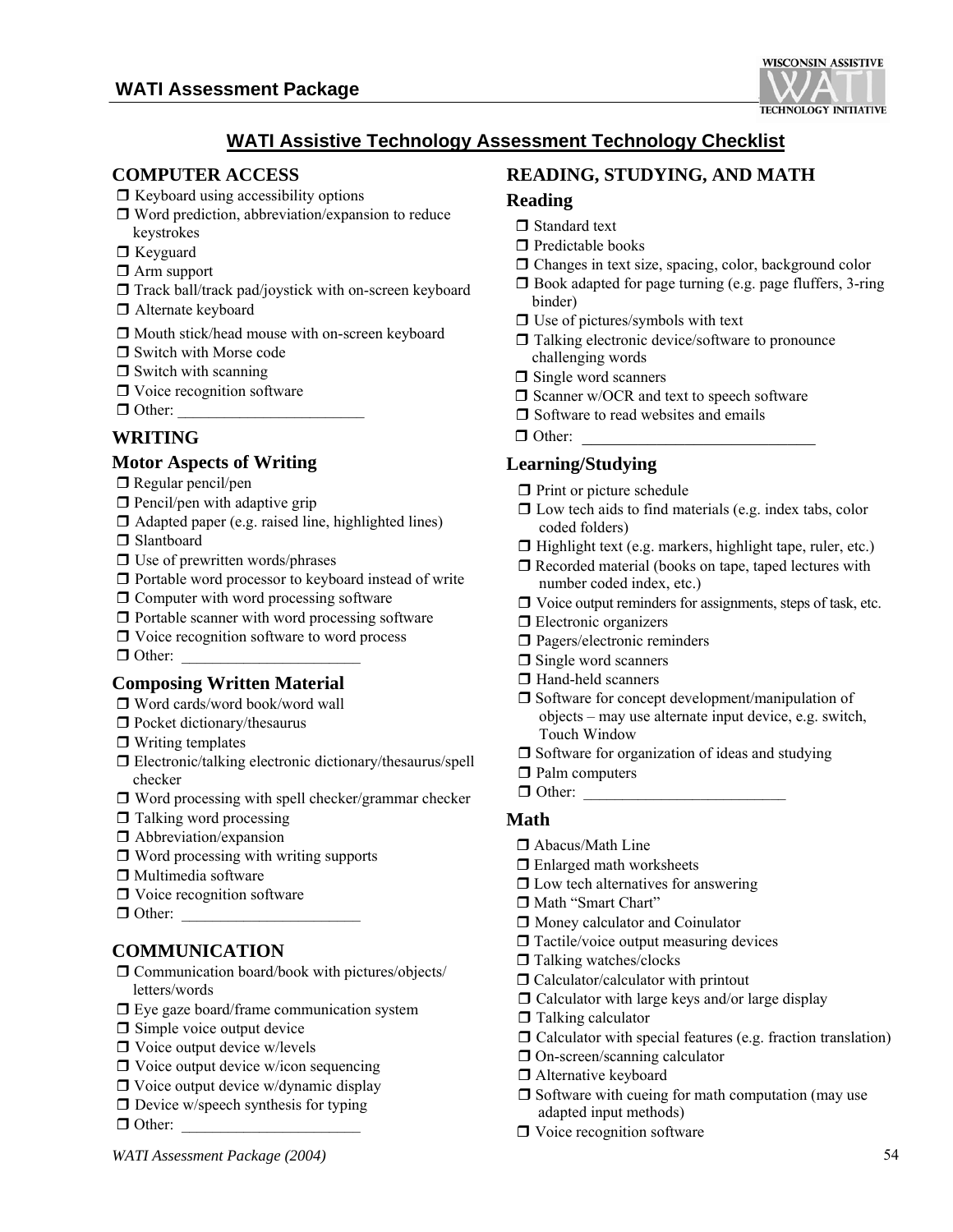

- $\Box$  Toys adapted with Velcro, magnets, handles, etc.
- $\Box$  Toys adapted for single switch operation
- $\Box$  Adaptive sporting equipment (e.g. lighted or beeping ball)
- $\Box$  Universal cuff/strap to hold crayons, markers, etc.
- $\Box$  Modified utensils (e.g. rubber stamps, brushes, etc.)
- $\Box$  Ergo Rest or other arm support for drawing/painting
- □ Electronic aids to control/operate TV, VCR, CD player, etc.
- □ Software
- $\Box$  Completion of art activities
- $\Box$  Games on the computer
- $\Box$  Other computer software
- $\Box$  Other:

#### **ACTIVITIES OF DAILY LIVING (ADLS)**

- $\Box$  Non slip materials to hold things in place
- $\Box$  Universal cuff/strap to hold items in hand
- $\Box$  Color coded items for easier locating and identifying
- $\Box$  Adaptive eating utensils (e.g. foam handles, deep sides)
- $\Box$  Adaptive drinking devices (e.g. cup with cut-out rim)
- $\Box$  Adaptive dressing equipment (e.g. button hook, elastic shoelaces, Velcro instead of buttons, etc.)
- Adaptive devices for hygiene (e.g. adapted toothbrush, raised toilet seat, etc.)
- $\Box$  Adaptive bathing devices
- $\Box$  Adaptive equipment for cooking
- $\Box$  Other:

#### **MOBILITY**

#### Walker

- $\Box$  Grab bars and rails
- $\square$  Manual wheelchair including sports chair
- □ Powered mobility toy (e.g. Cooper Car, GoBot)
- **Powered scooter or cart**
- $\Box$  Powered wheelchair w/ joystick or other control
- □ Adapted vehicle for driving
- Other: \_\_\_\_\_\_\_\_\_\_\_\_\_\_\_\_\_\_\_\_\_\_\_\_\_\_\_\_

#### **POSITIONING AND SEATING**

- $\Box$  Non-slip surface on chair to prevent slipping (e.g. Dycem)
- □ Bolster, rolled towel, blocks for feet
- □ Adapted/alternate chair, sidelyer, stander
- Custom fitted wheelchair or insert
- $\Box$  Other:

#### **VISION**

- $\Box$  Eye glasses
- **Optical aids**
- $\Box$  Large print materials
- $\Box$  Auditory materials
- $\Box$  Dictation software (voice input)
- $\Box$  CCTV (closed circuit television)
- $\Box$  Screen magnifier (mounted over screen)
- $\Box$  Screen magnification software
- □ Screen color contrast
- Screen reader, text reader
- **□** Braille notetaker
- $\Box$  Braille translation software
- **□** Braille embosser
- Enlarged or Braille/tactile labels for keyboard
- □ Alternate keyboard
- $\Box$  Other:

#### **HEARING**

- $\Box$  Pen and paper
- $\Box$  Computer/portable word processor
- **T** TDD for phone access with or without relay
- $\square$  Signaling device (e.g. flashing light or vibrating pager)
- □ Closed captioning
- $\Box$  Real Time captioning
- $\Box$  Computer aided note taking
- $\Box$  Screen flash for alert signals on computer
- **D** Phone amplifier
- $\Box$  Personal amplification system/hearing aid
- □ FM or loop system
- □ Infrared system

 $\Box$  Other:

#### **COMMENTS**

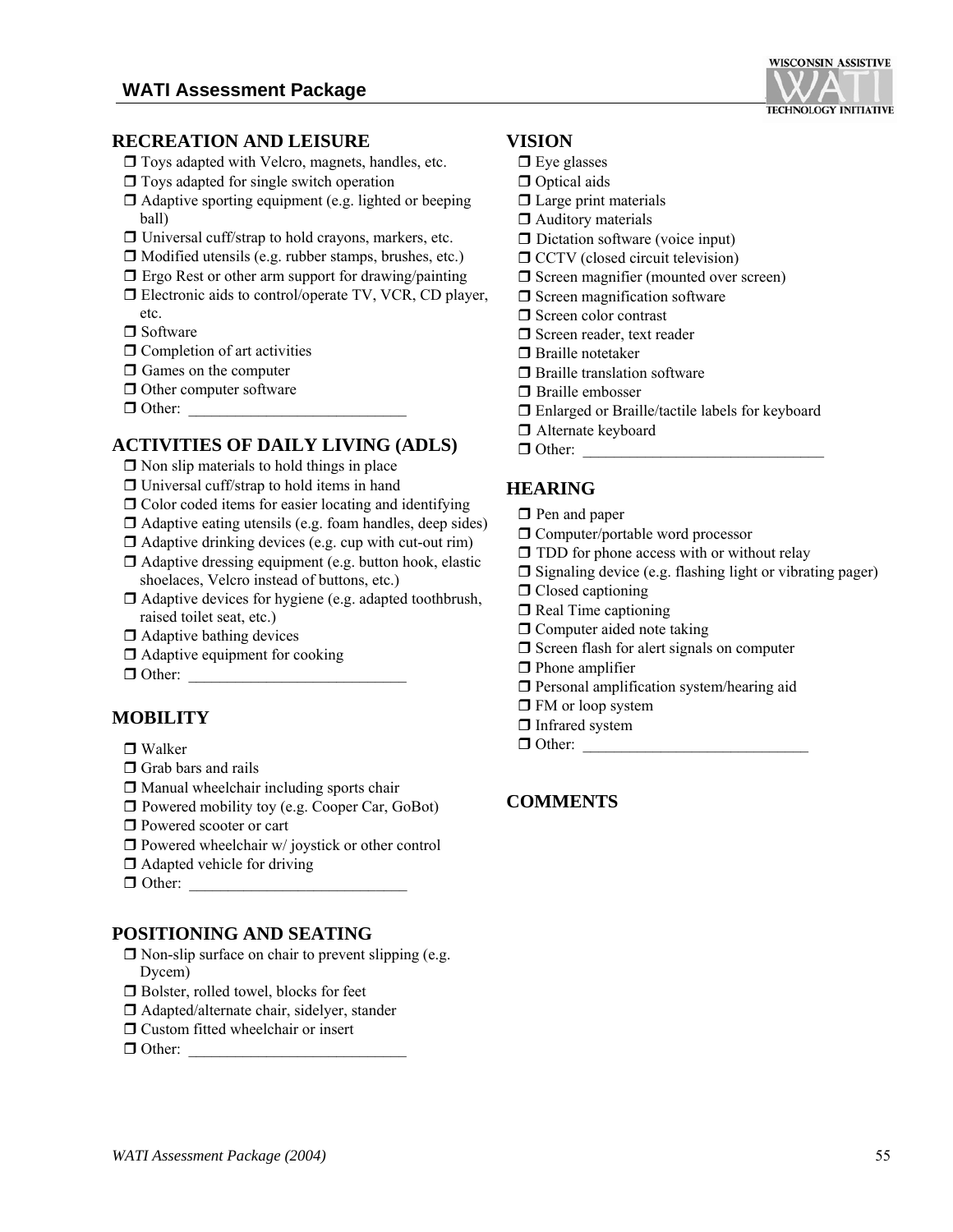

## **Additional Tools for the Team as They Select Appropriate Assistive Technology**

#### **Technology Toolbox**

Another useful tool for school teams is the Technology Toolbox from the book *Computer and Web Resources for People with Disabilities (Third Edition)* (Alliance for Technology Access, 2000)*.* The Technology Toolbox is especially useful for teams that are just getting started with assistive technology*.*  It contains a series of charts that address the following questions,

- ♦How Effectively Can I See the Computer Screen?
- ♦How Effectively Can I Use the Keyboard?
- ♦How Effectively Can I Use the Mouse?
- ♦How Effectively Can I Interact with Information?
- ♦How Effectively Can I Read (Comprehend)?
- ♦How Effectively Can I Write (Compose)?
- ♦How Effectively Can I Handle Computer Equipment?

Under each of these questions there is a chart is used to describe what assistive technology tools re available to assist students with different abilities and difficulties related to this task. Following the WATI AT Checklist, you can find a copy of the chart for "How Effectively Can I Read?" (and other pages from *Computer and Web Resources of People with Disabilities* which you can use to follow along with this example.) Look at it as it is now and read across the first row for ideas that can help if a student reads at a lower than expected level*.* You will see that one approach might be to "Have computer speak text". This has a symbol "●" next to it. Then by looking at the items listed under "Tool" that have the ● symbol, it states that the needed tools are a speech synthesizer and talking word processor. Each item listed under the "Tool" column has a page number in parentheses. The page number refers to the page in the next section of the book, the Product Descriptions.

In the Product Description Section there are descriptions of each of the items listed under the "Tool" column in the Technology Toolbox. Each description includes a list of potential users, features to consider, cost, and common vendors.

#### **Closing the Gap Resource Directory**

Once the common vendors are known, the next useful tool is the *Closing the Gap Resource Directory.*  The Resource Directory is published each spring as the February/March issue of the Closing the Gap newsletter. It is an excellent tool for school teams. The first step in using the Directory is to go to the Producers Section, which is near the back of the directory. In the Producers Section, team members can look at each of the vendors obtained from the Product Description Section of Resource Directory.

In our example, Don Johnston Incorporated was one of the common vendors listed for talking word processors. Looking up Don Johnston Incorporated, reveals a long list of products. Scanning that list reveals *Write:OutLoud®*, which sounds like it might be a talking word processing. Turning to the Software section of the Resource Directory provides a description of this talking word processing software, including price, type of computer it runs on, system requirements, and other valuable information.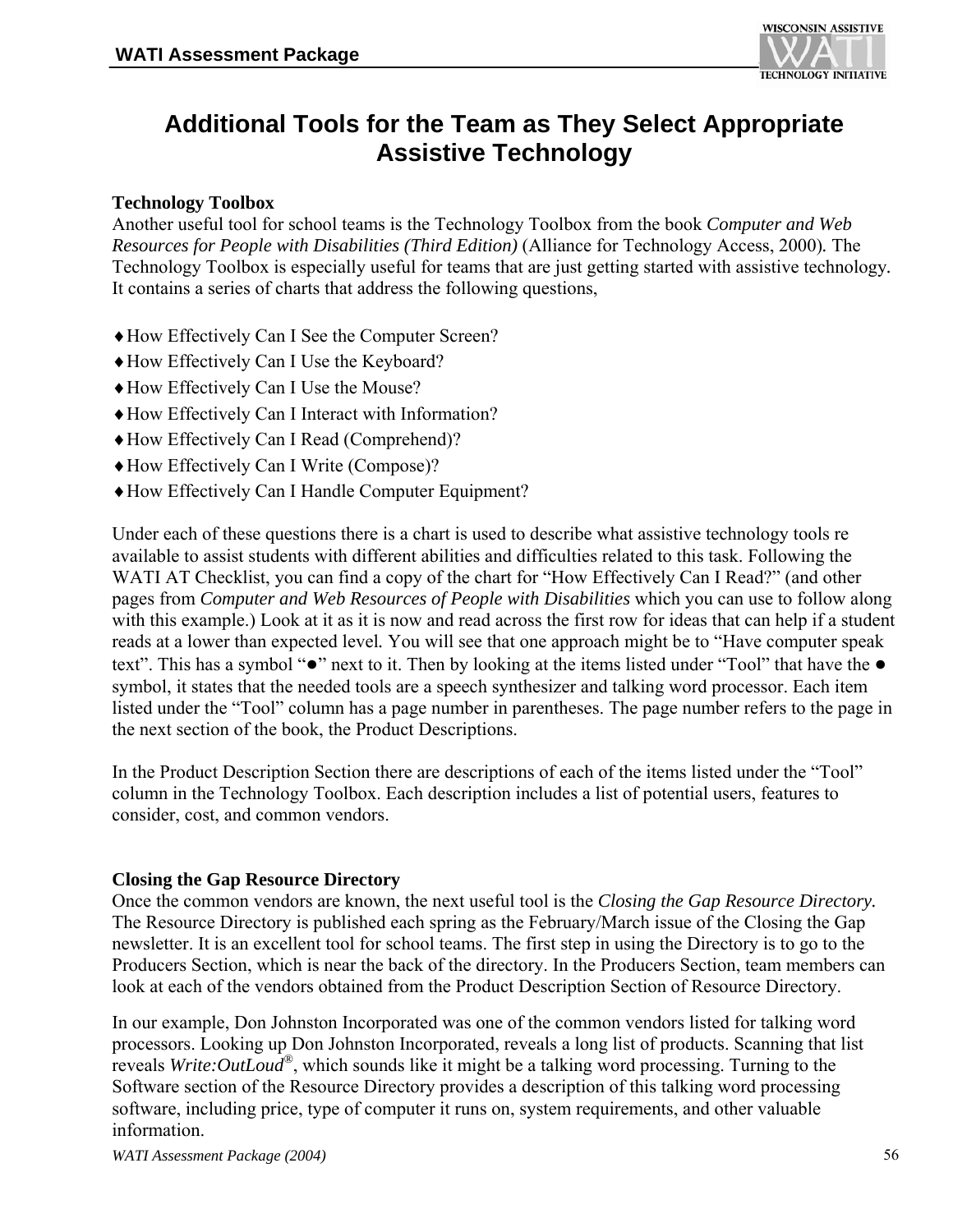

Closing the Gap also has a searchable database on its website http://www.closingthegap.com. Annual subscriptions are required to use the online version but it makes the search process so much easier. The same type of information is included there. So that once the name of a product or the type of product is known, more information can be obtained from the website.

#### **ABLEDATA** http://www.abledata.com

ABLEDATA's website is another excellent resource tool for teams*.* It houses the ABLEDATA database which lists over 20,000 currently available assistive technology devices from over 2000 different companies. Each record contains a detailed description of the product as well as price, manufacturer, and distributor information. It is updated frequently and also contains pictures of many of the products

#### **Software Tools**

#### There are two software programs that can be useful tools, *AAC Feature Match*

http://www.dougdodgen.com is a software program that teams can use to help determine which augmentative communication devices might work for a specific child. It asks the team to enter specific information about the student's needs, such as size of button the student can activate, number of responses needed, whether the student needs to be able to create new messages, or can choose from preprogrammed ones, etc. It then provides a list of augmentative communication devices that have several of the features that would be necessary to meet the child's needs as described in the information entered. This information allows the team to consider devices that they do not currently own or that they have never tried. It greatly increases the likelihood that the team will, in fact, consider the full range of appropriate devices that are available. The tool is very empowering for school district teams.

Another product, *EvaluWare*™, is designed to make assessment easier for both AAC and computer access. This software leads the team through specific tasks that help determine the child's ability to look at objects, listen, use the keyboard and mouse, and other alternatives. After information is entered, it creates a model screen with the level of representation, target size and number of targets to try with the child to see if it will be effective. Information on *EvaluWare*™ is available at http://www.assistivetech.com.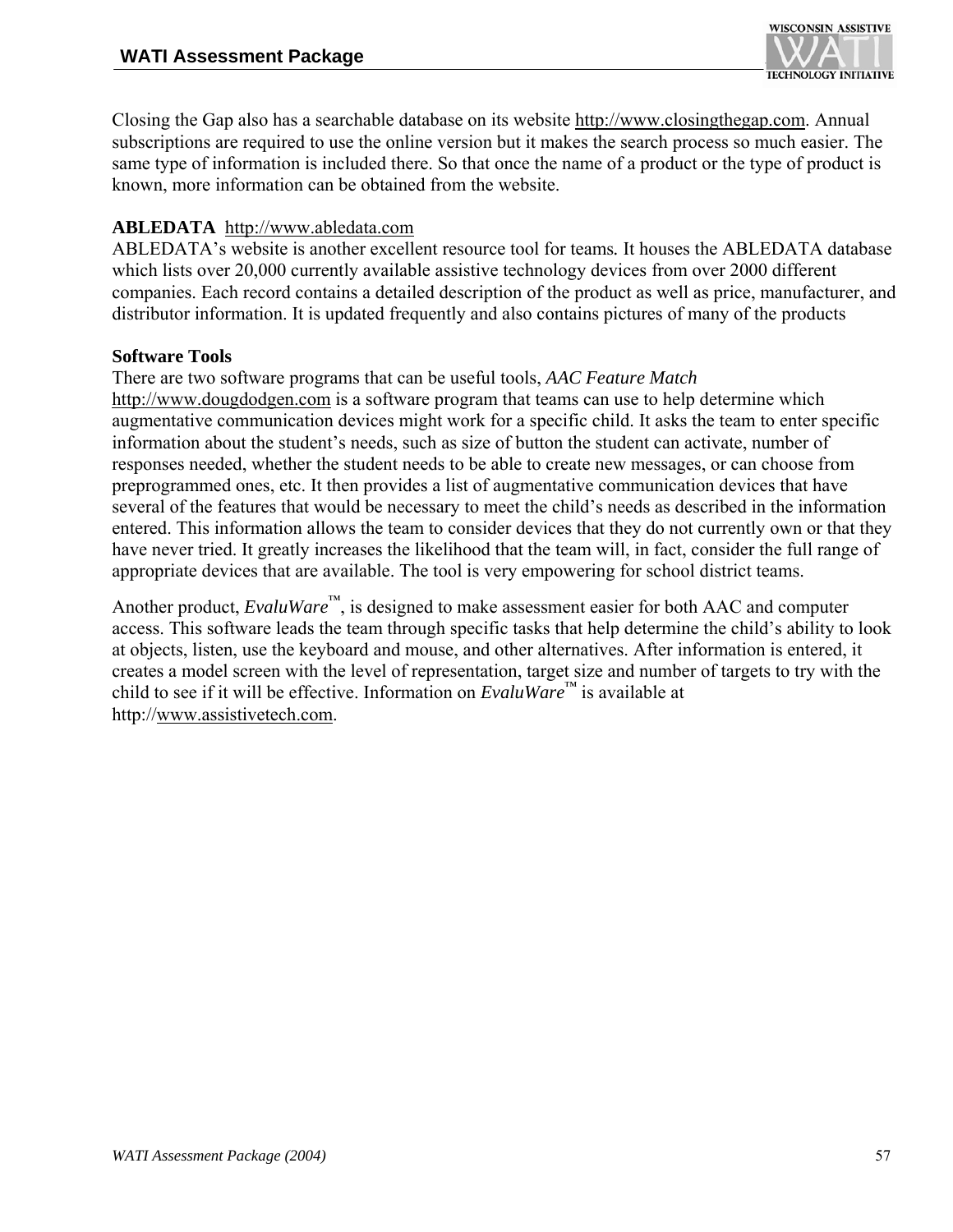

## **Implementing Trials with Assistive Technology**

In order to determine which assistive technology will work effectively for a student, that student must have an opportunity to try the assistive technology*.* In some cases, a brief trial during a short visit with one of the team members reveals an effective solution*.* More typically, a longer trial of several days, weeks, or in some cases, months is necessary*.* Whether the trial is short or long, documenting the student's performance while he or she tries the assistive technology is critical.

Included are two planning tools which can help the team as they prepare for a more extensive trial with one or more assistive technology devices*.* The Assistive Technology Trial Use Guide is a form that guides the team through a sequence of important questions that must be addressed prior to implementing trial use of assistive technology and after the trial.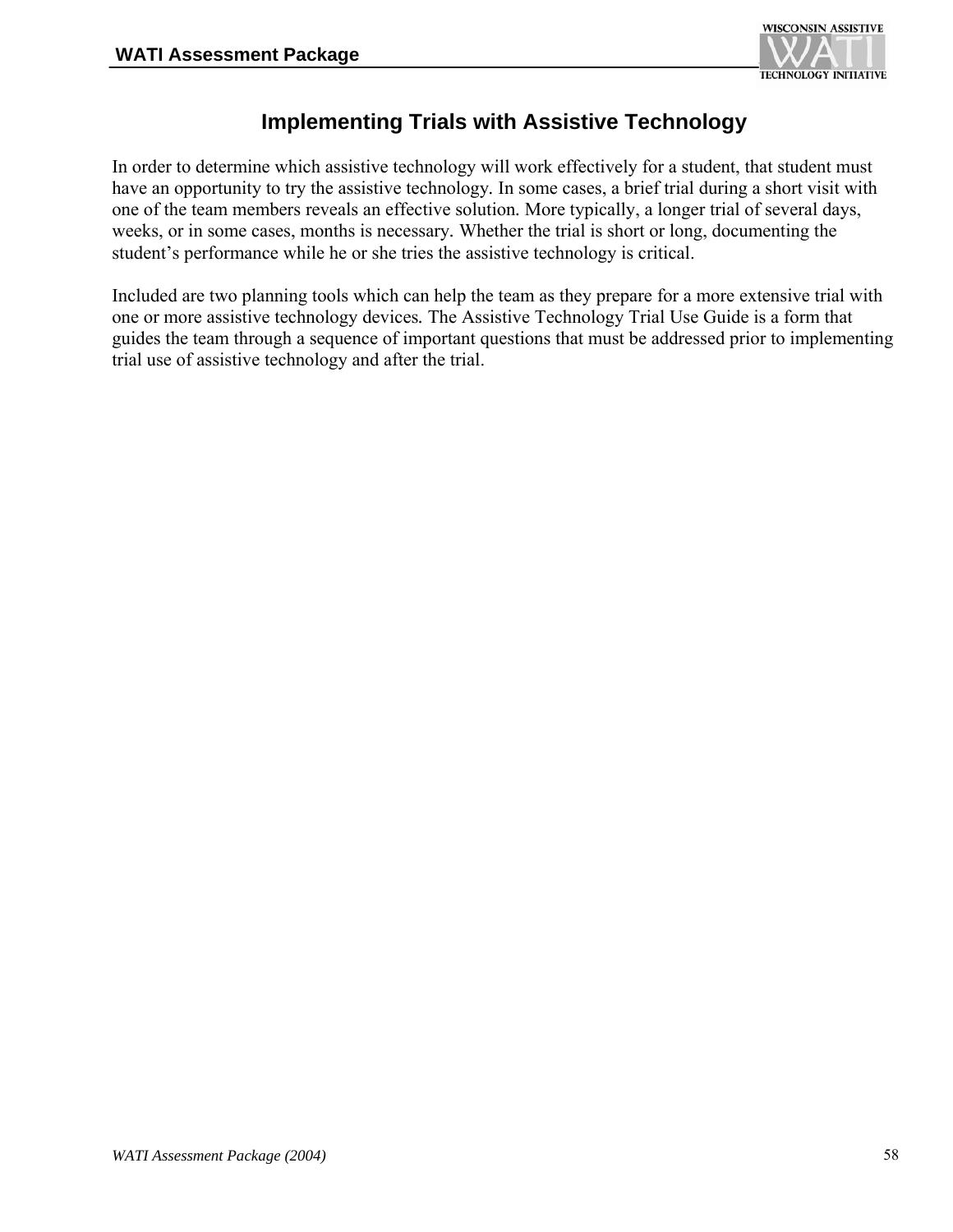

## **WATI Assistive Technology Trial Use Guide**

| Parent(s) Name: Phone: Phone: |  |
|-------------------------------|--|
|                               |  |

#### **ACQUISITION**

| Source(s) | <b>Person Responsible</b> | Date(s)<br><b>Available</b> | <b>Date</b><br><b>Received</b> | <b>Date</b><br><b>Returned</b> |
|-----------|---------------------------|-----------------------------|--------------------------------|--------------------------------|
|           |                           |                             |                                |                                |
|           |                           |                             |                                |                                |
|           |                           |                             |                                |                                |
|           |                           |                             |                                |                                |
|           |                           |                             |                                |                                |

Person primarily responsible to learn to operate this AT:

#### **Training**

| Person(s) to be trained | <b>Training Required</b> | <b>Date</b><br><b>Begun</b> | <b>Date</b><br><b>Completed</b> |
|-------------------------|--------------------------|-----------------------------|---------------------------------|
|                         |                          |                             |                                 |
|                         |                          |                             |                                 |
|                         |                          |                             |                                 |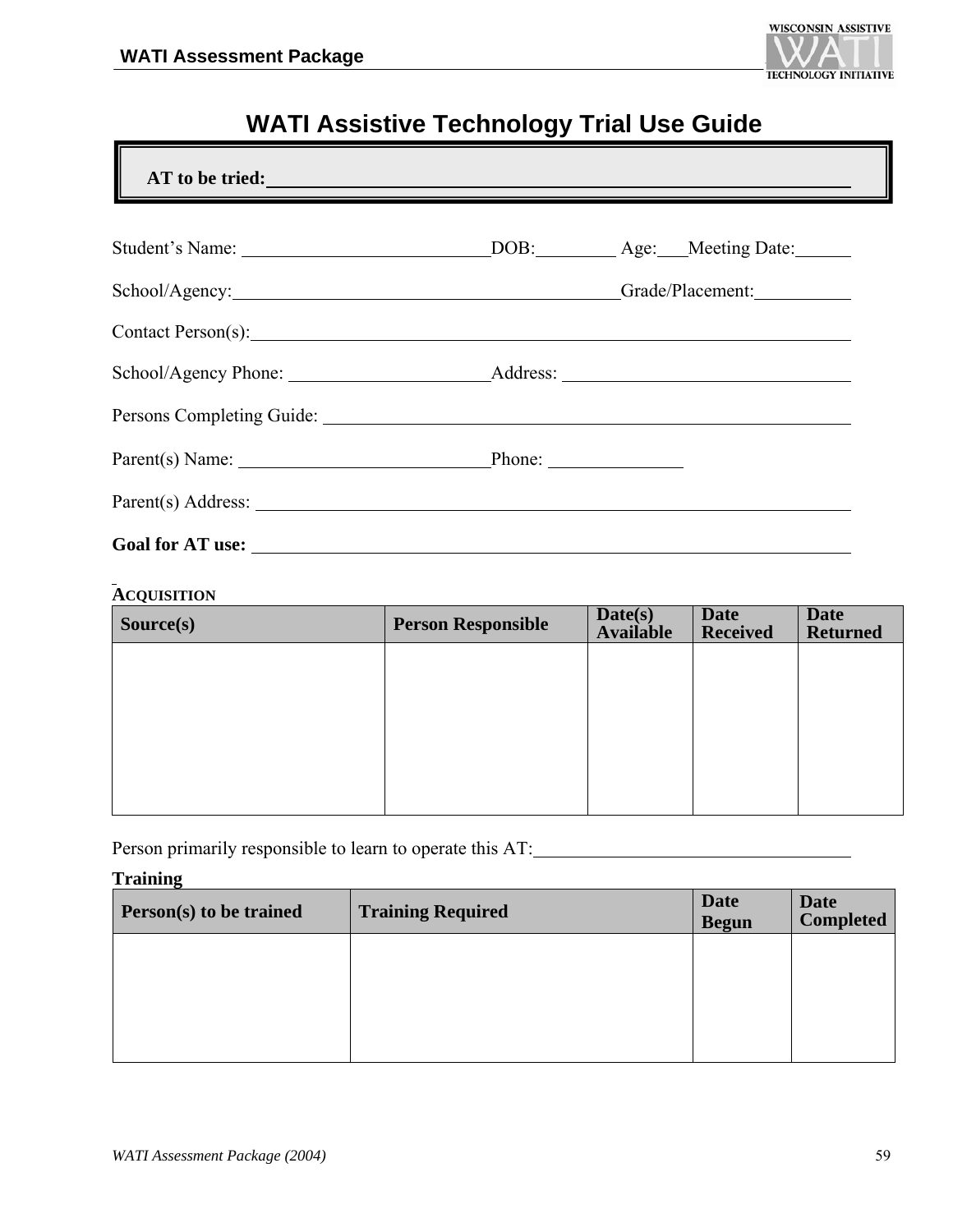

#### **MANAGEMENT/SUPPORT**

| Location(s) | <b>Support to be provided</b>                         | <b>Person</b><br><b>Responsible</b> |
|-------------|-------------------------------------------------------|-------------------------------------|
|             | (e.g. set up, trouble shoot, recharge, program, etc.) |                                     |
|             |                                                       |                                     |
|             |                                                       |                                     |
|             |                                                       |                                     |
|             |                                                       |                                     |
|             |                                                       |                                     |
|             |                                                       |                                     |
|             |                                                       |                                     |
|             |                                                       |                                     |
|             |                                                       |                                     |
|             |                                                       |                                     |
|             |                                                       |                                     |

#### **Student Use**

| Time<br><b>Used</b> | Location | Task(s) | Outcome(s) |
|---------------------|----------|---------|------------|
|                     |          |         |            |
|                     |          |         |            |
|                     |          |         |            |
|                     |          |         |            |
|                     |          |         |            |
|                     |          |         |            |
|                     |          |         |            |
|                     |          |         |            |
|                     |          |         |            |
|                     |          |         |            |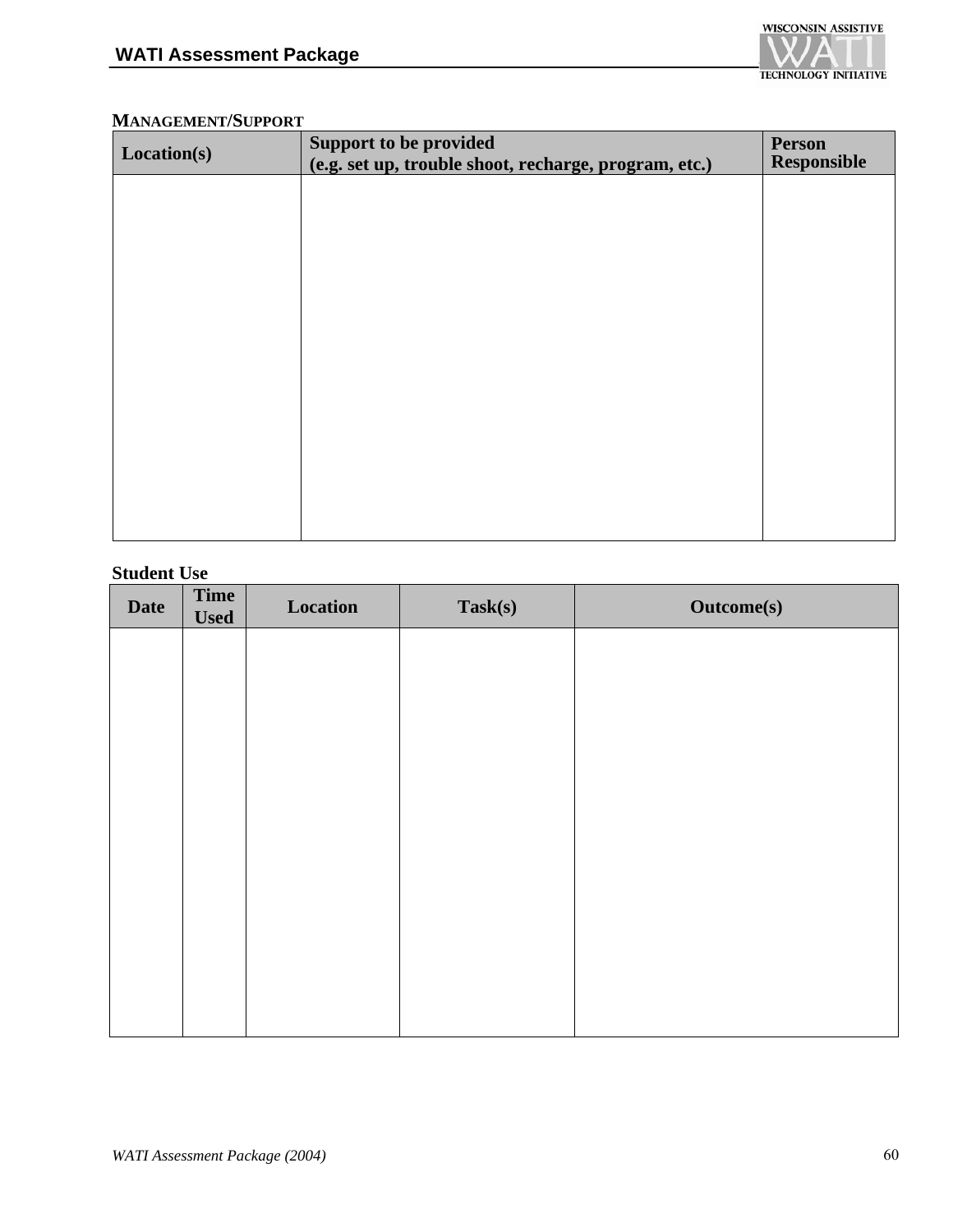

## **WATI Assistive Technology Trial Use Summary**

| Student's Name:                          | Age: | Date Completed: |
|------------------------------------------|------|-----------------|
| Person(s) Completing Summary:            |      |                 |
| <b>Task Being Addressed During Trial</b> |      |                 |
| <b>Criteria for Success</b>              |      |                 |

| <b>AT Tried</b> | <b>Dates</b><br><b>Used</b> | <b>Criteria</b><br>Met? | Comments (e.g. advantages, disadvantages,<br>preferences, performance) |
|-----------------|-----------------------------|-------------------------|------------------------------------------------------------------------|
|                 |                             |                         |                                                                        |
|                 |                             |                         |                                                                        |
|                 |                             |                         |                                                                        |
|                 |                             |                         |                                                                        |
|                 |                             |                         |                                                                        |
|                 |                             |                         |                                                                        |
|                 |                             |                         |                                                                        |
|                 |                             |                         |                                                                        |
|                 |                             |                         |                                                                        |
|                 |                             |                         |                                                                        |
|                 |                             |                         |                                                                        |
|                 |                             |                         |                                                                        |
|                 |                             |                         |                                                                        |
|                 |                             |                         |                                                                        |
|                 |                             |                         |                                                                        |
|                 |                             |                         |                                                                        |
|                 |                             |                         |                                                                        |

#### **Recommendations for IEP:**